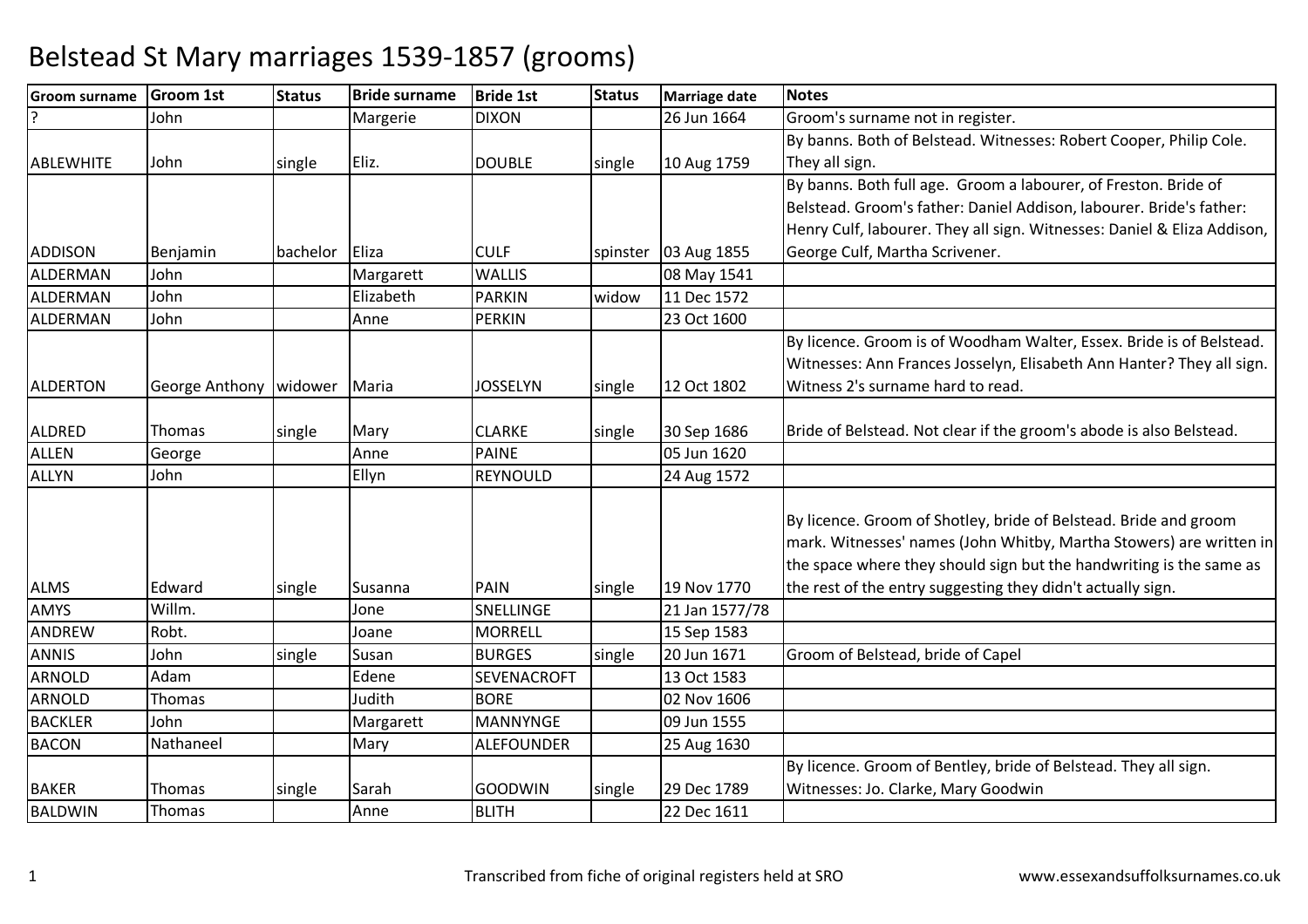| <b>Groom surname</b>            | <b>Groom 1st</b>                | <b>Status</b> | <b>Bride surname</b> | <b>Bride 1st</b>              | <b>Status</b> | <b>Marriage date</b>       | <b>Notes</b>                                                                                                                                                                                                                                                                                                                                                                                                                                                               |
|---------------------------------|---------------------------------|---------------|----------------------|-------------------------------|---------------|----------------------------|----------------------------------------------------------------------------------------------------------------------------------------------------------------------------------------------------------------------------------------------------------------------------------------------------------------------------------------------------------------------------------------------------------------------------------------------------------------------------|
| <b>BALES</b>                    | James                           |               | Marie                | <b>BIRD</b>                   |               | 17 Sep 1604                |                                                                                                                                                                                                                                                                                                                                                                                                                                                                            |
| <b>BALY</b>                     | George                          |               | Alise                | <b>WRITE</b>                  | widow         | 30 Jan 1581/82             |                                                                                                                                                                                                                                                                                                                                                                                                                                                                            |
| <b>BAPSTER</b>                  | John                            |               | Alice                | <b>BARTON</b>                 |               | 24 Sep 1558                |                                                                                                                                                                                                                                                                                                                                                                                                                                                                            |
| <b>BARDWELL</b>                 | Christopher                     |               | Mary                 | <b>CULLUM</b>                 |               | 07 Oct 1673                |                                                                                                                                                                                                                                                                                                                                                                                                                                                                            |
| <b>BARKER</b>                   | Thomas Abbott                   | bachelor      | Caroline             | <b>KNIGHTS</b>                |               | spinster 31 Mar 1841       | By licence. Both full age. Groom is a farmer, of Debenham. Bride is of<br>Belstead. Groom's father: Joseph Barker, farmer. Bride's father: Henry<br>Knights, miller. Witnesses: Elizabeth & Edmd Sheppeard, John, Sarah<br>& Elizabeth Barker, Elizabeth & Edmund Umphelby. They all sign.                                                                                                                                                                                 |
|                                 |                                 |               |                      |                               |               |                            | By banns. Both of Belstead. They all mark except the bride.                                                                                                                                                                                                                                                                                                                                                                                                                |
| <b>BARRELL</b>                  | Richard                         | single        | Hannah               | <b>SPORLL</b>                 | single        | 07 Oct 1800                | Witnesses: Ann Nunn, James Whitbread                                                                                                                                                                                                                                                                                                                                                                                                                                       |
| <b>BEARD</b>                    | Edmund                          |               | Jane                 | <b>COLE</b>                   | widow         | 13 Dec 1576                |                                                                                                                                                                                                                                                                                                                                                                                                                                                                            |
| <b>BEAST</b><br><b>BEAUMONT</b> | Jno.<br>Edwd.                   | widower       | Mary<br>Lydia        | <b>HOWEL</b><br><b>MORGAN</b> | widow         | 04 May 1739<br>20 Oct 1730 | Both of Ipswich - groom is of St Margaret's, bride is of St Matthew's.<br>By banns. Both of "Cobdock"                                                                                                                                                                                                                                                                                                                                                                      |
| <b>BENLY</b>                    | Simond                          |               | Mathewe              | <b>SILKE</b>                  |               | 21 Apr 1586                |                                                                                                                                                                                                                                                                                                                                                                                                                                                                            |
| <b>BENNETT</b>                  | James                           | bachelor      | Anna                 | <b>GARNHAM</b>                |               | spinster 11 Jul 1850       | By banns. Both full age. Groom is a gardener, of Sutton. Bride is of<br>Belstead. Groom's father: Jeremiah Bennet, labourer. Bride's father:<br>James Garnham, carpenter. Witnesses: William and Jemima?<br>Garnham. They all sign.                                                                                                                                                                                                                                        |
| <b>BERKELEY</b>                 | <b>Henry Nicholas</b><br>Lionel | single        | Eliz.                | <b>HARRIS</b>                 | single        | 15 Dec 1776                | By licence. Groom of St Andrew's, London. Bride of Belstead.<br>Witnesses: Wm? Harris, John Cole. They all sign. First name of witness<br>1 hard to read, but looks like an abbreviation. A brief entry appears<br>squashed into the bottom of the page in the right place, then the full<br>entry, including signatures, has been accidentally entered among the<br>banns at the back of the register.<br>By licence. They all sign. Groom of Copdock, bride of Belstead. |
| <b>BICKMORE</b>                 | Thomas                          | single        | Sarah                | <b>CLARKE</b>                 |               | spinster 01 Jul 1783       | Witnesses: Robt [T_]a[r_]nham (Garnham?), John Whitby                                                                                                                                                                                                                                                                                                                                                                                                                      |
| <b>BIGGS</b>                    | Jno.                            | widower Magt. |                      | <b>BARBER</b>                 | single        | 07 Nov 1742                | By banns. Bride of Tattingstone. Not clear if the groom is also of<br>Tattingstone.                                                                                                                                                                                                                                                                                                                                                                                        |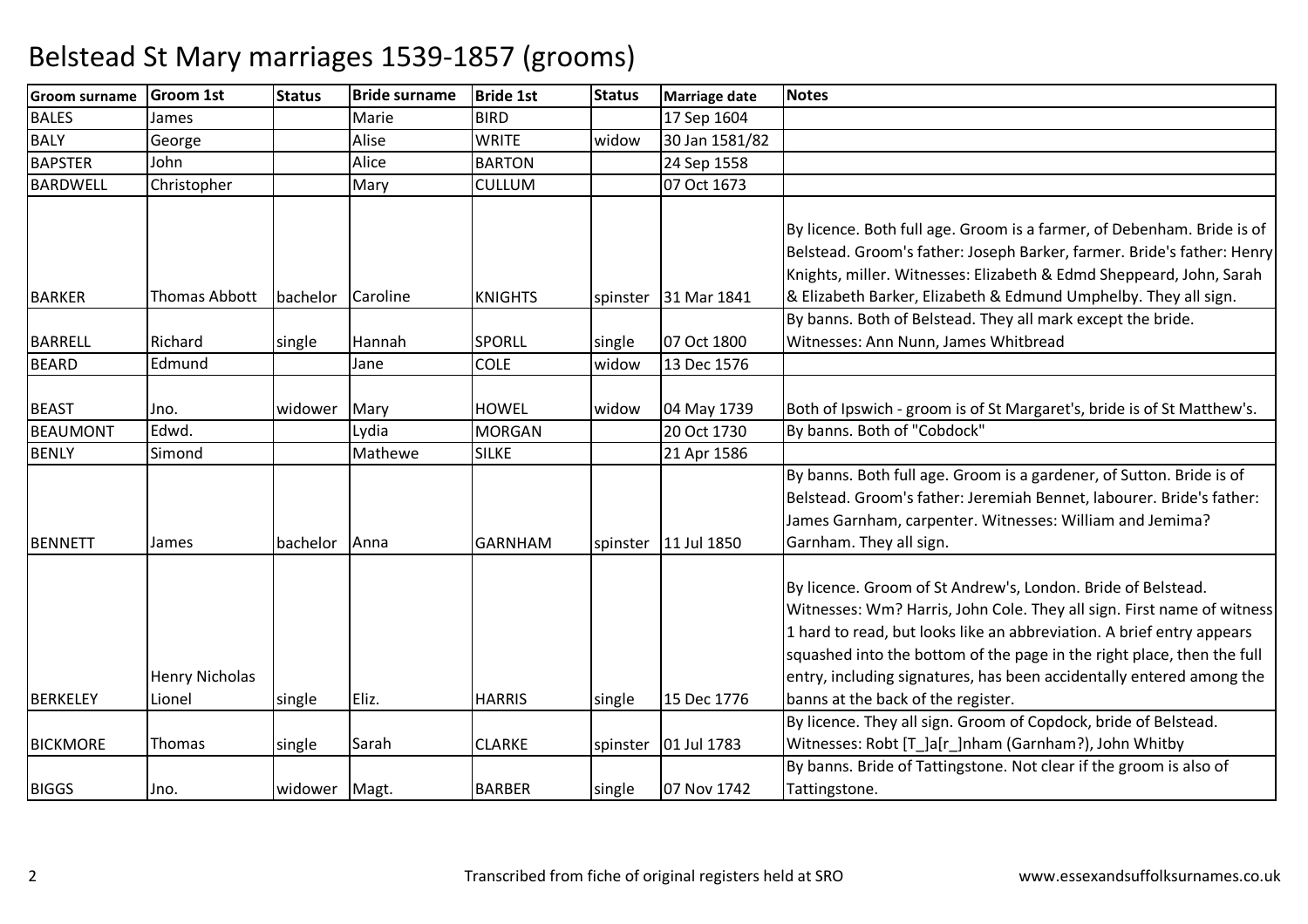| Groom surname     | <b>Groom 1st</b> | <b>Status</b> | <b>Bride surname</b>   | <b>Bride 1st</b> | <b>Status</b> | Marriage date          | <b>Notes</b>                                                            |
|-------------------|------------------|---------------|------------------------|------------------|---------------|------------------------|-------------------------------------------------------------------------|
|                   |                  |               |                        |                  |               |                        |                                                                         |
|                   |                  |               |                        |                  |               |                        | By banns. Groom of Brantham, bride of Belstead. Witnesses (John         |
|                   |                  |               |                        |                  |               |                        | Chamberlin, Philip Cole) sign. Where bride and groom should sign,       |
|                   |                  |               |                        |                  |               |                        | their names have been written in the same handwriting as the rest of    |
| <b>BIGGS</b>      | John             | single        | Mary                   | CHAMBERLAINE     | single        | 25 Sep 1763            | the entry, so it seems they neither signed nor marked.                  |
| <b>BIGSBY</b>     | Jno.             |               | Mary                   | <b>GLADDEN</b>   |               | 02 Sep 1729            | Groom of Stoke, bride of Belstead                                       |
| <b>BILES</b>      | Thomas           |               | Annah                  | <b>PAINE</b>     |               | 20 Jun 1628            |                                                                         |
|                   |                  |               |                        |                  |               |                        |                                                                         |
|                   |                  |               |                        |                  |               |                        | Both of Belstead. Groom is 23, a farmer. Bride is 24. Groom's father:   |
|                   |                  |               |                        |                  |               |                        | James Bird, farmer. Bride's father: John Scrivener, farmer. Bride &     |
| <b>BIRD</b>       | William          |               | bachelor Harriot Maria | <b>SCRIVENER</b> |               | spinster 23 May 1847   | groom mark, witnesses (James Scrivener, Maria Hazelton) sign.           |
| <b>BIRDE</b>      | Willm.           |               | Annise                 | <b>SHARPE</b>    |               | 06 Jun 1588            |                                                                         |
| <b>BLICKENDEN</b> | Samll.           | single        | Sarah                  | <b>GRIGS</b>     | single        | 01 Jun 1748            | By licence. Both of Ipswich                                             |
|                   |                  |               |                        |                  |               |                        | By banns. Both full age, of Belstead. Bride's abode unclear. Groom is a |
|                   |                  |               |                        |                  |               |                        | labrouer. Groom's father: John Bloomfield, carpenter. Bride's father:   |
|                   |                  |               |                        |                  |               |                        | James Garnham, carpenter. They all sign. Witnesses: James & Anna        |
| <b>BLOOMFIELD</b> | John             | bachelor      | Ellen                  | <b>GARNHAM</b>   |               | spinster 16 Jul 1853   | Bennett, Matilda Garnham.                                               |
| <b>BLOSSE</b>     | Thomas           |               | Katherine              | <b>SCRYVENER</b> |               | 10 Nov 1555            |                                                                         |
| <b>BLOSSE</b>     | Simon            |               | Rose                   | <b>ARNOULD</b>   |               | 08 Sep 1560            |                                                                         |
| <b>BLOSSE</b>     | Henrie           | widower       | Thomasine              | <b>JACKMAN</b>   |               | 15 Nov 1573            |                                                                         |
|                   |                  |               |                        |                  |               |                        |                                                                         |
|                   |                  |               |                        |                  |               |                        | The intention of marriage of Tobias Blosse sonne of Thomas Blosse       |
|                   |                  |               |                        |                  |               |                        | Esq & Mary Pretyman daughter of Frances? (large ink spot] Brown of      |
|                   |                  |               |                        |                  |               |                        | Bury St Edmunds, gent (another ink spot - gent or gentlewoman?)         |
|                   |                  |               |                        |                  |               |                        | published within this pish thre severall? Lord Dayes: Viz the first day |
|                   |                  |               |                        |                  |               |                        | of March: The eighth day of March: And the fifteenth of March: And a    |
|                   |                  |               |                        |                  |               |                        | certificate was given the 31st day of the said month (year not clear -  |
|                   |                  |               |                        |                  |               |                        | it's under 1656 but was the publication in March 1656/7? So the         |
| <b>BLOSSE</b>     | Tobias           |               | Mary                   | PRETYMAN         |               | Mar 1656               | certificate was issued on 31 March 1657 rather than 1657?)              |
|                   |                  |               |                        |                  |               |                        | By licence. Both of Belstead. Bride and groom mark, witnesses (Jno      |
| <b>BLYTH</b>      | Giles            | single        | Sarah                  | <b>DALE</b>      |               | spinster   18 Sep 1783 | Clarke, John Whitby) sign.                                              |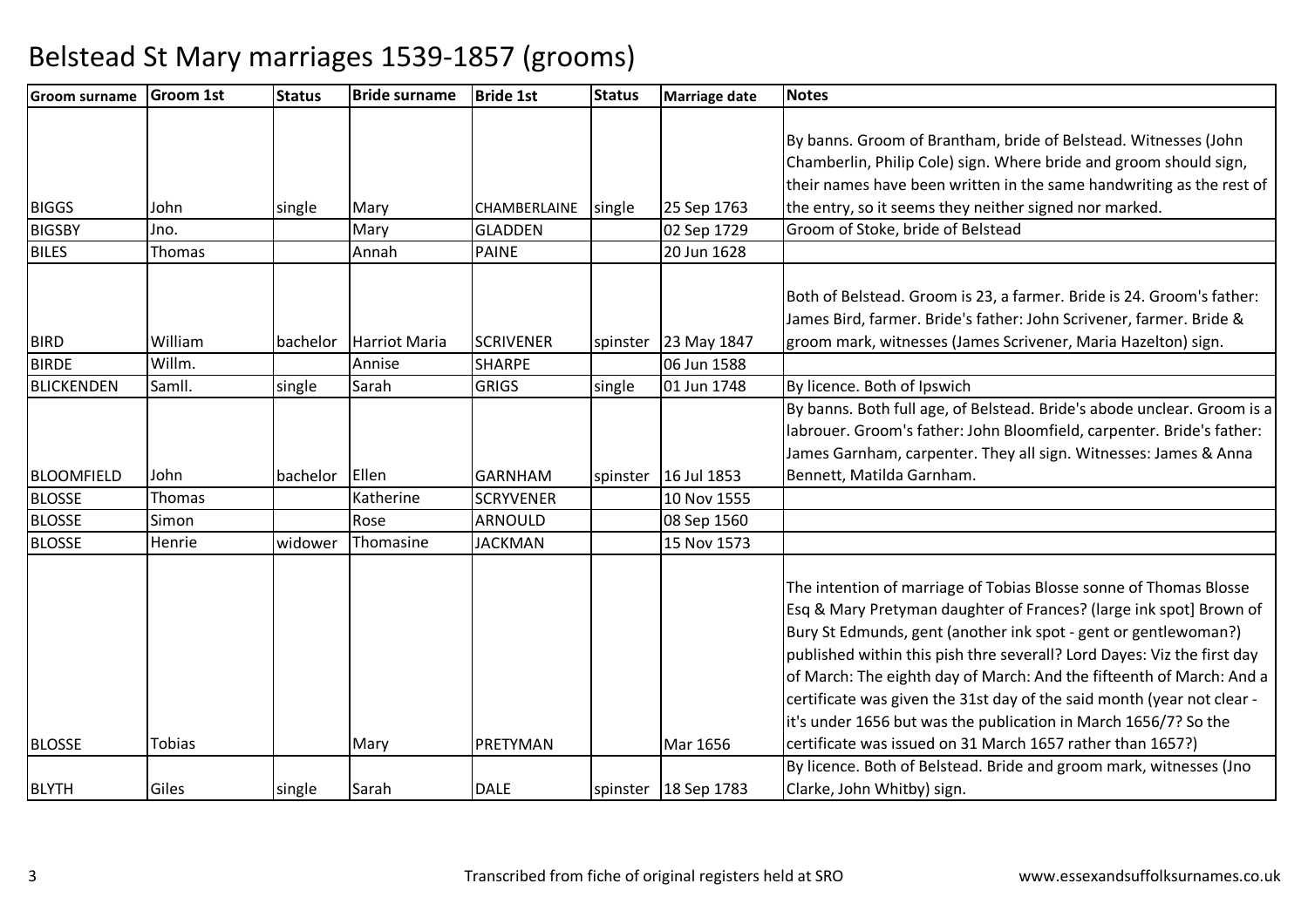#### **Groom surname Groom 1st Status Bride surname Bride 1st Status Marriage date Notes** BLYTHEE James | widower Eliz. | SUGGATE | widow 15 Aug 1746 15 Aug 1746 Both of Ipswich - groom is of St Peter's, bride is of St Matthew's.<br>28 Jan 1637/38 BONDD Edmund Zippora CHISNALL 28 Jan 1637/38 BOYDENN John widower Hannah MUSKIN single 07 Nov 1753 By banns BRAMEE Willm. Margarett BRETE 18 Apr 1585 10 Oct 1616 **BRANSON** N John Marie BURRELL 10 Oct 1616 **BRETE**  John Joane HADNOM 07 Jul 1583 BREWERR Simon single Sarah GILES widow 04 Feb 1765 By banns. Groom of Bently, bride of Belstead. Witnesses: Samuel Brewster, Philip Cole. They all sign.BREWISEE Willm. Marie BROOKE 17 Sep 1594 17 Sep 1594 | The groom is "Esquier" BROCKK Edward single Elizabeth GILES single 18 Aug 1786 By licence. Groom of St Stephen's, Ipswich, bride of Belstead. Witnesses: Rob Cook, John Whitby. They all sign except the bride.**BROOK** K Henry Single Mary STOWERS spinster 03 Apr 1768 By licence. Groom is of St Peter's, Ipswich. Bride is of Belstead. Witnesses: Martha Keary, Philip Cole. Doesn't look as if the bride or witness 1 signed - their names in the space for their signartures or marks look like the same handwriting as the rest of the entry.**BROOKE** E Henry Elizabeth Elizabeth SCRUTTON 12 Jan 1663/64<br>single 05 Apr 1747 BROOKES Benjaminsingle Hannah **ICOLEMAN** By licence. Both of Ipswich. BROOMM James bachelor Sarah SOUTHGATE spinster 05 Jun 1838 By banns. Both full age, of Belstead. Groom is a carpenter. Groom's father: George Broom, carpenter. Bride's father: Henry Southgate, labourer. Bride and groom mark, witnesses (George & Eliza Broom) sign.BROWNN John single Elizabeth CARRINGTON single 20 Feb 1803 By banns. Groom of Bently, Suffolk. Bride of Belstead. They all sign. WitnessesL Saml. Brown, Samuel Webb Both full age, of Belstead. Groom is a labourer. Groom's father: BROWNRichard **bachelor Elizabeth JACOBS** spinster 108 Dec 1843 William Brown, gardener. Bride's father: Will. Clarke Jacobs, parish clerk. Bride & groom mark, witnesses (William Jacobs, Catherine Brown) sign.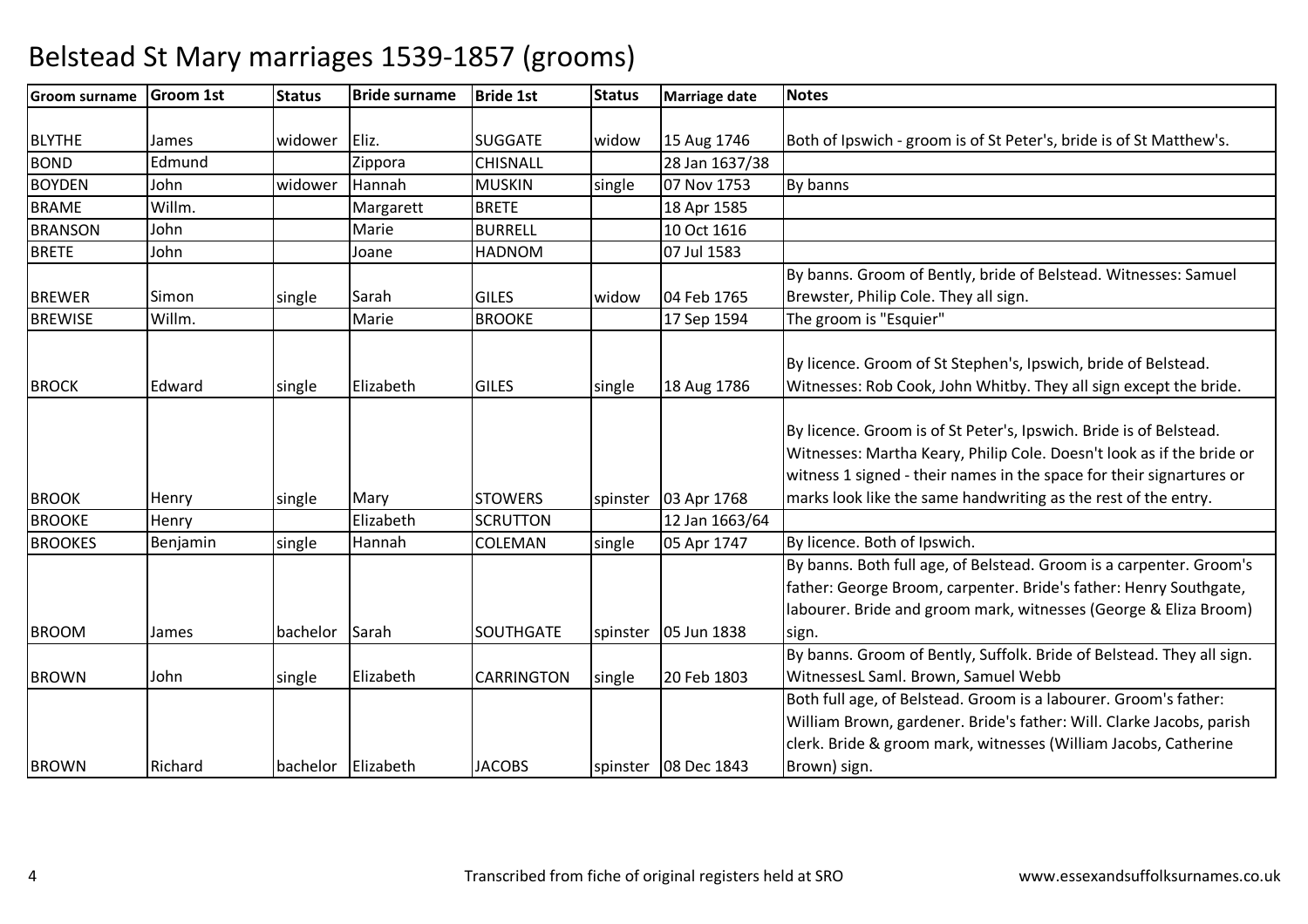| <b>Groom surname</b> | <b>Groom 1st</b> | <b>Status</b>  | <b>Bride surname</b> | <b>Bride 1st</b> | <b>Status</b> | Marriage date        | <b>Notes</b>                                                            |
|----------------------|------------------|----------------|----------------------|------------------|---------------|----------------------|-------------------------------------------------------------------------|
|                      |                  |                |                      |                  |               |                      | By banns. Both full age, of Belstead. Groom is a cooper. Groom's        |
|                      |                  |                |                      |                  |               |                      | father: William Brown, gardener. Bride's father: Edward Shilling,       |
|                      |                  |                |                      |                  |               |                      | mariner. They all sign. Witnesses: Edward & Mary Ann Shillig, Ann       |
| <b>BROWN</b>         | William          | bachelor       | Sarah Susannah       | <b>SHILLING</b>  |               | spinster 26 Dec 1854 | Maria Brown, Julia Lockwood                                             |
| <b>BROWNE</b>        | Francis          |                | Alice                | <b>CATCHPOLE</b> |               | 27 Feb 1608/9        |                                                                         |
| <b>BRUNDISH</b>      | John             |                | Rachel               | <b>HUBBARD</b>   |               | 13 Sep 1621          |                                                                         |
| <b>BRUSH</b>         | William          |                | Eliz.                | <b>WILSON</b>    |               | 05 Nov 1628          |                                                                         |
| <b>BRUSH</b>         | William          |                | Jane                 | <b>CLARE</b>     |               | 20 Jun 1639          |                                                                         |
| <b>BUG</b>           | Michaelli        |                | Joan                 | <b>HAVELOKE</b>  |               | 07 Dec 1550          |                                                                         |
| <b>BUGG</b>          | Sammuel          | single         | Sarah                | <b>YOUNGS</b>    | single        | 05 Oct 1708          | <b>Both of Belstead</b>                                                 |
|                      |                  |                |                      |                  |               |                      | By banns. Both of Belstead. They all sign except the groom.             |
| <b>BULTITUDE</b>     | James            | widower        | Esther               | <b>HINDS</b>     | spinster      | 17 Mar 1812          | Witnesses: Philip & Elizabeth Taylor, Jos. Bumstead.                    |
|                      |                  |                |                      |                  |               |                      |                                                                         |
|                      |                  |                |                      |                  |               |                      | By banns. Groom is 25, a dealer. Bride is 28, of Belstead. Groom's      |
|                      |                  |                |                      |                  |               |                      | father: Jeremiah Birch, labourer. Bride's father: William Vesey,        |
|                      |                  |                |                      |                  |               |                      | labourer. Witnesses: Mary Ann Burch, John Vesey. They all sign          |
|                      |                  |                |                      |                  |               |                      | except witness 2. Groom signs his surname Burch but it is spelt Birch   |
|                      |                  |                |                      |                  |               |                      | elsewhere in the register. Groom's abode looks like Badham but I        |
| <b>BURCH</b>         | Mark             | bachelor       | Elizabeth            | <b>VESEY</b>     | spinster      | 12 Oct 1847          | can't see a place called that in Suffolk. Might be short for Badingham. |
|                      |                  |                |                      |                  |               |                      | By banns. Both of Belstead. Groom & witness 1 (Wm Giles) sign,          |
| <b>BURGESS</b>       | Henry            | widower        | Susan                | <b>DOUBLE</b>    | single        | 31 Oct 1790          | others mark. Witness 2: Sarah Bumpstead.                                |
| <b>BURKETT</b>       | Henrie           |                | Joane                | <b>RENOULD</b>   |               | 04 Oct 1563          |                                                                         |
| <b>BURRAGE</b>       | William          | widower        | Mary                 | <b>EVERETT</b>   | single        | 17 Apr 1683          | Groom of Ipswich, bride of Belstead                                     |
| <b>BURTON</b>        | Edward           | single         | Mary                 | <b>PATTLE</b>    | single        | 16 Feb 1678/79       | Both of Belstead.                                                       |
|                      |                  |                |                      |                  |               |                      | By banns. They all sign except the bride. Groom of Wherstead, bride     |
| <b>CARTER</b>        | Robert           | single         | Elizabeth            | <b>HILL</b>      | single        | 16 Aug 1795          | of Belstead. Witnesses: Richard Carter, Wm Giles                        |
|                      |                  |                |                      |                  |               |                      | Banns only, not a marriage. Banns read 17, 24 Sep, 15 Oct 1809.         |
| <b>CARTER</b>        | Edward           | single         | Elizabeth            | <b>BUNNET</b>    | single        |                      | 1809 Groom of Belstead, bride of Stutton.                               |
| <b>CATELINE</b>      | Jeremie          |                | Anne                 | <b>KNAPPE</b>    |               | 18 May 1618          | The groom is Mr. Henry Cateline                                         |
|                      |                  |                |                      |                  |               |                      |                                                                         |
|                      |                  |                |                      |                  |               |                      | By banns. Both of Belstead. They all sign except witness 1 (John        |
| <b>CATTERMULL</b>    | Jonathan         | bachelor Sarah |                      | <b>EDWICK</b>    |               | spinster 06 Jul 1819 | Edwick). Witnesses 2 & 3: Elizabeth Cattermull, Naomi Bumstead.         |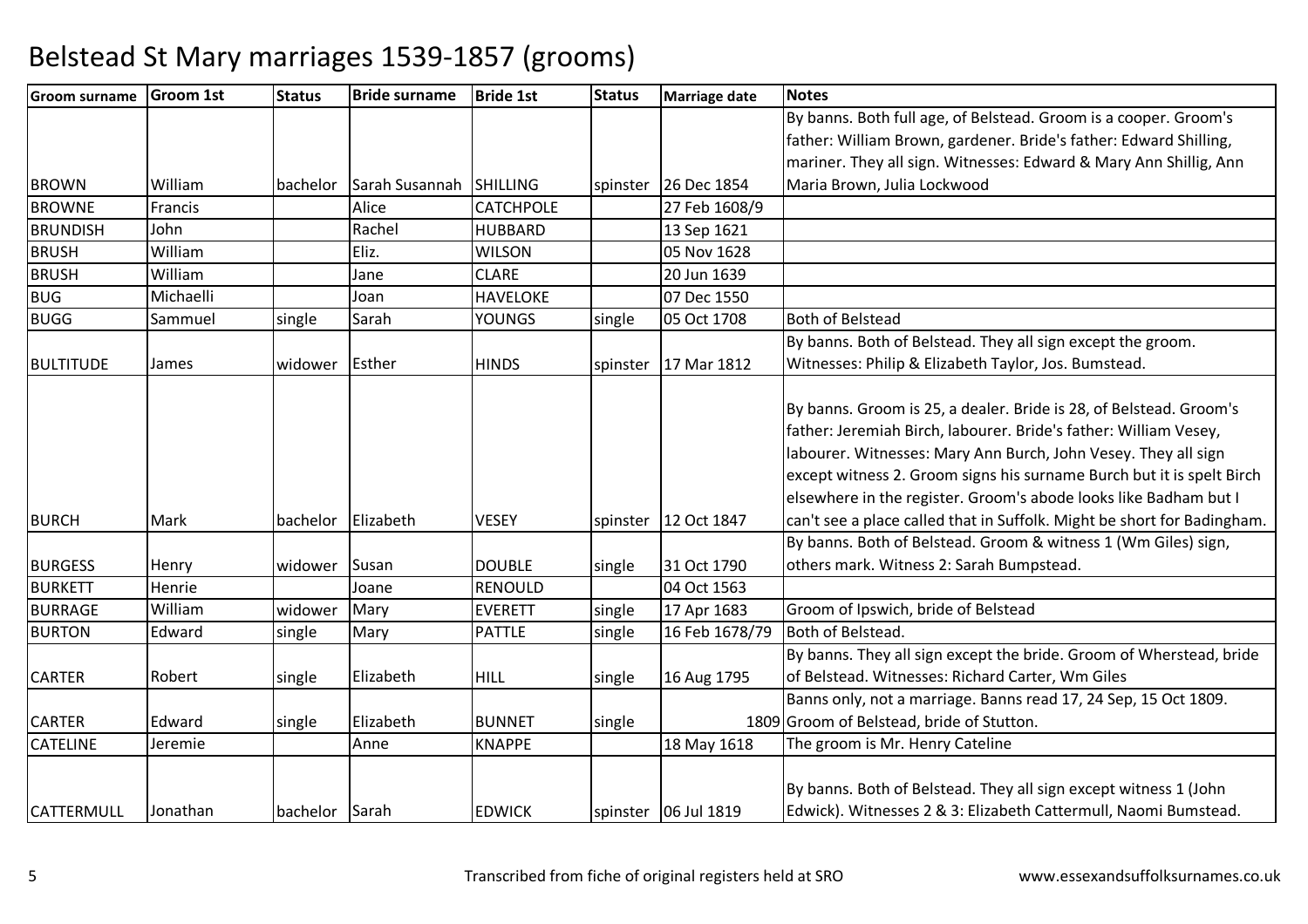| <b>Groom surname</b> | <b>Groom 1st</b> | <b>Status</b>    | <b>Bride surname</b> | <b>Bride 1st</b>  | <b>Status</b> | <b>Marriage date</b>   | <b>Notes</b>                                                           |
|----------------------|------------------|------------------|----------------------|-------------------|---------------|------------------------|------------------------------------------------------------------------|
| CHAMBERLAIN          | Jno.             |                  | Rebecca              | <b>STEPHENS</b>   |               | 11 Nov 1730            | <b>By licence</b>                                                      |
| <b>CHEVALIER</b>     | Jno.             | single           | Mary                 | <b>ALEFOUNDER</b> | single        | 25 Jul 1735            | By licence. Both of Aspel                                              |
| <b>CHIZNALL</b>      | Henry            |                  | Elisabeth            | <b>WOODE</b>      |               | 19 Apr 1626            |                                                                        |
| <b>CHUTE</b>         | Lyonell          |                  | Thomasin             | <b>BARKER</b>     |               | 19 Nov 1612            |                                                                        |
|                      |                  |                  |                      |                   |               |                        | By banns. Both of Belstead. Witnesses: Eliz Clarke, John Whitby. They  |
| <b>CLARK</b>         | Robert           | single           | Sarah                | <b>SEXTON</b>     | single        | 02 Jul 1775            | all sign.                                                              |
|                      |                  |                  |                      |                   |               |                        | By licence. Both of Belstead. Witnesses: Wm Deaves, Joh Whitby.        |
| <b>CLARK</b>         | John             | single           | Ann                  | <b>DEAVES</b>     | single        | 16 Oct 1775            | They all sign.                                                         |
|                      |                  |                  |                      |                   |               |                        | By licence. Both of Belstead. They all sign. Witnesses: Simon & Rachel |
| <b>CLARK</b>         | Nathaniel        | single           | Elizabeth            | <b>GOODWIN</b>    | single        | 07 Apr 1795            | Goodwin                                                                |
|                      |                  |                  |                      |                   |               |                        | By banns. They all sign. Both of Belstead. Witnesses: John Harris,     |
| <b>CLARK</b>         | Nathaniel        | bachelor         | Anne                 | <b>HARRIS</b>     |               | spinster   06 Jul 1819 | <b>Elizabeth Clarke</b>                                                |
| <b>CLARKE</b>        | Richard          |                  | Margarett            | <b>QUINTEN</b>    |               | 25 Oct 1586            |                                                                        |
| <b>CLARKE</b>        | John             |                  | Mary                 | <b>BANEN</b>      |               | 03 Apr 1638            |                                                                        |
| <b>CLARKE</b>        | William          | single           | Alice                | <b>JEAMES</b>     | single        | Jun 1693               | Both of Belstead. Day of month unclear.                                |
| <b>CLARKE</b>        | James            | single           | Ann                  | <b>CLUBB</b>      | single        | 15 Jan 1737/38         | <b>By licence</b>                                                      |
| <b>CLARKE</b>        | Peter            | single           | Mary                 | <b>DALDY</b>      | single        | 22 May 1739            | By licence. Both of Tattingstone                                       |
|                      |                  |                  |                      |                   |               |                        | By banns. Bride and groom mark, witnesses sign. Bride is of Belstead.  |
|                      |                  |                  |                      |                   |               |                        | Not clear if the groom is also of Belstead. Witnesses: Philip Cole,    |
| <b>CLARKE</b>        | Joseph           | single           | Elizabeth            | LEVELL            | single        | 25 Nov 1754            | Mansur Fosdick.                                                        |
|                      |                  |                  |                      |                   |               |                        | By licence. Both of Belstead. They all mark except witness 1 (Thos     |
| <b>CLARKE</b>        | Peter            | single           | Elizabeth            | <b>STOWERS</b>    | spinster      | 08 Oct 1799            | Stowers). Witness 2: Elizabeth Giles                                   |
|                      |                  |                  |                      |                   |               |                        | By banns. Both of Belstead. They all sign except witness 1 (Abigail    |
| <b>CLARKE</b>        | James            | single           | Rebecca              | <b>SPORLL</b>     | single        | 26 Dec 1802            | Sporll). Witness 2: Susan Simmons                                      |
|                      |                  |                  |                      |                   |               |                        | Banns only, not a marriage. Groom is of Belstead, bride is of Langham, |
|                      |                  |                  |                      |                   |               |                        | Essex. Month not given for banns, read on the 9th, 14th & 23rd.        |
|                      |                  |                  |                      |                   |               |                        | Marriage took place in Langham, Essex, on 4th April 1823. Banns        |
|                      |                  |                  |                      |                   |               |                        | entered in the register for marriages for 1754-1812 with banns for     |
| <b>CLARKE</b>        | James            | bachelor Lydia   |                      | <b>CLARKE</b>     | widow         |                        | 1823 that period too.                                                  |
|                      |                  |                  |                      |                   |               |                        | By banns. Both full age, of Belstead. Groom's father: William Clarke,  |
|                      |                  |                  |                      |                   |               |                        | labourer. Bride's father: Robert Grimwood, labourer. Witnesses:        |
| <b>CLARKE</b>        | William          | bachelor Deborah |                      | <b>GRIMWOOD</b>   |               | spinster   12 Jan 1844 | Joseph Hazelton, Louisa Grimwood. They all mark.                       |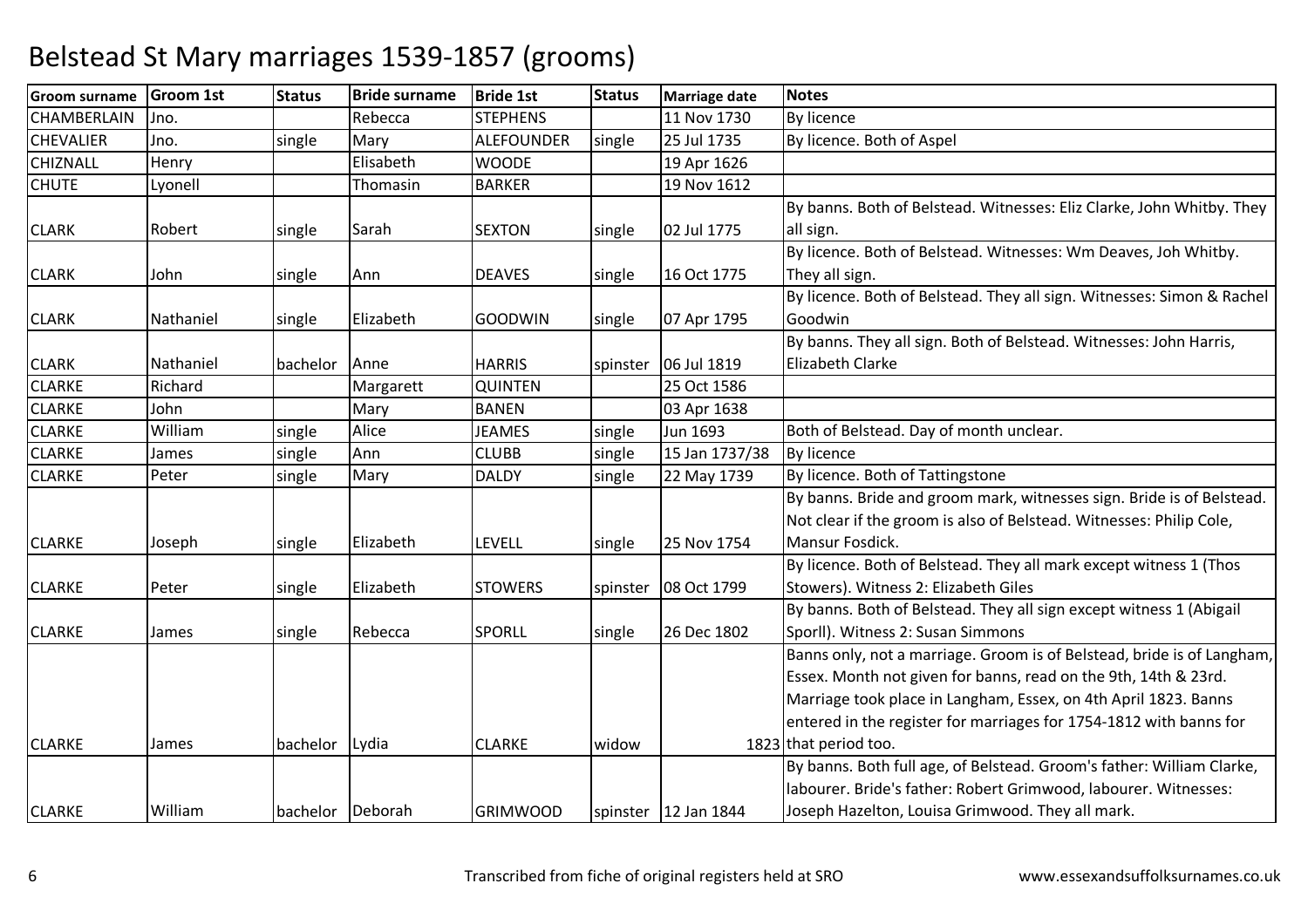| <b>Groom surname</b> | <b>Groom 1st</b> | <b>Status</b> | <b>Bride surname</b> | <b>Bride 1st</b> | <b>Status</b> | Marriage date        | <b>Notes</b>                                                          |
|----------------------|------------------|---------------|----------------------|------------------|---------------|----------------------|-----------------------------------------------------------------------|
| <b>CLAYDEN</b>       | Thom.            |               | Mary                 | <b>CLARKE</b>    |               | 07 Oct 1583          |                                                                       |
| <b>CLAYDEN</b>       | Thom.            |               | Blanche              | <b>HAWES</b>     |               | 15 Apr 1585          |                                                                       |
|                      |                  |               |                      |                  |               |                      | By licence. They all sign. Groom of Belstead, bride of Framlingham.   |
| <b>CLUBB</b>         | John             | widower       | Elizabeth            | <b>BUTTON</b>    |               | spinster 20 Sep 1768 | Witnesses: Eliz & Amy Alexander.                                      |
|                      |                  |               |                      |                  |               |                      |                                                                       |
|                      |                  |               |                      |                  |               |                      | Groom of Ipswich, bride of Whearsted. The edge of the page has been   |
| <b>COE</b>           | Wm?              |               | Rose                 | <b>PORTER</b>    |               | 01 Dec 1692          | missed off from microfilming so the groom's first name is unclear.    |
| <b>COLE</b>          | John             |               | Joane                | SAMUELL          |               | 28 Sep 1556          |                                                                       |
| <b>COLE</b>          | Denny            |               | Ann                  | <b>GARROOD</b>   |               | 02 Oct 1753          | <b>By licence</b>                                                     |
|                      |                  |               |                      |                  |               |                      |                                                                       |
| <b>COLE</b>          | Philip           | widower       | Susannah             | <b>TURNER</b>    | single        | 06 Apr 1750          | By banns. Groom is of Belstead, bride is of St Mary Stoke, Ipswich.   |
| <b>COLEMAN</b>       | Simon            |               | Alice                | <b>DALLANT</b>   |               | 06 Jun 1596          |                                                                       |
| <b>COLEMAN</b>       | John             |               | Alice                | <b>PAYNE</b>     |               | 23 Jan 1640/41       |                                                                       |
|                      |                  |               |                      |                  |               |                      | By banns. Groom of "Cobdock", bride of Belstead. Witnesses: Rachel    |
|                      |                  |               |                      |                  |               |                      | Laws, John Whitby. No one marked, but the bride's name where her      |
|                      |                  |               |                      |                  |               |                      | signature should be is in the same handwriting as the rest of the     |
| <b>COLEMAN</b>       | Wm.              | single        | Martha               | <b>PAYNE</b>     | single        | 14 Oct 1776          | entry, implying she didn't sign.                                      |
| <b>COMAN</b>         | Daniell          |               | Mathew               | <b>FLORRY</b>    |               | 24 Aug 1637          |                                                                       |
|                      |                  |               |                      |                  |               |                      |                                                                       |
|                      |                  |               |                      |                  |               |                      | By licence. Groom of "Frenton", Essex (Frinton, presumably). Bride of |
|                      |                  |               |                      |                  |               |                      | Belstead. Bride and groom mark, witnesses (Thos Alderton, William     |
| <b>COOK</b>          | James            | widower       | Susan                | <b>ROBERTS</b>   | widow         | 13 Dec 1761          | Rewse) sign. Groom's abode presumably Frinton in Essex.               |
|                      |                  |               |                      |                  |               |                      | By banns. Groom of St Matthew's, Ipswich, bride of Belstead.          |
|                      |                  |               |                      |                  |               |                      | Witnesses: Elizabeth & John Harris. They all sign except the groom.   |
|                      |                  |               |                      |                  |               |                      | Note that the groom's marital status doesn't appear in the marriage   |
|                      |                  |               |                      |                  |               |                      | register, but appears in the banns which were entered in the register |
| <b>COOK</b>          | James            | bachelor      | Mary                 | <b>HARRIS</b>    |               | spinster 24 Jul 1821 | covering marriages 1754-1812.                                         |
| <b>COOKE</b>         | Robert           | single        | Priscilla            | <b>GIRLING</b>   | widow         | 07 Feb 1664/65       |                                                                       |
| <b>COOPER</b>        | John             |               | Agnes                | <b>GILES</b>     |               | 05 Feb 1626/27       |                                                                       |
| <b>COOPER</b>        | Jno.             | single        | Rebecca              | <b>GROVES</b>    | widow         | 26 Oct 1747          | By banns                                                              |
| <b>COPE</b>          | Edward           |               | Elizabeth            | <b>BROOK</b>     | widow         | 05 Jun 1605          | Sir Edward Cope, knight & Mris Elizabeth Brook, widow                 |
| <b>COWPER</b>        | William          | single        | Eliza.               | <b>EVERET</b>    | single        | 26 Oct 1686          | <b>Both of Belstead</b>                                               |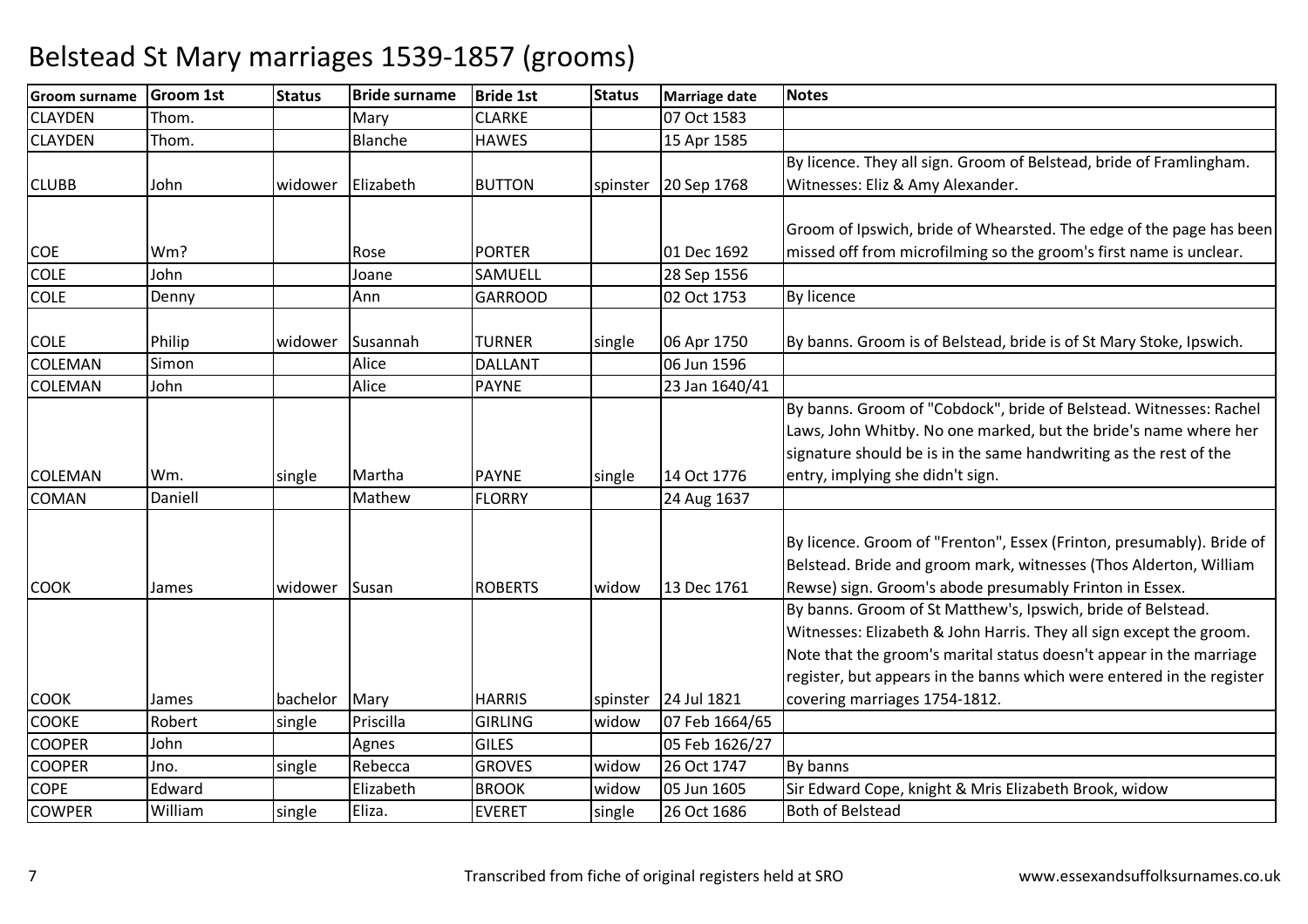| <b>Groom surname</b> | <b>Groom 1st</b> | <b>Status</b> | <b>Bride surname</b> | <b>Bride 1st</b> | <b>Status</b> | Marriage date        | <b>Notes</b>                                                          |
|----------------------|------------------|---------------|----------------------|------------------|---------------|----------------------|-----------------------------------------------------------------------|
| <b>COWPER</b>        | Daniel           | single        | Mary                 | <b>PEAR</b>      | single        | 02 Jan 1736/37       | By licence. Groom of "Cobdock", bride of Belstead                     |
|                      |                  |               |                      |                  |               |                      | Both 22. Groom is a farmer, of Marlesford. Bride is of Belstead.      |
|                      |                  |               |                      |                  |               |                      | Groom's father: Joseph Crane, labourer. Bride's father: Samuel        |
|                      |                  |               |                      |                  |               |                      | Scrivener, labourer. Bride & groom sign, witnesses (Elisabeth and     |
| <b>CRANE</b>         | William          | bachelor      | Harriet              | <b>SCRIVENER</b> |               | spinster 01 Jul 1848 | Samuel Scrivener) mark.                                               |
|                      |                  |               |                      |                  |               |                      | By banns. Both of Belstead. Witnesses: Chas. & M. A? Smart. They all  |
| <b>CREED</b>         | John             | single        | Sarah                | <b>BALLS</b>     | single        | 17 Aug 1834          | sign.                                                                 |
| <b>CREEKE</b>        | Samuel           |               | Helena               | CLEE[RV]E        |               | 16 Aug 1638          | Bride's surname unclear - Cleere or Cleeve?                           |
| CRES_OR[E_][S_]      | John             |               | <b>Bridgett</b>      | SEAMAN           |               | 28 Sep 1636          | The last half of the groom's surname is hard to read.                 |
|                      |                  |               |                      |                  |               |                      | By banns. Both of Belstead. They all mark except the bride and        |
|                      |                  |               |                      |                  |               |                      | witness 3 (Joseph Bumstead). Witnesses 1 & 2: Henry Culf, Elizh.      |
| <b>CULF</b>          | William          | single        | Mary                 | <b>NOCK</b>      | single        | 12 Oct 1824          | Faiers.                                                               |
|                      |                  |               |                      |                  |               |                      | Banns only, not a marriage. Banns read 2, 9, 16 Oct 1774. Groom of    |
| <b>CURTIS</b>        | George           | single        | Eliz.                | <b>SPARROW</b>   | single        |                      | 1774 Belstead, bride of Coddenham                                     |
| <b>CUTBERT</b>       | Thos.            | single        | Mary                 | <b>HAZELTON</b>  | single        | 06 Jan 1750/51       | By licence. Both of Tattingstone                                      |
| <b>CUTCHER</b>       | John             |               | Marian               | <b>SCARLET</b>   |               | 21 Dec 1615          |                                                                       |
|                      |                  |               |                      |                  |               |                      | By banns. Both of Belstead. They all mark except witness 2 (Wm        |
|                      |                  |               |                      |                  |               |                      | Giles). Witness 1: Peter ArmstrongNote that the bride's first name is |
|                      |                  |               |                      |                  |               |                      | given as Susan in the banns register, rather than Sarah as per the    |
| <b>DALE</b>          | Samuel           | single        | Sarah                | <b>STUTTERS</b>  | single        | 15 Apr 1792          | marriage register.                                                    |
|                      |                  |               |                      |                  |               |                      | By banns. Groom of Wherstead, bride of Belstead. Bride and groom      |
| <b>DALE</b>          | Abraham          | bachelor      | Elizabeth            | <b>ABLEWHITE</b> | single        | 06 Nov 1804          | mark, witnesses (Mary Rivers, Willm Giles) sign.                      |
| <b>DANSK</b>         | Raphe            |               | Susan                | <b>NAIL</b>      |               | 26 Jul 1601          |                                                                       |
|                      |                  |               |                      |                  |               |                      | By banns. Both of Belstead. Witnesses: Wm & Philip Cole. They all     |
| <b>DARDRY</b>        | Joseph           | single        | Mary                 | <b>CLARKE</b>    | widow         | 05 May 1761          | sign.                                                                 |
|                      |                  |               |                      |                  |               |                      |                                                                       |
|                      |                  |               |                      |                  |               |                      | By banns. Groom of "Cobdock", bride of Belstead. Witnesses (John      |
|                      |                  |               |                      |                  |               |                      | Stowers, Philip Cole) sign. Where bride and groom should sign, their  |
|                      |                  |               |                      |                  |               |                      | names have been written in the same handwriting as the rest of the    |
| <b>DARDRY</b>        | James            | single        | Abigal               | <b>STOWERS</b>   | single        | 05 Apr 1768          | entry, so it seems they neither signed nor marked.                    |
|                      |                  |               |                      |                  |               |                      | Banns only, not a marriage. Banns read 30 Sep, 7, 14 Oct 1759. Groom  |
| <b>DARDRY</b>        | William          | single        | Frances              | RAI[MN]OR        | spinster      |                      | 1759 of Belstead, bride of Somersham                                  |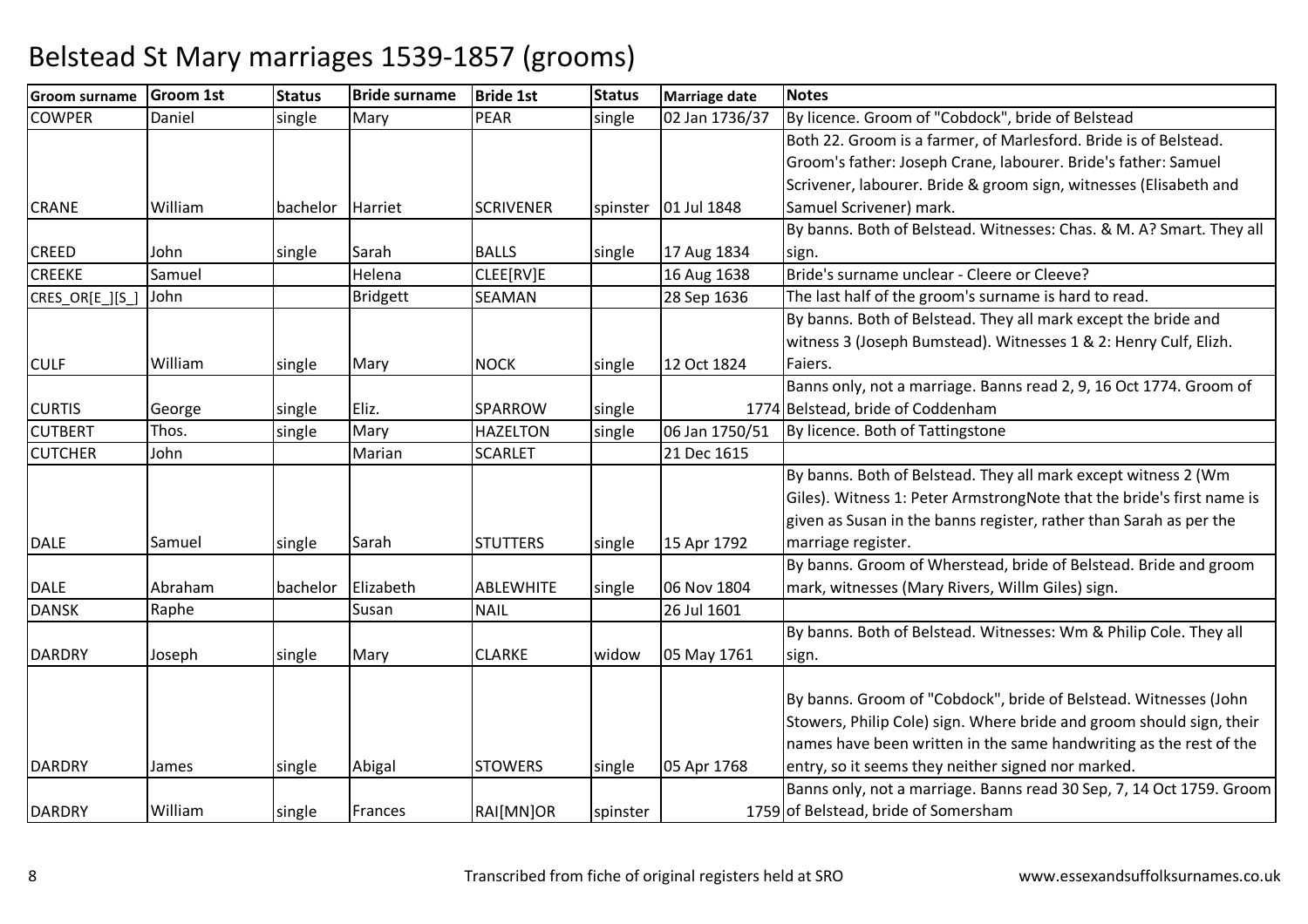| <b>Groom surname</b> | <b>Groom 1st</b> | <b>Status</b>  | <b>Bride surname</b> | <b>Bride 1st</b>  | <b>Status</b> | <b>Marriage date</b>   | <b>Notes</b>                                                             |
|----------------------|------------------|----------------|----------------------|-------------------|---------------|------------------------|--------------------------------------------------------------------------|
| <b>DAVID</b>         | Thomas           |                | Thomasine            | <b>ELLIS</b>      |               | 18 Sep 1559            |                                                                          |
|                      |                  |                |                      |                   |               |                        | By banns. Groom of Bently, bride of Belstead. They all mark except       |
| <b>DAVIS</b>         | James            | single         | Elizabeth            | <b>STAGG</b>      | single        | 06 Jul 1790            | witness 2 (Wm Giles). Witness 1: George Stannard                         |
| <b>DAVY</b>          | Jno.             |                | Sarah                | <b>DOWNING</b>    |               | 03 Mar 1728/29         |                                                                          |
| <b>DAY</b>           | Allen            |                | Susanna              | <b>BULL</b>       |               | 31 Mar 1631            |                                                                          |
| <b>DAY</b>           | Isaac            | widower        | Ann                  | LEWIS             | single        | 16 Apr 1738            | By licence. Groom of Washbrooke, bride of Brantham                       |
|                      |                  |                |                      |                   |               |                        | By licence. They all sign. Groom of Washbrook, bride of Belstead.        |
| <b>DAY</b>           | Abraham          | single         | Susan                | LAWS              | single        | 25 Sep 1770            | Witnesses: Philip Cole, John Laws                                        |
| <b>DENTON</b>        | John             |                | Anne                 | <b>BLUNT</b>      |               | 20 Dec 1636            |                                                                          |
| <b>DERINGE</b>       | John             |                | Annys                | <b>HART</b>       |               | 25 Jul 1572            |                                                                          |
| <b>DEY</b>           | Thomas           |                | Anne                 | <b>BLOMEFEILD</b> |               | * Feb 1638/9           | Year unclear - 1637/8 or 1638/9?                                         |
| <b>DIXON</b>         | Anthonie         | single         | Sarah                | <b>JOUERS</b>     | single        | 25 Nov 1686            | Both of Ipswich                                                          |
|                      |                  |                |                      |                   |               |                        | By banns. Both of Belstead. They all mark except witnesses 2 and 3       |
|                      |                  |                |                      |                   |               |                        | (Mary *rris, Joseph Bumstead. Witness 2's surname hard to read.          |
| <b>DORLING</b>       | William          | widower        | Sarah                | <b>ATKINS</b>     |               | spinster   01 Sep 1811 | Witness 1: William Grimwood.                                             |
|                      |                  |                |                      |                   |               |                        | Groom's surname hard to read. He's "esquier". Groom is of Hadley,        |
| DOY[LT][LT][S_]      | Henry            |                | Margaret             | <b>WYGHT</b>      | widow         | 26 Apr 1541            | bride is of Hyntylsham                                                   |
|                      |                  |                |                      |                   |               |                        | By banns. Bride of Tattingstone. Not clear if the groom is also from     |
| <b>DUNNET</b>        | Thos.            | single         | Martha               | <b>BECKWITH</b>   | widow         | 28 Sep 1747            | Tattingstone.                                                            |
| <b>DWITE</b>         | Nathaneel        |                | Ellen                | <b>CLARKE</b>     |               | 21 Oct 1630            |                                                                          |
| <b>EASTWICH</b>      | Daniel           | single         | Mary                 | <b>GOODWIN</b>    | single        | 06 May 1736            | Groom of Sproughton, bride of Belstead                                   |
| <b>EDES</b>          | Henry            | widower        | Anna                 | <b>BEALES</b>     | single        | 18 Oct 1692            | Both of Ipswich                                                          |
|                      |                  |                |                      |                   |               |                        | By banns. Both of Belstead. Witnesses: Thomas & Sarah Edgley. They       |
| <b>EDGLEY</b>        | Ephraim Josiah   | bachelor       | Elizabeth            | <b>TAYLOR</b>     | spinster      | 22 Jul 1833            | all sign.                                                                |
| <b>EDMUNDS</b>       | Robt.            |                | Joane                | <b>RUSSELL</b>    |               | 14 Sep 1579            |                                                                          |
| <b>EDWARDS</b>       | George           |                | Sar.                 | <b>TASSEL</b>     |               | 30 Apr 1725            | By licence.                                                              |
|                      |                  |                |                      |                   |               |                        | By banns. Both full age, of Belstead. Groom is a baker. Groom's          |
|                      |                  |                |                      |                   |               |                        | father: Thomas Elliston, farmer. Bride's father: William Harris, farmer. |
|                      |                  |                |                      |                   |               |                        | Witnesses: William Harris, Elizabeth Elliston. They all sign except      |
| <b>ELLISTON</b>      | Edmund           | bachelor Maria |                      | <b>HARRIS</b>     |               | spinster   01 Dec 1842 | witness 2.                                                               |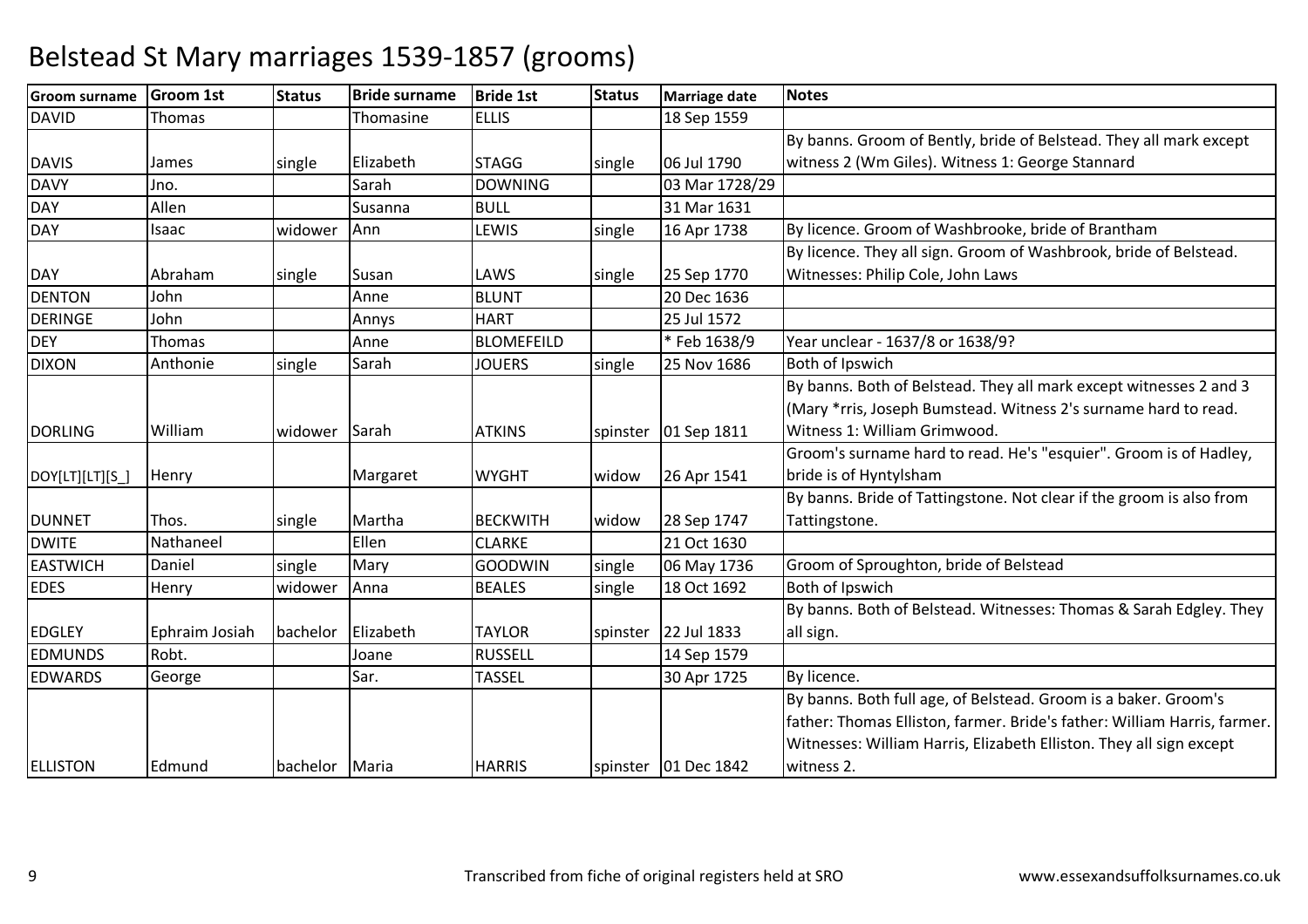| <b>Groom surname</b> | <b>Groom 1st</b> | <b>Status</b> | <b>Bride surname</b> | <b>Bride 1st</b>  | <b>Status</b> | <b>Marriage date</b>   | <b>Notes</b>                                                            |
|----------------------|------------------|---------------|----------------------|-------------------|---------------|------------------------|-------------------------------------------------------------------------|
|                      |                  |               |                      |                   |               |                        |                                                                         |
|                      |                  |               |                      |                   |               |                        | By banns. Both of Belstead. They all sign except witness 2 (Mary        |
| <b>EMMETT</b>        | Peter            | single        | Mary Ann             | <b>NICHOLSON</b>  | single        | 10 Oct 1823            | Pinner). Witnesses 1 & 3: Samuel Foulger, Joseph Bumstead               |
| <b>ERMER</b>         | William          | single        | Mary                 | <b>SCRIVENER</b>  | single        | 27 Oct 1668            | Groom is of Whearstead, bride is of Belstead.                           |
| <b>ESTALL</b>        | John             |               | Katherine            | <b>RICHARDSON</b> |               | 02 Oct 1597            |                                                                         |
|                      |                  |               |                      |                   |               |                        | By banns. Groom of "East Bergheholt", bride of Belstead. They all       |
|                      |                  |               |                      |                   |               |                        | sign. Bride signs her first name Naomi, but it's been written in the    |
| <b>EVERARD</b>       | Robert           | single        | Naomi                | <b>GARNHAM</b>    | single        | 13 Sep 1791            | register as Amy by the vicar. Witnesses: Robt. Garnham, Wm Giles        |
| <b>EVERET</b>        | Wm.              | single        | Eliz.                | <b>RATCLIFT</b>   | single        | 05 Oct 1742            | By banns. Both of Tattingstone.                                         |
| <b>FAIRS</b>         | Jno.             | single        | Eliz.                | <b>TURNER</b>     | single        | 27 Dec 1743            | By banns                                                                |
| <b>FAIRS</b>         | Jno.             | widower       | Mary                 | <b>PYPER</b>      | single        | 25 Oct 1744            | By banns                                                                |
| <b>FAYRWETHER</b>    | Edward           |               | Margret              | <b>CROSSE</b>     |               | 22 Sep 1605            |                                                                         |
|                      |                  |               |                      |                   |               |                        | By banns. Both of Belstead. The all mark except witness 1 (John         |
| <b>FELLGATE</b>      | John             | single        | Mary                 | <b>CROUCH</b>     | single        | 26 Nov 1805            | Fellgett). Witness 2: Ann Rose                                          |
| <b>FENN</b>          | James            |               | Marie                | <b>TALWORTHE</b>  |               | 19 Apr 1592            |                                                                         |
| <b>FENNER</b>        | John             |               | Mary                 | <b>DAY</b>        |               | 21 Nov 1638            |                                                                         |
| <b>FLAT</b>          | Daniel           |               | Elizabeth            | <b>SPARLING</b>   |               | 15 Sep 1619            |                                                                         |
| <b>FLURRY</b>        | Benjamin         | single        | Mary                 | <b>FOX</b>        | single        | 06 Oct 1749            | By banns. Groom of Harkstead, bride of Belstead                         |
|                      |                  |               |                      |                   |               |                        | Both of Belstead. Groom is 28, a labourer. Bride is 27. Groom's father: |
|                      |                  |               |                      |                   |               |                        | Samuel Foldger, labourer. Bride's father: Thomas Cullum, labourer.      |
| <b>FOLDGER</b>       | Samuel           | bachelor      | Anna Maria           | <b>CULLUM</b>     |               | spinster   24 Dec 1847 | Bride & groom mark, witnesses (Samuel Button, Lucy Southgate) sign.     |
| <b>FOSTER</b>        | Robt.            |               | Elizabeth            | <b>GOLDINGHAM</b> |               | 16 Sep 1560            | The groom is a gent.                                                    |
| <b>FOSTER</b>        | John             |               | Margarett            | <b>REYNOULD</b>   |               | 03 Feb 1566/67         |                                                                         |
| <b>FULLER</b>        | Robert           | single        | Mary                 | <b>PARRISH</b>    | single        | 02 Jul 1668            | Both of Belstead.                                                       |
| <b>FULLER</b>        | Sam.             |               | Eliza.               | SNELL             |               | 15 Jun 1685            |                                                                         |
|                      |                  |               |                      |                   |               |                        |                                                                         |
| <b>GARDNER</b>       | Nathaniel        | single        | Eliz.                | <b>ABBOT</b>      | widow         | 13 Jul 1738            | Bride is of "Cobdock". Not clear if the groom is also of Cobdock.       |
| <b>GARNHAM</b>       | Simon            |               | Anne                 | PETTIT            |               | 01 Aug 1621            |                                                                         |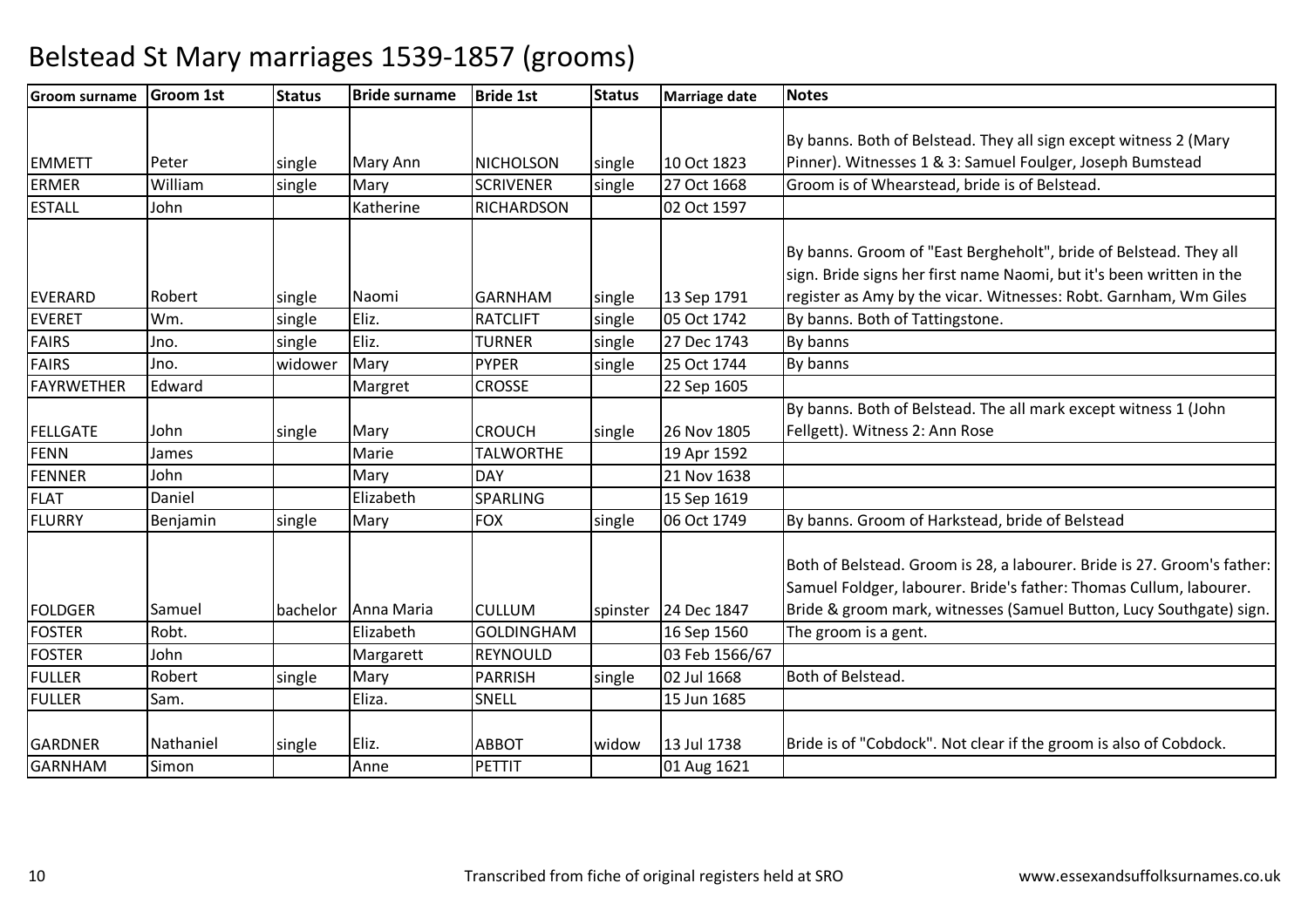| Groom surname  | <b>Groom 1st</b>       | <b>Status</b> | <b>Bride surname</b> | <b>Bride 1st</b> | <b>Status</b> | <b>Marriage date</b> | <b>Notes</b>                                                         |
|----------------|------------------------|---------------|----------------------|------------------|---------------|----------------------|----------------------------------------------------------------------|
|                |                        |               |                      |                  |               |                      | By licence. Both of Belstead. They all sign except witness 1 (James  |
|                |                        |               |                      |                  |               |                      | Clarke). Bride's marital status not in the register. Witness 2: John |
| <b>GARNHAM</b> | Robt.                  | widower       | Mary                 | <b>CLARKE</b>    |               | 14 Dec 1774          | Whitby.                                                              |
|                |                        |               |                      |                  |               |                      | By banns. Both full age, of Belstead. Groom is a tailor, bride is a  |
|                |                        |               |                      |                  |               |                      | servant. Groom's father: James Garnham, carpenter. Bride's father:   |
|                |                        |               |                      |                  |               |                      | Isaac Simmons, servant. Witnesses: Samuel Bradbrook, Elizabeth       |
| <b>GARNHAM</b> | John                   | bachelor      | Susan                | <b>BYE</b>       | spinster      | 20 Jun 1839          | Burrows. They all sign except the groom.                             |
|                |                        |               |                      |                  |               |                      |                                                                      |
|                |                        |               |                      |                  |               |                      | By banns. Both of Belstead, both 21. Groom is a blacksmith. Groom's  |
|                |                        |               |                      |                  |               |                      | father: Robert Garnham, labourer. Bride's father: John Steward,      |
|                |                        |               |                      |                  |               |                      | labourer. Witnesses: George Steward, Fanny Smith. They all sign      |
|                |                        |               |                      |                  |               |                      | except the bride. Groom signs his name as "Robert Garnham" but       |
| <b>GARNHAM</b> | <b>Robert Leverett</b> | bachelor      | Charlotte            | <b>STEWARD</b>   | spinster      | 02 Jul 1847          | elsewhere in the entry he's given the middle name Leverett.          |
|                |                        |               |                      |                  |               |                      | By banns. Both full age. Groom is a carpenter of Belstead. Groom's   |
|                |                        |               |                      |                  |               |                      | father: Nathaniel Garnham, wheelwright. Bride's father: William      |
|                |                        |               |                      |                  |               |                      | Brown, gardener. Witnesses: Mary Ann & Robert Garnham. They all      |
| <b>GARNHAM</b> | Joseph Laws            | bachelor      | Maria Ann            | <b>BROWN</b>     | spinster      | 22 May 1850          | sign. Bride's abode not stated in the register.                      |
|                |                        |               |                      |                  |               |                      |                                                                      |
| GARRARD        | Jacob                  | single        | Eliz.                | HIL[LE]          | single        | 26 Sep 1734          | By licence. Groom is of Washbrook, bride is of St Matthew's Ipswich. |
|                |                        |               |                      |                  |               |                      | By banns. Both of Belstead. They all sign. Witnesses: William &      |
| GARRARD        | Edward                 | single        | Sarah Ann            | <b>COLLINS</b>   | single        | 10 Jan 1836          | <b>Harriet Collins</b>                                               |
| <b>GATLIN</b>  | Edward                 |               | Fortune              | <b>STURGEON</b>  |               | 18 Dec 1609          |                                                                      |
| <b>GIBBONS</b> | Jeames                 | single        | Mary                 | <b>PERSE</b>     | single        | 14 Nov 1689          | Groom is of St Clement's, Ipswich. Bride is of Belstead              |
|                |                        |               |                      |                  |               |                      | By licence. Groom of Layham, bride of Belstead. Witnesses: Wm        |
| <b>GIFFORD</b> | John                   | widower       | Susannah             | <b>TABOR</b>     | widow         | 04 Apr 1775          | Bonner, John Whitby. They all sign.                                  |
|                |                        |               |                      |                  |               |                      |                                                                      |
|                |                        |               |                      |                  |               |                      | By banns. Both of Belstead Groom & witness 2 (John Whitby) sign.     |
|                |                        |               |                      |                  |               |                      | Bride and witness 1 (Stephen Gladden) presumably didn't as their     |
| <b>GILES</b>   | <b>Isaac</b>           | single        | Susan                | <b>WHITING</b>   | single        | 30 Nov 1773          | "signatures" are in the same handwriting as the rest of the record.  |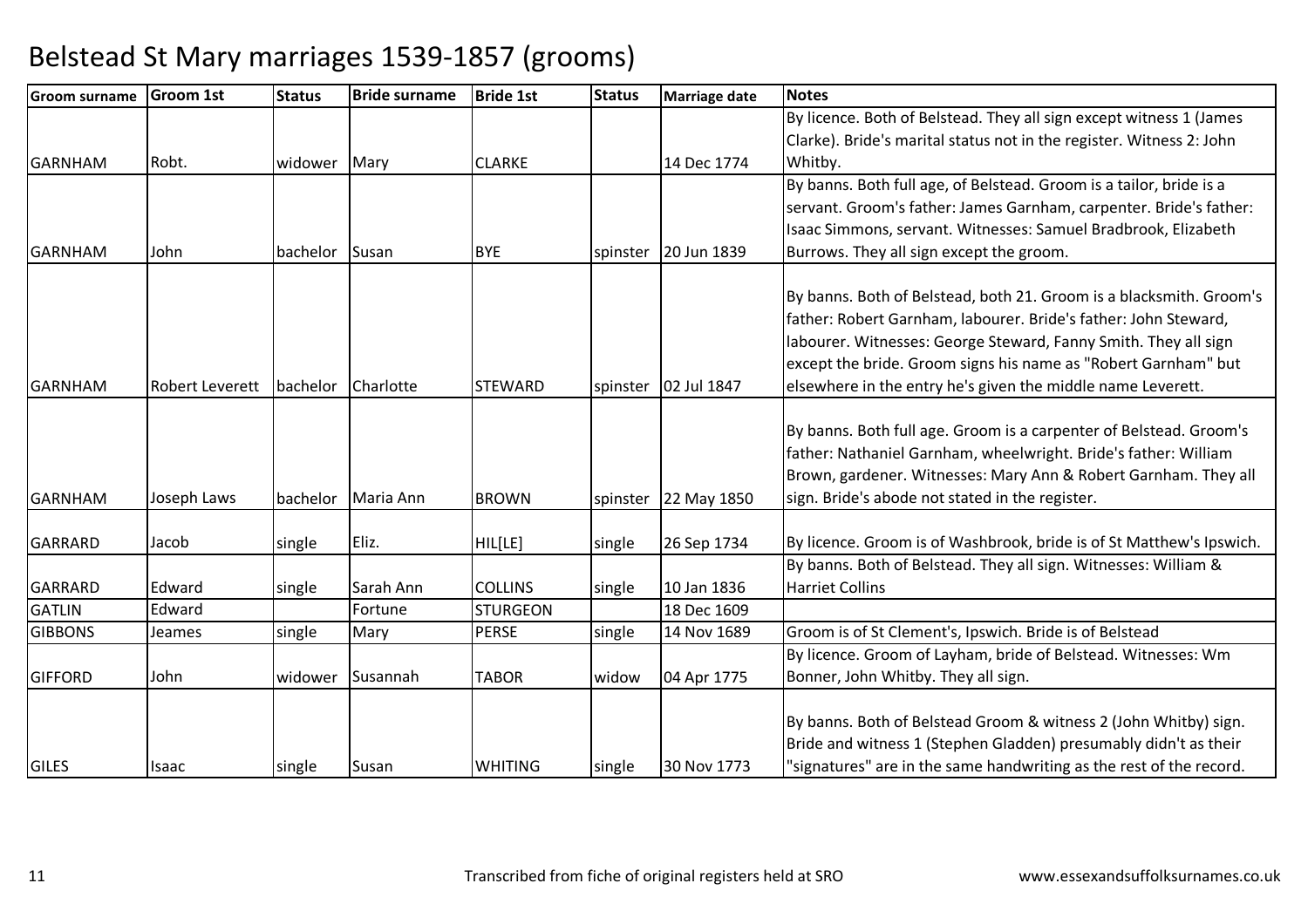| <b>Groom surname</b> | <b>Groom 1st</b> | <b>Status</b> | <b>Bride surname</b> | <b>Bride 1st</b> | <b>Status</b> | <b>Marriage date</b> | <b>Notes</b>                                                            |
|----------------------|------------------|---------------|----------------------|------------------|---------------|----------------------|-------------------------------------------------------------------------|
|                      |                  |               |                      |                  |               |                      |                                                                         |
|                      |                  |               |                      |                  |               |                      | By banns. Both of Belstead. Witness 1 is Wm. Giles senr. Witness 2:     |
|                      |                  |               |                      |                  |               |                      | John Whitby. No one marked, but the names of the bride and witness      |
|                      |                  |               |                      |                  |               |                      | 1 where they should have signed are in the same handwriting as the      |
| <b>GILES</b>         | William          | single        | Mary                 | <b>DOUBLE</b>    | single        | 10 Oct 1776          | rest of the entry, implying they didn't sign.                           |
|                      |                  |               |                      |                  |               |                      | By banns. Both of Belstead. Groom & witness 1 (John Whitby) sign,       |
| <b>GILES</b>         | William          | widower       | Elizabeth            | <b>SEGAR</b>     | widow         | 26 Dec 1785          | others mark. Witness 2: Ann Snell                                       |
| <b>GLADDEN</b>       | Daniel           | single        | Ann                  | <b>SIMPSON</b>   | single        | 08 Jul 1739          | By licence. Both of Rendlesham                                          |
|                      |                  |               |                      |                  |               |                      | By licence. Bride of Tattingstone. Not clear if the groom is also of    |
| <b>GLADDEN</b>       | Philip           | widower       | Ann                  | <b>CLARKE</b>    | single        | 21 Jul 1739          | Tattingstone.                                                           |
| <b>GLADDEN</b>       | Thos.            | widower       | Mary                 | <b>ROBARDS</b>   | single        | 09 Oct 1744          | By banns                                                                |
| <b>GLADDEN</b>       | Benjamin         | single        | Alice                | <b>BROOK</b>     | widow         | 23 Aug 1752          | By banns                                                                |
| <b>GLADDING</b>      | John             |               | Ann                  | <b>WESTON</b>    |               | 05 Oct 1699          |                                                                         |
| <b>GLANVILE</b>      | William          |               | Susan                | <b>TALADY</b>    |               | 06 Sep 1706          | Groom of Wherestead, bride of Belstead                                  |
| <b>GODDARD</b>       | Richd.           | single        | Anne                 | <b>BOLDERY</b>   | single        | 30 Oct 1735          | Groom of Hemmingstone, bride of Barham                                  |
|                      |                  |               |                      |                  |               |                      | By banns. Both of Belstead. They all sign. Witnesses: Saml & Maria      |
| <b>GODSON</b>        | George           | bachelor      | Mary                 | <b>POLLARD</b>   | spinster      | 08 Nov 1824          | Pollard, Joseph Bumpstead.                                              |
| <b>GOLTY</b>         | Ric.             |               | Eliza                | <b>JOURS</b>     | widow         | 20 Sep 1726          | <b>By licence</b>                                                       |
| <b>GOODING</b>       | John             |               | Emme                 | <b>HAWES</b>     |               | 07 Feb 1604/5        |                                                                         |
|                      |                  |               |                      |                  |               |                      | By licence. Bride is of Belstead. Witnesses: Danl. Estwick, Simon       |
|                      |                  |               |                      |                  |               |                      | Goodwin. They all sign. Groom is Simon Goodwin the younger.             |
| <b>GOODWIN</b>       | Simon            | single        | Sarah                | <b>COCKREL</b>   | single        | 12 Dec 1755          | Unclear if he is also of Belstead.                                      |
|                      |                  |               |                      |                  |               |                      | By banns. Groom of Brantham, bride of Belstead. Groom and               |
|                      |                  |               |                      |                  |               |                      | witnesses (Sarah Sexton, John Whitby) sign. Looks as if the bride       |
|                      |                  |               |                      |                  |               |                      | didn't - her name in the area for signing is in the same handwriting as |
| <b>GORBEL</b>        | Robt.            | single        | Sarah                | <b>PAYNE</b>     | spinster      | 19 Oct 1773          | the rest of the record.                                                 |
| <b>GOSLIN</b>        | Edwd.            | widower       | Jane                 | <b>GREEN</b>     | widow         | 08 Sep 1687          | Both of Ipswich                                                         |
|                      |                  |               |                      |                  |               |                      | By licence. They all sign. Groom of Cockfield, bride of Belstead.       |
| <b>GOSLING</b>       | Benjamin         | single        | Mary                 | <b>CLOVER</b>    |               | spinster 06 Jul 1780 | Witnesses: Thomas Gosling, Susan Harvey                                 |
|                      |                  |               |                      |                  |               |                      |                                                                         |
|                      |                  |               |                      |                  |               |                      | By licence. Bride is a minor. Groom is of Bentley, Suffolk. Bride is    |
| <b>GOSNALL</b>       | John             | single        | Harriot              | <b>JOSSELYN</b>  | single        | 28 Sep 1797          | Belstead. Witnesses: E? Gosnall, A F Josselyn. They all sign.           |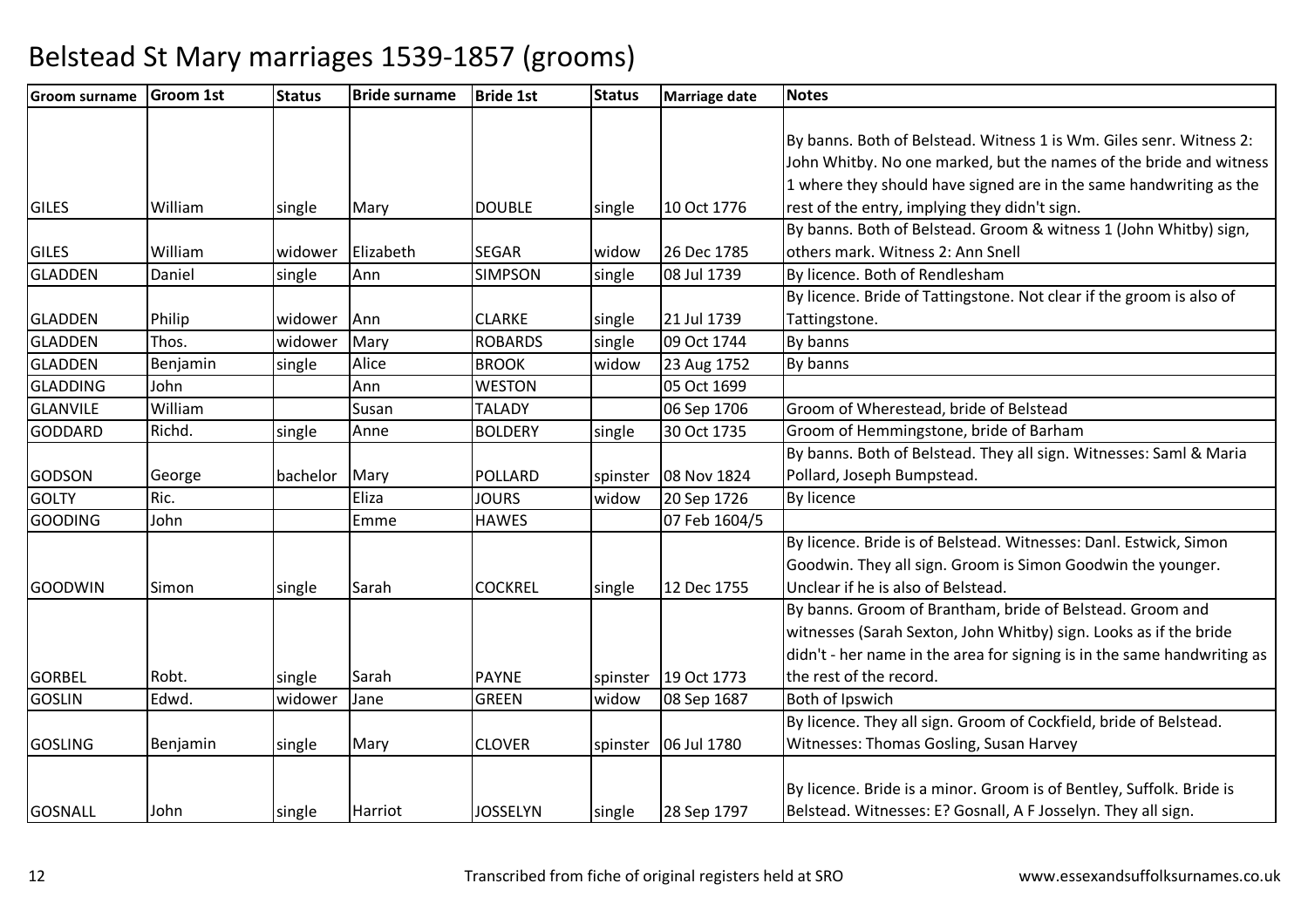| <b>Groom surname</b> | <b>Groom 1st</b> | <b>Status</b>   | <b>Bride surname</b> | <b>Bride 1st</b> | <b>Status</b> | <b>Marriage date</b>   | <b>Notes</b>                                                             |
|----------------------|------------------|-----------------|----------------------|------------------|---------------|------------------------|--------------------------------------------------------------------------|
|                      |                  |                 |                      |                  |               |                        |                                                                          |
| <b>GOSNOLD</b>       | Jno.             | single          | Martha               | <b>GARWOOD</b>   | widow         | 13 May 1737            | Bride of Bentley. By licence. Not clear if the groom is also of Bentley. |
| <b>GOULDINGHAM</b>   | Thomas           |                 | Dorothe              | <b>CHITTYNGE</b> |               | 15 Apr 1556            | The groom is a gent.                                                     |
| <b>GOULDINGHAM</b>   | Jonas            |                 | Jone                 | <b>GOODWIN</b>   | widow         | 25 Aug 1572            | The groom is "gent".                                                     |
| <b>GREEN</b>         | Hugh             |                 | Prudence             | CHAMBERLANE      |               | 14 Apr 1713            |                                                                          |
| <b>GREEN</b>         | Jno.             |                 | Hannah               | <b>CROSS</b>     |               | 14 Oct 1725            | By banns                                                                 |
|                      |                  |                 |                      |                  |               |                        | By licence. Groom is of Belstead. Bride is of St Mary Stoke. It doesn't  |
| <b>GREEN</b>         | Hugh             | widower         | Eliz.                | <b>CHANNEL</b>   | widow         | 07 Dec 1739            | say Ipswich, but St Mary Stoke is a parish there.                        |
|                      |                  |                 |                      |                  |               |                        | By licence. Both of Belstead. Witnesses: John Seagar, Philip Cole.       |
|                      |                  |                 |                      |                  |               |                        | Where bride, groom and witnesses should sign, their names have           |
|                      |                  |                 |                      |                  |               |                        | been written in the same handwriting as the rest of the entry, so it     |
| <b>GREEN</b>         | John             | single          | Ann                  | <b>WARREN</b>    | single        | 02 Oct 1763            | seems they neither signed nor marked.                                    |
|                      |                  |                 |                      |                  |               |                        |                                                                          |
|                      |                  |                 |                      |                  |               |                        | By banns. Groom of Washbrooke, bride of Belstead. Witnesses: John        |
| <b>GREEN</b>         | John             | single          | Elizabeth            | <b>LOCK</b>      |               | spinster   14 Oct 1784 | Cole, Susan Lock. They all sign except the groom.                        |
|                      |                  |                 |                      |                  |               |                        |                                                                          |
|                      |                  |                 |                      |                  |               |                        | Banns only, not a marriage. Banns read 15, 22, 29 June 1794. Groom       |
|                      |                  |                 |                      |                  |               |                        | of Belstead, bride of Roydon Presumably Roydon should be Raydon          |
| <b>GREEN</b>         | Robert           | single          | Sarah                | <b>CHISELYN</b>  | single        |                        | 1794 (there's a Roydon, but it's in Norfolk, near Diss).                 |
|                      |                  |                 |                      |                  |               |                        | Both of Belstead. Banns of marriage were published in this church on     |
|                      |                  |                 |                      |                  |               |                        | the Sunday underwritten [27 Sep 1807] but not proceeded in, the          |
|                      |                  |                 |                      |                  |               |                        | banns being forbidden by the mother of Mary. (Transcriber's note:        |
| <b>GRIMWOOD</b>      | Robert           | single          | Mary                 | PEAD             | single        |                        | 1807 Marriage did not take place)                                        |
|                      |                  |                 |                      |                  |               |                        | By banns. Both of Belstead. They all sign except witness 2 (Susan        |
| <b>GRIMWOOD</b>      | William          | single          | Mary Ann             | <b>TWAITS</b>    | single        | 04 May 1818            | Twaits). Witness 1: William Turner                                       |
|                      |                  |                 |                      |                  |               |                        | By banns. Both full age, of Belstead. Groom is a labourer, bride is a    |
|                      |                  |                 |                      |                  |               |                        | servant. Groom's father: Robert Grimwood, labourer. Bride's father:      |
|                      |                  |                 |                      |                  |               |                        | George Rose, labourer. Witnesses 1, 2,3: Charles Middleton, John and     |
|                      |                  |                 |                      |                  |               |                        | Thomas Ratliff. They all sign except the groom & witness 4 (Charlotte    |
| <b>GRIMWOOD</b>      | William          | bachelor Mahala |                      | <b>ROSE</b>      |               | spinster 21 May 1839   | Rose).                                                                   |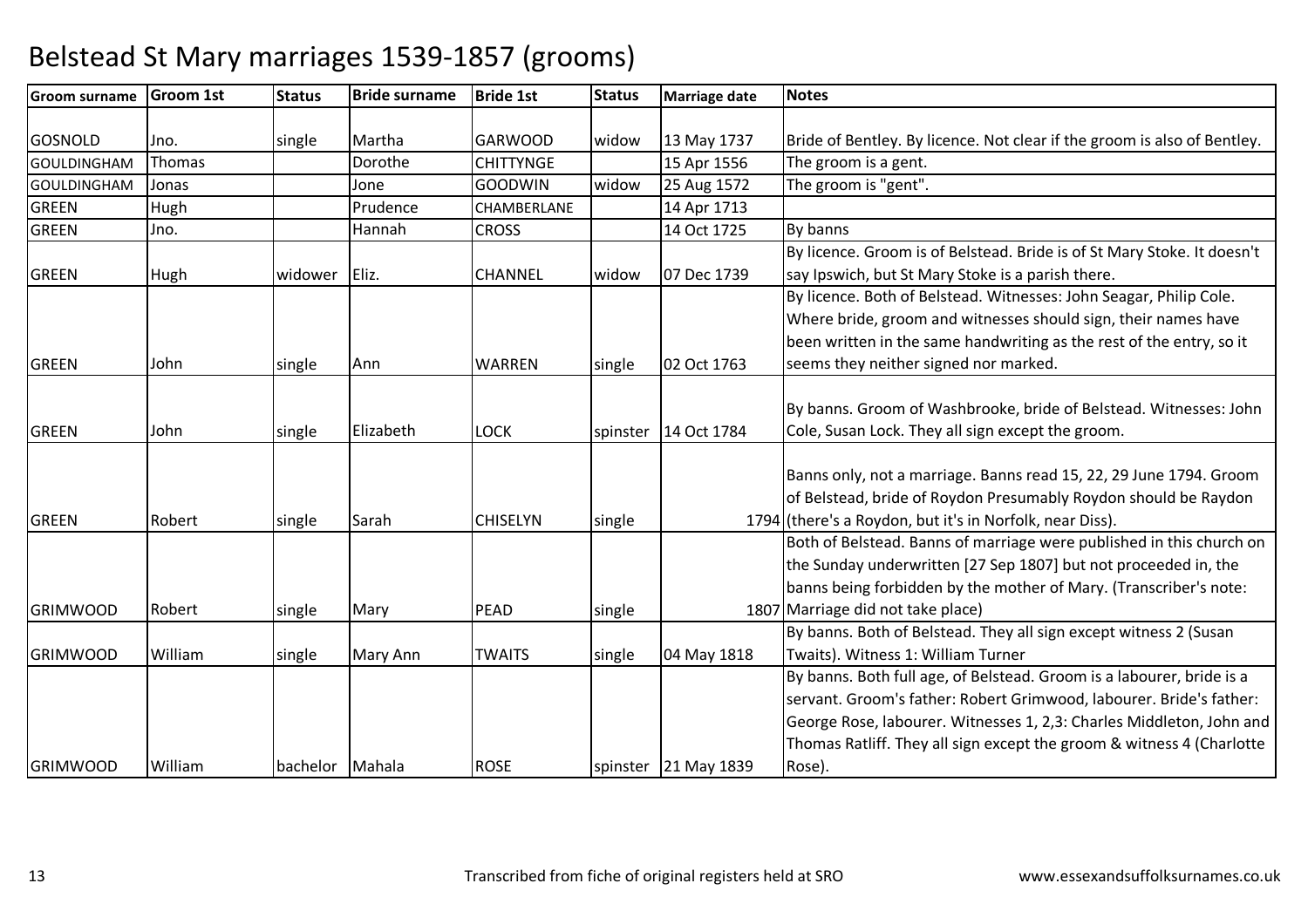| <b>Groom surname</b> | <b>Groom 1st</b> | <b>Status</b> | <b>Bride surname</b> | <b>Bride 1st</b> | <b>Status</b> | <b>Marriage date</b> | <b>Notes</b>                                                            |
|----------------------|------------------|---------------|----------------------|------------------|---------------|----------------------|-------------------------------------------------------------------------|
|                      |                  |               |                      |                  |               |                      | By banns. Both full age, of Belstead. Groom is a labourer. Groom's      |
|                      |                  |               |                      |                  |               |                      | father: Robert Grimwood, labourer. Bride's father: Nathaniel Button,    |
|                      |                  |               |                      |                  |               |                      | lawyer. Bride & groom mark, witnesses (James Button, William            |
| <b>GRIMWOOD</b>      | Robert           | widower       | Jemima               | <b>BUTTON</b>    | spinster      | 24 Oct 1845          | Hazelton) sign.                                                         |
|                      |                  |               |                      |                  |               |                      | By banns. Both of Belstead. Groom is 30, a labourer. Bride is 24.       |
|                      |                  |               |                      |                  |               |                      | Groom's father: Robert Grimwood, labourer. Bride's father: William      |
|                      |                  |               |                      |                  |               |                      | Hazelton, labourer. Witnesses: John Ratliff, Susan Hazelton. They all   |
| <b>GRIMWOOD</b>      | Henry            | bachelor      | Maria                | <b>HAZELTON</b>  |               | spinster 25 May 1847 | sign except the groom.                                                  |
| <b>GROVE</b>         | Willm.           |               | Marie                | HENRI[D_]E       |               | 23 Oct 1580          |                                                                         |
| <b>GURDON</b>        | Nathan.          |               | Eliza.               | <b>SAIR</b>      |               | 09 Jul 1724          | The groom is Nath. Gurdon Esqr. By licence.                             |
| <b>HAFFNE</b>        | John             |               | Rose                 | <b>JESEP</b>     |               | 02 Apr 1581          |                                                                         |
| <b>HALL</b>          | William          | widower       | Margret              | <b>MILLS</b>     | single        | 06 Jan 1687/88       | Groom of Sudbury, bride of Edwardstone                                  |
| <b>HALL</b>          | Henry            | single        | Sarah                | <b>MASON</b>     | single        | 04 Oct 1740          | By licence. Groom of Wherstead, bride of Tattingstone.                  |
|                      |                  |               |                      |                  |               |                      | By licence. Bride is of Ipswich. Not clear if the groom is also of      |
| <b>HAMMOND</b>       | Jona.            | widower       | Mary                 | <b>SEDGWICH</b>  | widow         | 01 May 1740          | Ipswich.                                                                |
| <b>HARRIS</b>        | Wm.              | single        | Ann                  | <b>TRIPPASS</b>  | single        | 01 Oct 1747          | By licence. Both of Belstead.                                           |
|                      |                  |               |                      |                  |               |                      | By licence. Bride of Tunstal. Not clear if the groom is also of Tunstal |
| <b>HARRIS</b>        | Joseph           | single        | Mary                 | <b>HATCHER</b>   | single        | 09 Oct 1749          | (Tunstall).                                                             |
|                      |                  |               |                      |                  |               |                      | By banns. They all sign. Both of Belstead. Witnesses: Rob. Garnham,     |
| <b>HARRIS</b>        | Richard          | single        | Ann                  | <b>HARRIS</b>    | single        | 12 Mar 1786          | John Whitby                                                             |
| <b>HART</b>          | <b>Bezaleel</b>  | single        | Mary                 | <b>WILLBY</b>    | single        | 20 May 1746          | By licence. Both of Melton.                                             |
| <b>HARVEY</b>        | George           |               | Margrett             | <b>UNGLE</b>     |               | 27 Sep 1664          |                                                                         |
| <b>HARVEY</b>        | Jno.             |               | Susan                | <b>CHURCH</b>    |               | 29 Jan 1730/31       | By licence. Both of Bently.                                             |
|                      |                  |               |                      |                  |               |                      | By licence. Groom of St Margaret's, Ipswich, bride of Belstead.         |
|                      |                  |               |                      |                  |               |                      | Witnesses: William Lilly, Willm Giles. Groom & witness 2 sign, others   |
| <b>HARVEY</b>        | Joseph           | single        | <b>Mary Ann</b>      | <b>FRYETT</b>    | single        | 28 Jan 1804          | mark.                                                                   |
|                      |                  |               |                      |                  |               |                      | By licence. Both full agel, of Belstead. Groom is a yeoman. Groom's     |
|                      |                  |               |                      |                  |               |                      | father: Thomas Harwood, yeoman. Bride's father: Samuel Harwood,         |
|                      |                  |               |                      |                  |               |                      | yeoman. Witnesses: Saml, Catherine and Sarah Harwood. They all          |
| <b>HARWOOD</b>       | Thomas           | widower       | Lucy                 | <b>HARWOOD</b>   |               | spinster 23 Jul 1840 | sign.                                                                   |
| <b>HARYSONE</b>      | Thomas           |               | Jane                 | <b>CASTON</b>    |               | 12 Feb 1557/58       |                                                                         |
| <b>HASELTON</b>      | Thomas           |               | Eliza.               | EL[M]ER          |               | 17 Feb 1690/91       | Bride of Bentley. Not clear if the groom is also of Bentley.            |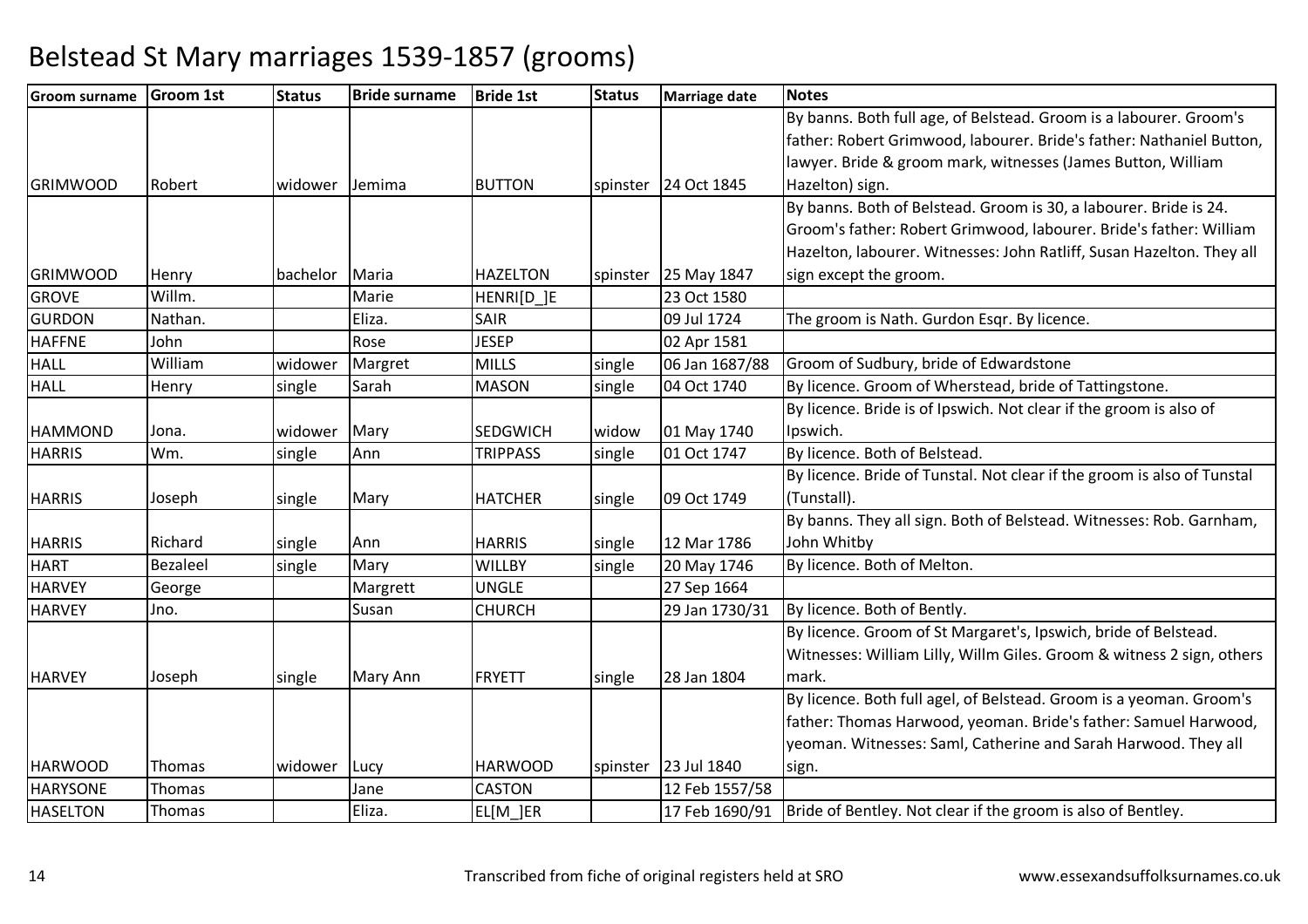| <b>Groom surname</b> | <b>Groom 1st</b> | <b>Status</b>     | <b>Bride surname</b> | <b>Bride 1st</b>  | <b>Status</b> | Marriage date            | <b>Notes</b>                                                                                                                                                                                                                                                   |
|----------------------|------------------|-------------------|----------------------|-------------------|---------------|--------------------------|----------------------------------------------------------------------------------------------------------------------------------------------------------------------------------------------------------------------------------------------------------------|
|                      |                  |                   |                      |                   |               |                          |                                                                                                                                                                                                                                                                |
|                      |                  |                   |                      |                   |               |                          | By banns with consent of parents. Both of Belstead. They all sign                                                                                                                                                                                              |
| <b>HASELTON</b>      | William          | bachelor Naomi    |                      | <b>BUMSTEAD</b>   |               | spinster 25 Jan 1821     | except witness 2 (Robert Hazelton). Witness 1: Maria Bumstead.                                                                                                                                                                                                 |
| <b>HAZELTON</b>      | Thomas           | single            | Mary                 | <b>SPARE</b>      | single        | 14 Sep 1737              | By licence. Groom of Bently, bride of Raydon                                                                                                                                                                                                                   |
|                      |                  |                   |                      |                   |               |                          | By banns. Both of Belstead. They all sign except witness 2 (Jane                                                                                                                                                                                               |
| <b>HAZELTON</b>      | Robert           | bachelor          | Ann                  | <b>CHAPMAN</b>    |               | spinster   $24$ Jun 1823 | Hazelton). Witness 1: Philip Hazelton.                                                                                                                                                                                                                         |
|                      |                  |                   |                      |                   |               |                          | By banns. Both of Belstead. They all sign. Witnesses: William & John                                                                                                                                                                                           |
| <b>HAZELTON</b>      | Philip           | bachelor          | Elizabeth            | <b>HARRIS</b>     |               | spinster   07 Nov 1827   | Harris, Sarah Palmer, Isaac Hazelton                                                                                                                                                                                                                           |
| <b>HAZELTON</b>      | William          | bachelor          | Fanny                | <b>GRIMWOOD</b>   |               | spinster 27 Nov 1846     | By banns. Both of Belstead. Groom is full age, bride is a minor. Groom<br>is a labourer. Groom's father: William Hazelton, labourer. Bride's<br>father: Robert Grimwood, labourer. Witnesses: John Ratliff, Maria<br>Hazelton. They all sign except the bride. |
| <b>HAZELTON</b>      | James            | bachelor Caroline |                      | <b>CHEESE</b>     |               | spinster   20 Apr 1851   | By banns. Both full age, of Belstead. Groom is a labourer. Groom's<br>father: William Hazelton, labourer. Bride's father: John Cheese,<br>labourer. They all sign except the groom. Witnesses: Robert Hazelton,<br>Hannah Crooks, Mary Anne Quilter            |
| <b>HAZLETON</b>      | Joseph           | bachelor          | Louisa               | <b>GRIMWOOD</b>   |               | spinster   28 Jun 1844   | By banns. Both of Belstead. Groom is full age, a labourer. Bride is a<br>minor. Groom's father: William Hazleton, labourer. Bride's father:<br>Robt. Grimwood. Bride & groom mark, witnesses (John Ratliff, Maria<br>Hazelton) sign.                           |
| <b>HEDD</b>          | Willm.           |                   | Ann                  | <b>SKAPE</b>      |               | 19 Feb 1583/84           |                                                                                                                                                                                                                                                                |
| <b>HERN</b>          | Michaell         |                   | Anne                 | <b>WHITE</b>      |               | 01 May 1599              |                                                                                                                                                                                                                                                                |
| HILL                 | John             |                   | Elizabeth            | <b>REYNOULDS</b>  |               | 24 Apr 1598              |                                                                                                                                                                                                                                                                |
| <b>HILL</b>          | Daniel           | single            | Martha               | <b>STOWERS</b>    | single        | 25 May 1772              | By banns. Both of Belstead. Bride and groom mark, witnesses (John<br>Whitby, James Fosdick) sign.                                                                                                                                                              |
| <b>HILLHOUSE</b>     | John             |                   | Joanne               | <b>PARIS</b>      |               | 20 Jul 1617              |                                                                                                                                                                                                                                                                |
|                      |                  |                   |                      |                   |               |                          | By banns. Both of Belstead. They all sign except the groom.                                                                                                                                                                                                    |
| <b>HINDS</b>         | Joseph           | single            | Mary                 | <b>WRIGHT</b>     |               | spinster   20 Jan 1782   | Witnesses: Sarah Palmer, John Whitby                                                                                                                                                                                                                           |
| <b>HIXT</b>          | William          |                   | Elizabeth            | <b>NOTTINGHAM</b> |               | 24 Oct 1665              |                                                                                                                                                                                                                                                                |
| <b>HOLDEN</b>        | Thos.            |                   | Mary                 | <b>COLE</b>       |               | 26 Jul 1748              | <b>By licence</b>                                                                                                                                                                                                                                              |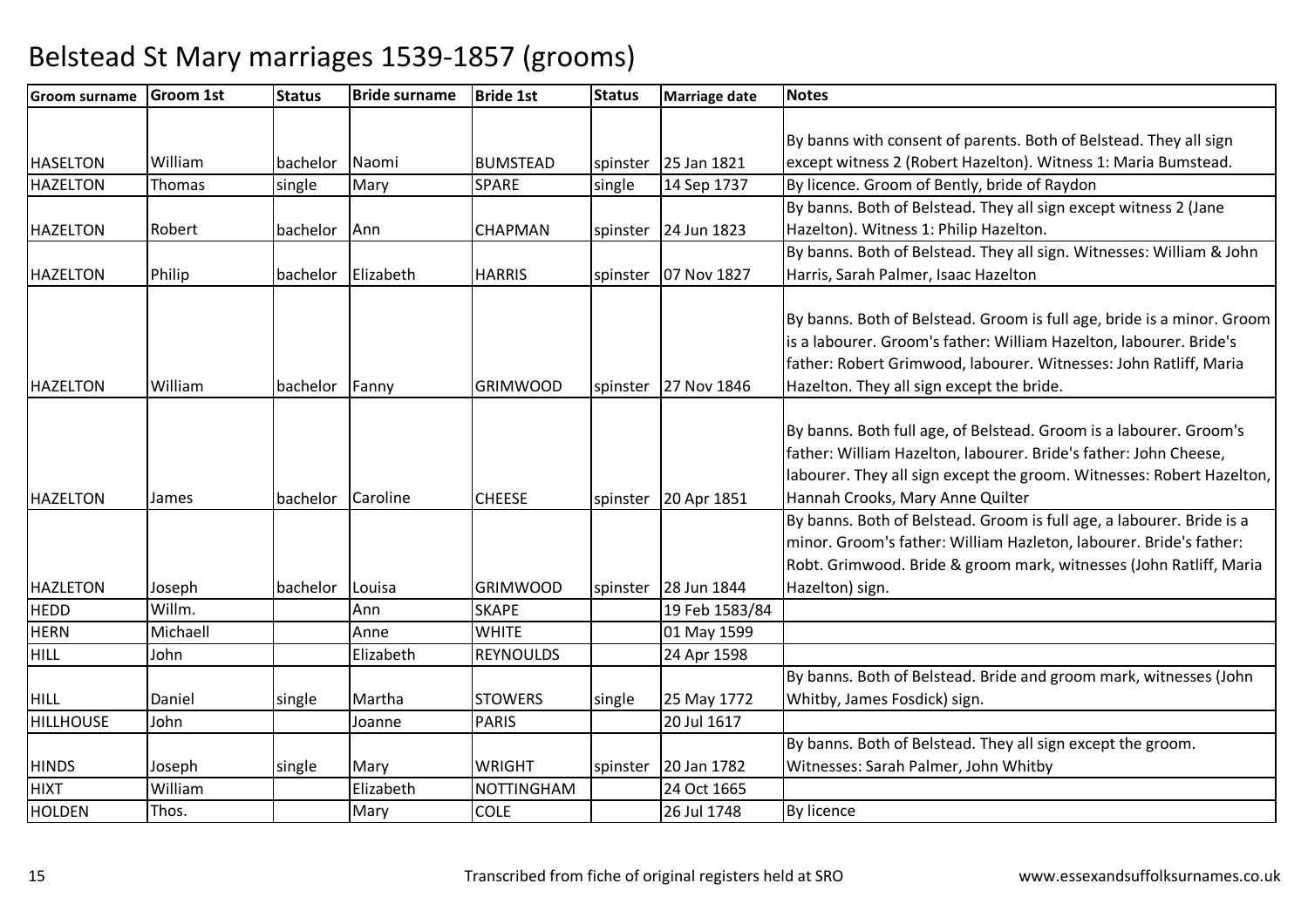| <b>Groom surname</b> | <b>Groom 1st</b> | <b>Status</b> | <b>Bride surname</b> | <b>Bride 1st</b> | <b>Status</b> | <b>Marriage date</b>   | <b>Notes</b>                                                            |
|----------------------|------------------|---------------|----------------------|------------------|---------------|------------------------|-------------------------------------------------------------------------|
| <b>HOWS</b>          | James            | widower       | Elizabeth            | <b>TURNER</b>    | widow         | 17 Jun 1736            | Groom is of Cobdock (Copdock), bride is of St Helen's, Ipswich.         |
| <b>HUBBERT</b>       | Jeremiah         |               | Elizabeth            | <b>SPYCER</b>    |               | 28 Aug 1612            |                                                                         |
| <b>HUNT</b>          | Henry            |               | Margery              | <b>FREND</b>     |               | 14 May 1618            |                                                                         |
|                      |                  |               |                      |                  |               |                        | By banns. Both of Belstead. Bride and groom mark, witnesses             |
| <b>HUTCHENSON</b>    | John             | single        | Ann                  | <b>GREEN</b>     | single        | 07 Jun 1786            | (Rebecka Hutcheson, John Whitby) sign.                                  |
| <b>JEFFERIES</b>     | John             | widower       | Susan                | <b>ANNIS</b>     | widow         | 26 Aug 1689            | <b>Both of Belstead</b>                                                 |
|                      |                  |               |                      |                  |               |                        |                                                                         |
|                      |                  |               |                      |                  |               |                        | By banns. Both of Belstead. They all mark except witness 2 (John        |
| <b>JOSSELYN</b>      | <b>Thomas</b>    | single        | Elizabeth            | <b>MAYHEW</b>    | single        | 11 Oct 1789            | Whitby). Witness 1: John Morgan. Three pence duty paid.                 |
| <b>JOURES</b>        | John             |               | Grace                | <b>BLOSSE</b>    | single        | 14 Mar 1664/65         | Groom is a gentleman, of Ipswhich. Bride is of Whearsted.               |
|                      |                  |               |                      |                  |               |                        | By licence. Groom is of Chelsworth, bride is of Belstead. Witnesses:    |
| KENINGALE            | Benjn.           | single        | Hannah               | <b>JOSSELYN</b>  |               | spinster   07 Oct 1766 | Jno Josselyn, Philip Cole. They all sign.                               |
| <b>KETYLLS</b>       | John             |               | Elizabeth            | CA[LT][LT]E      |               | 15 Sep 1555            | Bride's surname Calle or Catte - unclear.                               |
| <b>KID</b>           | Ezechias         |               | Elizabeth            | <b>FOSDICK</b>   |               | 02 Feb 1600/1          |                                                                         |
| <b>KING</b>          | Edmond           |               | Hellen               | <b>COOPER</b>    |               | 09 Jul 1632            |                                                                         |
| <b>KING</b>          | Wm.              | single        | Susan                | SPARKE           | single        | 04 Oct 1683            | <b>Both of Belstead</b>                                                 |
| <b>KING</b>          | Charles          |               | Susan                | <b>ELLIS</b>     |               | 05 Oct 1707            |                                                                         |
| <b>KING</b>          | James            | single        | Sarah                | <b>BLOSSE</b>    | single        | 26 Sep 1738            | By banns. Groom of Bently, bride of Tattingstone                        |
|                      |                  |               |                      |                  |               |                        | By licence. Both full age. Groom is a farmer, of Upminster, Essex.      |
|                      |                  |               |                      |                  |               |                        | Groom's father: John King, farmer. Bride is of Belstead Hall, Belstead. |
|                      |                  |               |                      |                  |               |                        | Bride's father: Samuel Harwood, farmer. They all sign. Witnesses: S. &  |
| <b>KING</b>          | John Shead       | bachelor      | Anna Sarah           | <b>HARWOOD</b>   |               | spinster   15 Jul 1846 | Thomas Harwood, G J King                                                |
| <b>KINGE</b>         | Robert           |               | Joane                | <b>TILBURNE</b>  |               | 24 Jan 1681/82         |                                                                         |
| <b>LAMBERT</b>       | Wm.              |               | Mary                 | <b>KING</b>      |               | 28 May 1727            | <b>By licence</b>                                                       |
|                      |                  |               |                      |                  |               |                        | Banns only, not a marriage. Banns read 15, 22, 29 Nov 1762. Groom of    |
| <b>LAMBERT</b>       | Wm.              | widower       | Mary                 | <b>SPOONER</b>   | widow         |                        | 1762 Belstead, bride of "Bustall" (Burstall)                            |
| LANGLEY              | Thomas           | single        | Jane                 | <b>CLOD</b>      | single        | 25 Jul 1735            | <b>Both of Debenham</b>                                                 |
|                      |                  |               |                      |                  |               |                        |                                                                         |
|                      |                  |               |                      |                  |               |                        | By licence. Groom is of St Peter's, Ipswich. Bride is of Belstead.      |
| LAWS                 | Jeremiah         | single        | Frances              | <b>DILLOCK</b>   | single        | 07 Feb 1758            | Witnesses: John Laws, Philip Cole. They all sign except the bride.      |
|                      |                  |               |                      |                  |               |                        | By banns. They all sign. Both of Belstead. Witnesses: Edward Drane,     |
| LAWS                 | John             | single        | Elizabeth            | <b>DRANE</b>     | single        | 22 Dec 1772            | John Whitby                                                             |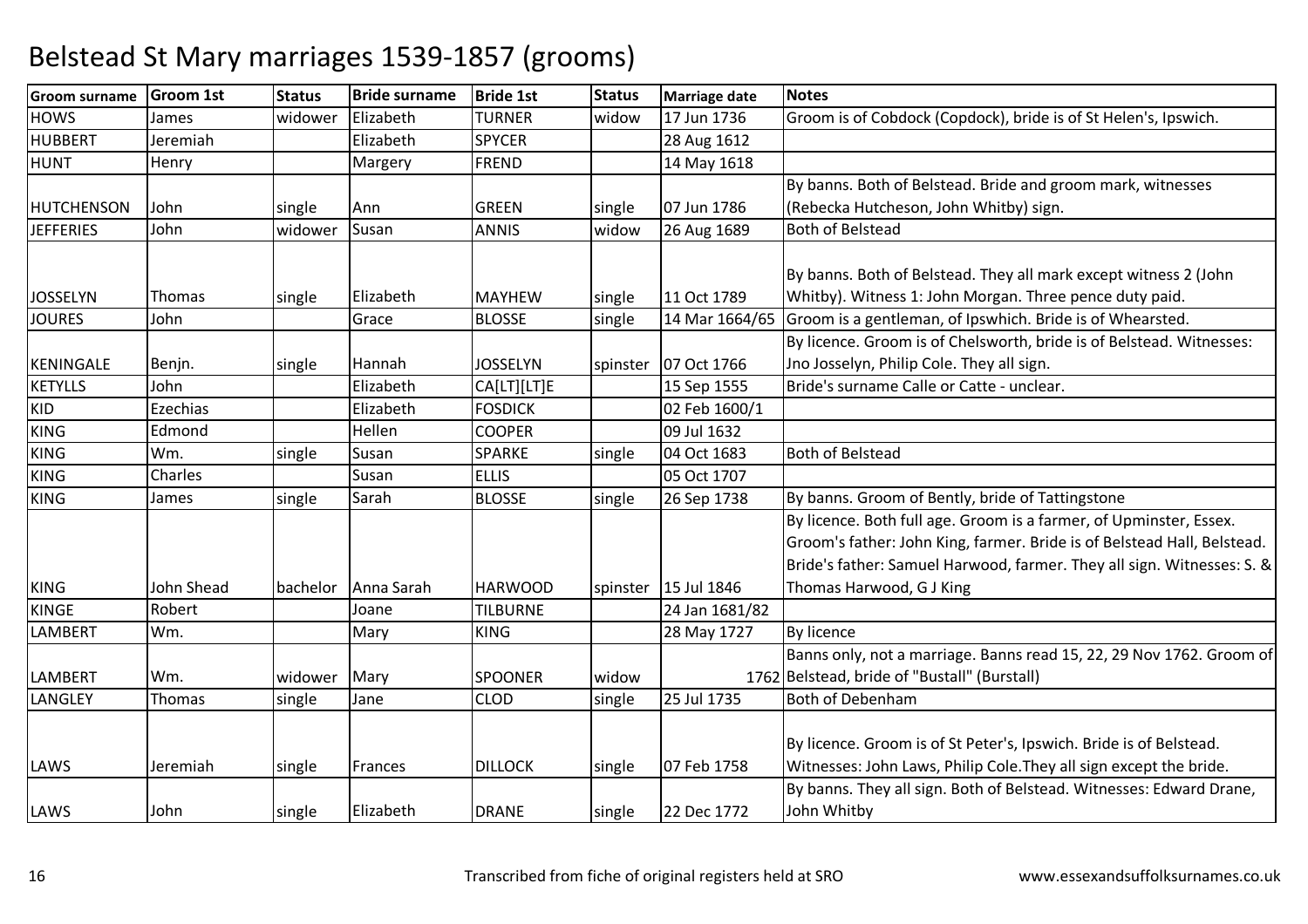#### **Groom surname Groom 1st Status Bride surname Bride 1st Status Marriage date Notes** LAWSPerl single Martha ROGERS widow 28 Oct 1816<br>Fliz. GLAMFFILD 16 Oct 1628 D 16 Oct 1628 By banns. Both of Belstead. They all mark except witness 2 (Catherine Laws). Witness 1: John LawsLEAGARR Jacob | Eliz. GLAMFEILD LEAKK Henry single Hannah BUCKLE single 1792 Banns only, not a marriage. Banns read 3, 10, 17 June 1792. Groom of 1792 Belstead, bride of Great Bealings LEEE Jno. single single Mary STEWARD single 23 Nov 1727 By banns. Groom of Wenham, bride of Belstead<br>widow 10 Feb 1736/37 By banns LEE Jno. widower SarahSTEWARD<br>PAINE widow10 Feb 1736/37 LEWIS EdwardAnne | PAINE | 19 May 1550 Groom's abode is Barfould: might be East Bergholt. LEWISWm. single AnnGARNHAM single 12 Oct 1769 By banns. Groom of "Cobdock", bride of Belstead. Bride and groom mark, witnesses (Jos. Dardry, Philip Cole) sign.LOCK Andreww single Elizabeth LAWS single 12 Feb 1765 By banns. Both of Belstead. Witnesses: Jno Laws, Philip Cole. They all sign.LONG Charles bachelor Elizabeth SCRIVENER spinster 14 Jan 1850 By banns. Both of Belstead. Groom is full age, a Private in the 43rd Light Infantry. Bride is a minor. Groom's father: Henry Long, gardener. Bride's father: Samuel Scrivener, husbandman. Witnesses: Sauel & Ephraim Scrivener. They all mark except witness 2.LOTT Johnwidower Mary SHULVER Spinster 15 Jul 1777<br>Margarett DOWSEN 31 Oct 1586 31 Oct 1586 By licence. Groom of "Washbroke", bride of Belstead. They all sign except witness 1 (Sarah Clarke). Witness 2: John Whitby.MALBIE JohnMargarett DOWSEN 1531 Oct 1586 The bride is Margarett Dowsen alias Smithe<br>
SMITHE 31 Oct 1586 The bride is Margarett Dowsen alias Smithe MALBIE Johnn Margarett SMITHE 131 Oct 1586 The bride is Margarett Dowsen alias Smithe MALSTERR Isaac single Bridge WALLER single 1766 Banns only, not a marriage. Banns read 21, 28 Sep, 5 Oct 1766 (bride's first name presumably meant to be Bridget, but is written as Bridge in 1766 the register). Groom of Belstead, bride of Stoke near Ipswich MANN John Rose OSBURNE 09 Sep 1590 MANNINGG Isaac Anna KEMBAL widow 02 Feb 1760 By licence. Groom of Belstead, bride of Chelmondiston. Witnesses (John Faiers, Philip Cole) sign. Where bride and groom should sign, their names have been written in the same handwriting as the rest of the entry, so it seems they neither signed nor marked.MARCHANT Richardd Single Mary CLEMENTS single 31 Oct 1672 31 Oct 1672 Both of Belstead.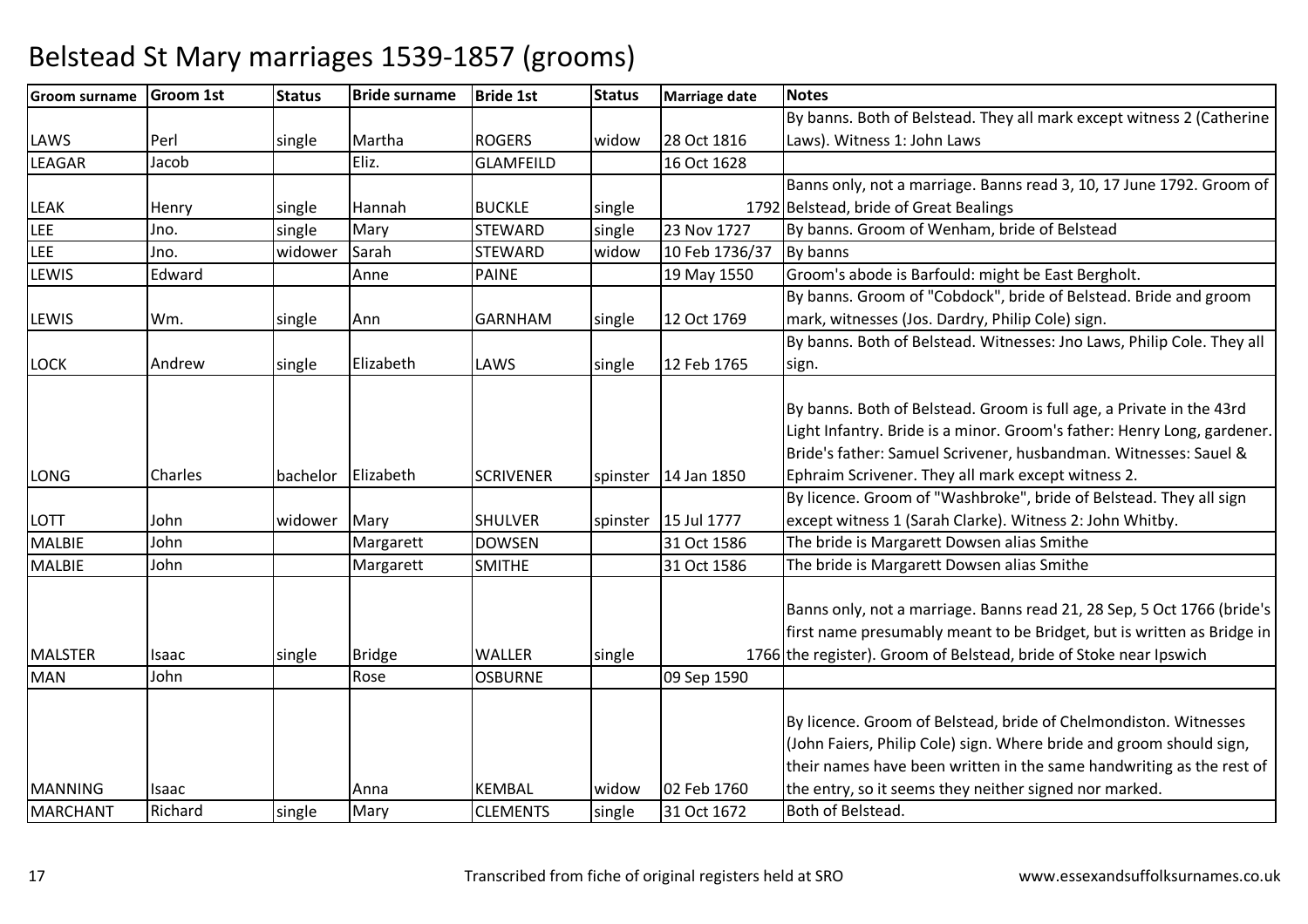| <b>Groom surname</b> | <b>Groom 1st</b> | <b>Status</b> | <b>Bride surname</b> | <b>Bride 1st</b> | <b>Status</b> | <b>Marriage date</b>   | <b>Notes</b>                                                               |
|----------------------|------------------|---------------|----------------------|------------------|---------------|------------------------|----------------------------------------------------------------------------|
|                      |                  |               |                      |                  |               |                        | By Registrar's Licence. Both full age, of Belstead. Groom is an            |
|                      |                  |               |                      |                  |               |                        | engineer. Groom's father: William Martin, farmer. Bride's father: John     |
|                      |                  |               |                      |                  |               |                        | Josselyn, shoemaker. They all sign. Witnesses: John Josselyn, George       |
| <b>MARTIN</b>        | James            | bachelor      | Ann                  | <b>JOSSELYN</b>  |               | spinster   15 Dec 1854 | Steward, Maryanne & Sarah Bloss                                            |
| <b>MARTYN</b>        | Thomas           | single        | Mary                 | <b>BELSHAME</b>  | single        | 30 Jun 1682            | <b>Both of Belstead</b>                                                    |
| <b>MARVEN</b>        | Jno.             |               | Jane                 | <b>HUDSON</b>    |               | 22 Jul 1725            | <b>By licence</b>                                                          |
| <b>MARVEN</b>        | Walter           | single        | Sarah                | <b>WINTER</b>    | single        | 28 Sep 1740            | By licence. Groom of Brantham, bride of Stutton.                           |
|                      |                  |               |                      |                  |               |                        |                                                                            |
|                      |                  |               |                      |                  |               |                        | Bride's surname "Coop" but the way the letter P is written suggests        |
| <b>MASON</b>         | Thomas           |               | Margerie             | COOP[E_][R_]     |               | 03 Jun 1601            | the surname is abbreviated and probably should be Cooper                   |
|                      |                  |               |                      |                  |               |                        | By banns. They all sign. Both of Belstead. Witnesses: Robert & Susan       |
| <b>MASON</b>         | Samuel           | single        | Ann                  | PEAD             | single        | 13 Oct 1807            | Pead                                                                       |
| MASS[E_]             | Richard          |               | Elizabeth            | <b>ALLAN</b>     |               | 08 Nov 1610            |                                                                            |
|                      |                  |               |                      |                  |               |                        | By banns. Groom of "Washbroke", bride of Belstead. Bride and groom         |
| <b>MAYHEW</b>        | James            | single        | Eliz.                | <b>KING</b>      | single        | 14 Oct 1761            | mark, witnesses (Simon Goodwin, Philip Cole) sign.                         |
| <b>MERILL</b>        | Michael          |               | Margret              | <b>SCRIVENER</b> |               | 07 Mar 1601/2          |                                                                            |
| MERRILL              | Nathanaell       |               | Mary                 | <b>BLACKSELL</b> |               | 27 Feb 1592/93         |                                                                            |
| MERRILL              | John             |               | Susan                | PLUMLEY          |               | 29 Dec 1601            |                                                                            |
| MERRILL              | William          |               | An                   | <b>BOND</b>      |               | 03 Jul 1637            |                                                                            |
|                      |                  |               |                      |                  |               |                        | Both of Ipswich. Page is in poor condition - unclear if the bride's status |
| <b>MILLER</b>        | Henry            | widower       | Martha               | <b>BREAD</b>     |               | 18 May 1690            | has been given in the register or not.                                     |
| <b>MINTER</b>        | Wm.              |               | Ann                  | <b>MERCHANT</b>  |               | 28 Jun 1729            | Groom of Bergholt, bride of Bently                                         |
|                      |                  |               |                      |                  |               |                        | By licence. Bride of Ipswich. Not clear if the groom is also from          |
| <b>MONTGOMERY</b>    | George           | widower       | Susannah             | <b>WILLIAMS</b>  | widow         | 06 Jun 1748            | Ipswich.                                                                   |
|                      |                  |               |                      |                  |               |                        | By licence. Both of Ipswich. Groom's parish not given. Bride's parish      |
| <b>MONTRAVERS</b>    | Richd.           | single        | Martha               | <b>KERRIDGE</b>  | single        | 30 May 1751            | given as "Stoke parish" (presumably St. Mary Stoke)                        |
| <b>MOSSE</b>         | Jeremiah         |               | Hanah                | <b>RUMBALL</b>   |               | 04 Sep 1637            |                                                                            |
|                      |                  |               |                      |                  |               |                        | By banns. Both of Belstead. Bride and groom mark, witnesses (Ann           |
| <b>MUD</b>           | Joseph           | single        | Mary                 | <b>BARFIELD</b>  | single        | 24 Feb 1781            | Cole, John Whitby) sign.                                                   |
| <b>MUNNINGE</b>      | John             |               | Margarett            | <b>C</b>         |               | * Jan 1542/3           | Day of month and bride's surname not in register.                          |
| MYLDNALL             | Willm.           |               | Katherine            | <b>STANTON</b>   |               | 30 Jun 1558            |                                                                            |
| <b>MYLES</b>         | Andrewe          |               | Elizabeth            | <b>PAINE</b>     |               | 25 Oct 1590            |                                                                            |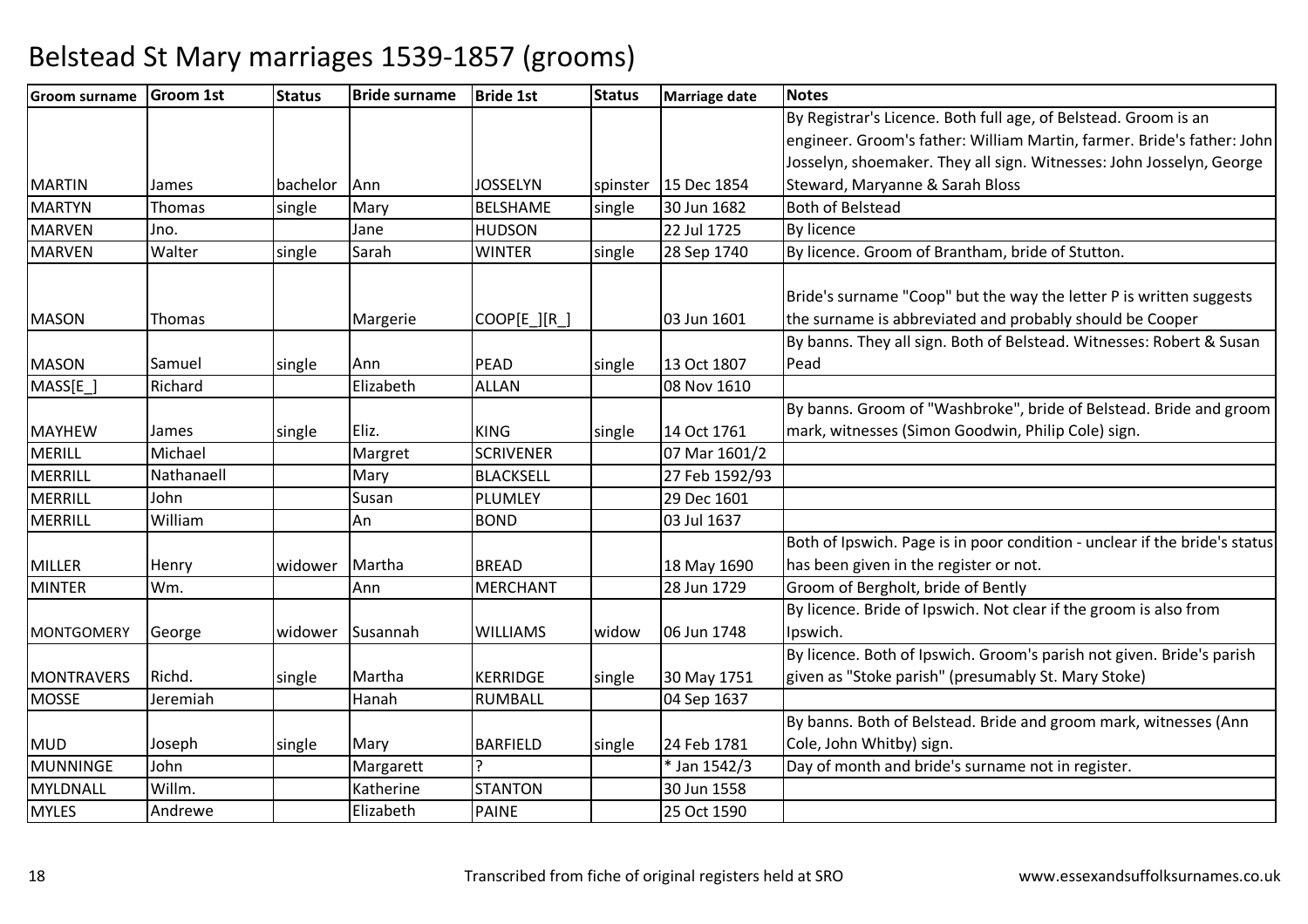| <b>Groom surname</b> | <b>Groom 1st</b> | <b>Status</b> | <b>Bride surname</b>   | <b>Bride 1st</b> | <b>Status</b> | <b>Marriage date</b> | <b>Notes</b>                                                                                                                              |
|----------------------|------------------|---------------|------------------------|------------------|---------------|----------------------|-------------------------------------------------------------------------------------------------------------------------------------------|
| <b>NORTLEY</b>       | Richard          | widower       | Priscilla              | <b>PAYNE</b>     | widow         | 09 Aug 1614          |                                                                                                                                           |
|                      |                  |               |                        |                  |               |                      | By licence. Both of Belstead. They all sign. Month of marriage unclear<br>possibly February. Witnesses: Anthony & Elizabeth Collins, Lucy |
| O'BRIEN              |                  |               |                        | <b>COLLINS</b>   |               |                      |                                                                                                                                           |
|                      | Terence<br>John  | bachelor      | Catharine<br>Elisabeth |                  |               | spinster   16 * 1829 | Cramer?, Mary Aldrich, Elizabeth Collins, Rosina C Meyer                                                                                  |
| <b>OSBURNE</b>       |                  |               |                        | <b>SMITH</b>     |               | 05 Feb 1626/27       |                                                                                                                                           |
| <b>PAGE</b>          | Thomas           |               | Mary                   | <b>FEN</b>       |               | 11 Aug 1640          |                                                                                                                                           |
| <b>PAINE</b>         | Josua            |               | Anne                   | CHISNALL         |               | 08 Sep 1616          |                                                                                                                                           |
|                      |                  |               |                        |                  |               |                      | By licence. They all sign. Groom of Stutton, bride of Belstead.                                                                           |
| <b>PALMER</b>        | John             | single        | Sarah                  | <b>WRIGHT</b>    | spinster      | 22 Jul 1774          | Witnesses: John Whitby, Will. Ranson                                                                                                      |
|                      |                  |               |                        |                  |               |                      | Banns only, not a marriage. Banns read 31 Jan, 7, 14 Feb 1773. Groom                                                                      |
| <b>PALMER</b>        | James            | single        | Eliz.                  | LILLY            | single        |                      | 1773 of Belstead, bride of Wherstead                                                                                                      |
| <b>PANNIFER</b>      | James            | single        | Ann                    | <b>CHILDES</b>   | single        | 01 Dec 1745          | By banns. Both of Tattingstone.                                                                                                           |
|                      |                  |               |                        |                  |               |                      | By banns. Both of Belstead. Witnesses: Wm Quintin, John Whitby. No                                                                        |
|                      |                  |               |                        |                  |               |                      | one marked, but the bride's name where her signature should be is in                                                                      |
|                      |                  |               |                        |                  |               |                      | the same handwriting as the rest of the entry, implying she didn't                                                                        |
| PANNIFER             | James            | single        | Martha                 | <b>MASON</b>     | single        | 14 Nov 1775          | sign.                                                                                                                                     |
|                      |                  |               |                        |                  |               |                      | By licence. Groom of Hadleigh, Suffolk. Bride of Belstead. They all                                                                       |
|                      |                  |               |                        |                  |               |                      | sign. Witnesses: Maria Sophia? Mathew, Sarah Scott, Charles                                                                               |
| <b>PARSONS</b>       | George Clubbe    | single        | <b>Ann Frances</b>     | <b>JOSSELYN</b>  | single        | 02 Aug 1803          | Josselyn.                                                                                                                                 |
| PATTRIDG             | Robt.            | widower       | Sarah                  | ALDERMAN         | single        | 05 Dec 1672          | Groom of Stratford, Suffolk. Bride of Belstead.                                                                                           |
| <b>PAVET</b>         | Thom.            |               | Alice                  | ALE[C_]          |               | 12 Feb 1583/84       |                                                                                                                                           |
| <b>PAYNE</b>         | Jno.             | single        | Susan                  | <b>KNIGHTS</b>   | single        | 26 Dec 1745          | By licence. Groom of Brantham, bride of "Cobdock"                                                                                         |
|                      |                  |               |                        |                  |               |                      | By licence. Bride of Sproughton. Not clear if the groom is also from                                                                      |
| <b>PEACOCK</b>       | James            |               | Ann                    | <b>STEVENS</b>   | widow         | 28 Feb 1747/48       | Sproughton. His marital status isn't in the register.                                                                                     |
| PELLING              | Abraham          | single        | Eliza.                 | <b>SEXTON</b>    | single        | 12 Nov 1689          | Groom of Belstead, bride of Chattisham                                                                                                    |
|                      |                  |               |                        |                  |               |                      | By banns. Both full age, of Belstead. Groom is a labourer. Groom's                                                                        |
|                      |                  |               |                        |                  |               |                      | father: Mark Pemberton, labourer. Bride's father: Thomas Hudson,                                                                          |
|                      |                  |               |                        |                  |               |                      | labourer. Bride & groom mark, witnesses (Robert Garnham, Charlotte                                                                        |
| PEMBERTON            | William          | bachelor      | Harriet                | SOUTHGATE        | widow         | 17 Nov 1843          | Steward) sign.                                                                                                                            |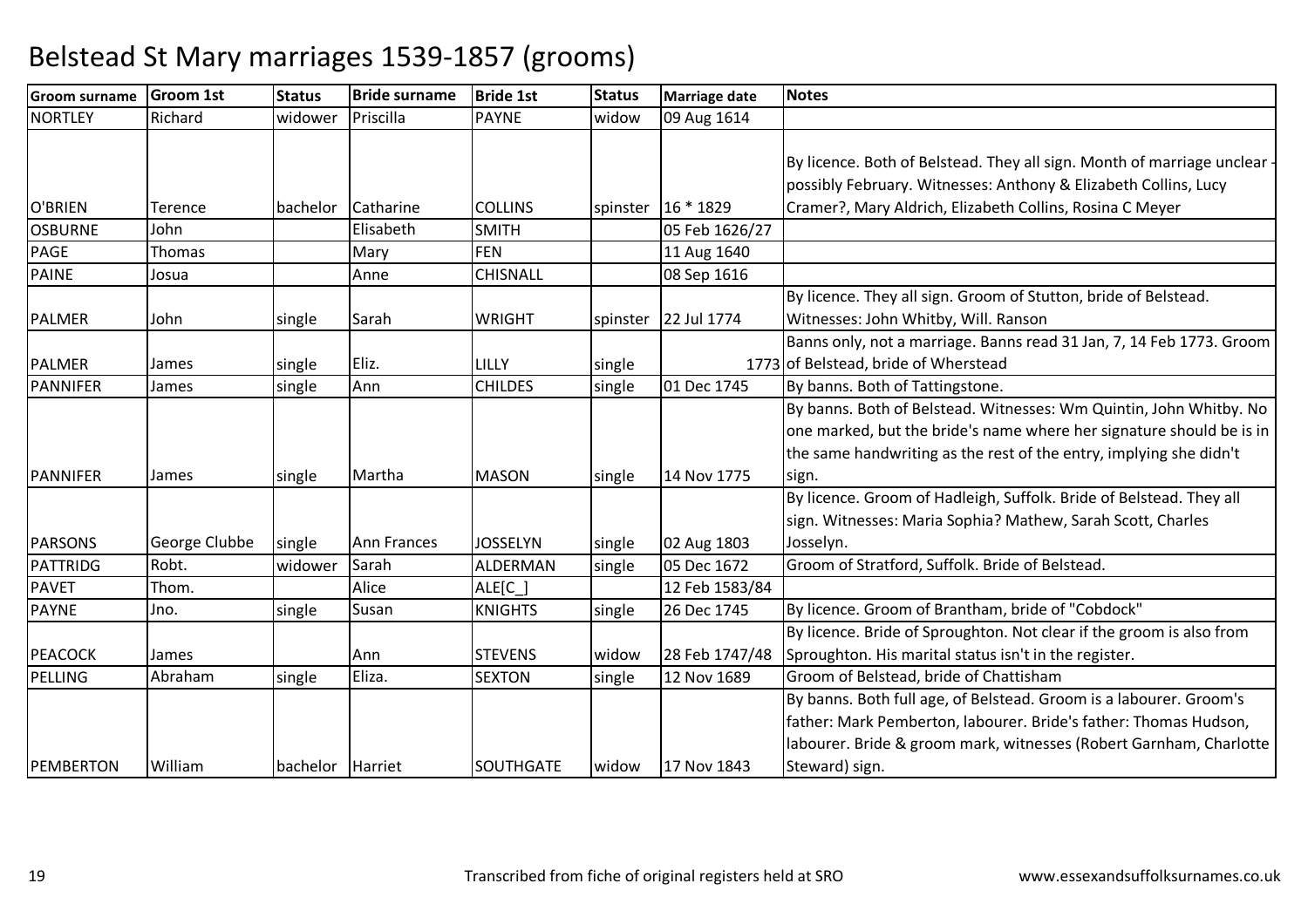| <b>Groom surname</b> | <b>Groom 1st</b>     | <b>Status</b> | <b>Bride surname</b> | <b>Bride 1st</b> | <b>Status</b> | <b>Marriage date</b> | <b>Notes</b>                                                            |
|----------------------|----------------------|---------------|----------------------|------------------|---------------|----------------------|-------------------------------------------------------------------------|
|                      |                      |               |                      |                  |               |                      |                                                                         |
|                      |                      |               |                      |                  |               |                      | By licence. Groom of Swaffham, bride of Belstead. They all sign.        |
| PERING               | Peter                | bachelor      | Mary                 | <b>MALLOWS</b>   | spinster      | 10 Oct 1832          | Witnesses: Eliza Maria Godfrey, Jno Mallows, Emily & John Josselyn.     |
| <b>PERKIN</b>        | Robert               |               | Susan                | <b>BAKER</b>     |               | 07 Apr 1605          |                                                                         |
| <b>PERKIN</b>        | Simon                |               | Sarrah               | HA[UN]KES        |               | * Jan 1630/1         | Day of month not in register.                                           |
| PETTAUGH             | Samuel               |               | Abigail              | <b>HART</b>      |               | 02 Sep 1621          |                                                                         |
|                      |                      |               |                      |                  |               |                      | Groom of Belstead, bride of "Stoke parish, Ipswich" - St Mary Stoke,    |
| <b>PHILLIPS</b>      | Jeames               | single        | Susan                | <b>CARD</b>      | widow         | 14 Feb 1669/70       | presumably.                                                             |
|                      |                      |               |                      |                  |               |                      | By banns. Both of Belstead. They all sign except the groom.             |
| <b>PINNER</b>        | Abraham              | single        | Mary                 | <b>CHAPMAN</b>   | single        | 21 Jan 1823          | Witnesses: Robert Hazelton, Ann Chapman, Joseph Bumstead.               |
|                      |                      |               |                      |                  |               |                      | By banns. Both of Belstead. Witnesses: Henry? & Hannah Pinner. They     |
| <b>PINNER</b>        | Abraham              | widower       | Charlotte            | <b>ALLERD</b>    | spinster      | 30 Jan 1831          | all mark.                                                               |
|                      |                      |               |                      |                  |               |                      | By banns. Both of Belstead. Both full age. Groom is a labourer.         |
|                      |                      |               |                      |                  |               |                      | Groom's father: John Pinner, labourer. Bride's father: Martin Gosling,  |
|                      |                      |               |                      |                  |               |                      | labourer. They all mark except witnesses 3 & 4 (Maria Gosling & Mary    |
|                      |                      |               |                      |                  |               |                      | Ann Pinner). The marriage appears once in the register covering 1813-   |
|                      |                      |               |                      |                  |               |                      | early 1837 (with four witnesses) and again in the proper register for a |
|                      |                      |               |                      |                  |               |                      | marriage of its date, with 2 witnesses (James Pinner and Mary           |
| <b>PINNER</b>        | John                 | bachelor      | Sarah                | <b>GOSLING</b>   | spinster      | 16 Nov 1837          | Gosling).                                                               |
| POLLARD              | James                | single        | Mary                 | <b>DUNCON</b>    | single        | 29 Jul 1739          | By licence. Both of Claydon                                             |
|                      |                      |               |                      |                  |               |                      | By banns. Both of Belstead. Witnesses: Mary Bond, Robert Porley.        |
| <b>PORLEY</b>        | John                 | bachelor      | Hannah               | <b>SERGENT</b>   | spinster      | 04 Nov 1833          | They all mark except the bride.                                         |
| <b>PORTER</b>        | John                 |               | Margret              | <b>REDGRIVE</b>  |               | 03 Nov 1664          |                                                                         |
|                      |                      |               |                      |                  |               |                      | By banns. Both of Belstead. They all sign. Witnesses: M E, William &    |
| <b>PORTER</b>        | <b>David Collins</b> | bachelor      | Ann                  | <b>HARDY</b>     | spinster      | 20 Dec 1827          | N? W? Hardy, G & Edmd. Sheppeard                                        |
|                      |                      |               |                      |                  |               |                      | By licence. Bride of Wherstead. Not clear if the groom is also from     |
| <b>PRATT</b>         | Jno.                 | widower       | Sarah                | <b>GREEN</b>     | single        | 03 May 1750          | Wherstead                                                               |
| <b>PUNDAR</b>        | Charles              |               | Sarah                | <b>MORPHUE</b>   |               | 07 Dec 1680          |                                                                         |
|                      |                      |               |                      |                  |               |                      | By banns. Both of Belstead. Witnesses: Simon Goodwin, Philip Cole.      |
|                      |                      |               |                      |                  |               |                      | They all sign. Groom's signature hard to read - he might have signed    |
| <b>RAMSEY</b>        | William              | single        | Sarah                | COVELL           | single        | 04 Aug 1761          | Ramsae.                                                                 |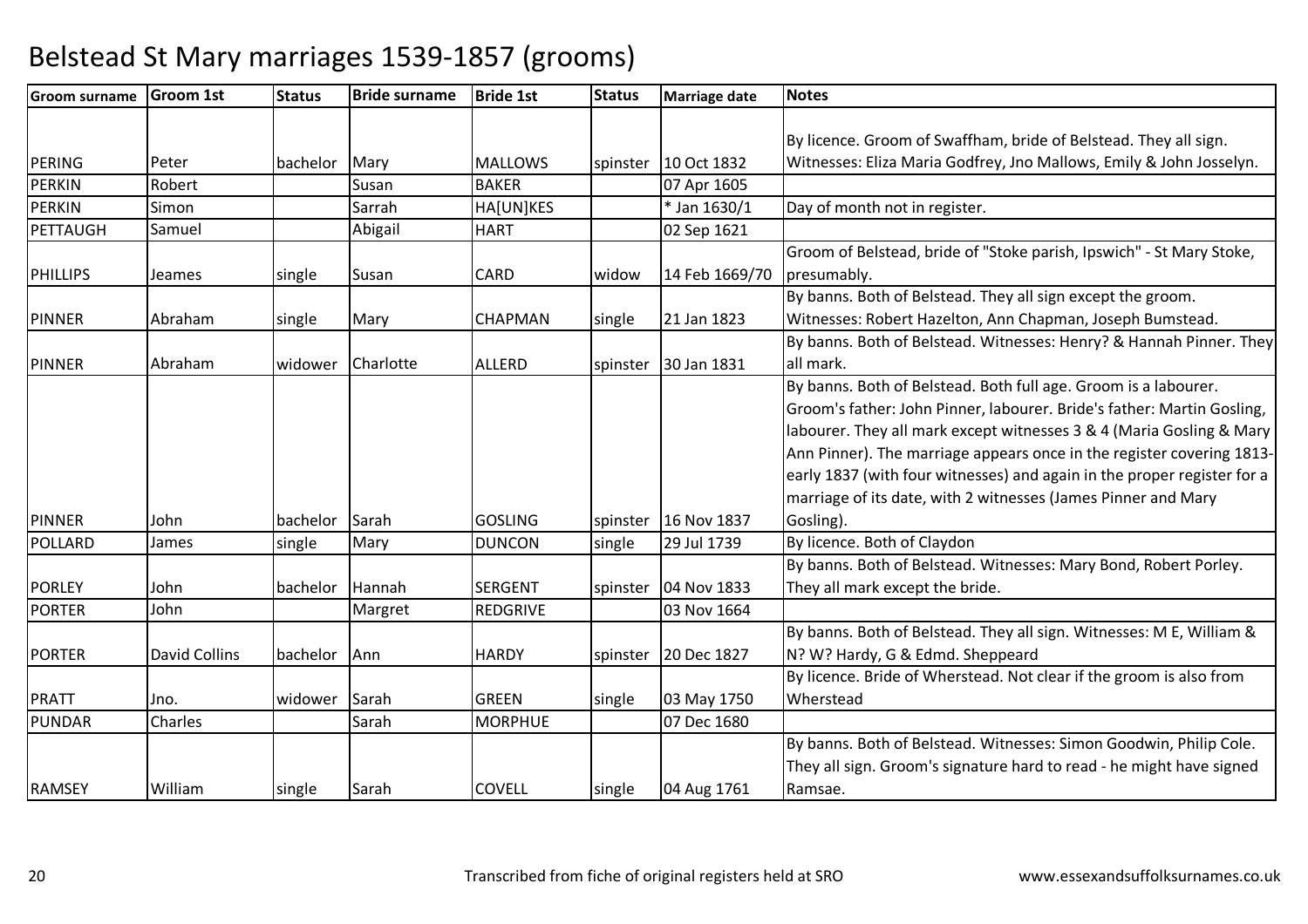| <b>Groom surname</b> | <b>Groom 1st</b> | <b>Status</b> | <b>Bride surname</b> | <b>Bride 1st</b>   | <b>Status</b> | <b>Marriage date</b>   | <b>Notes</b>                                                         |
|----------------------|------------------|---------------|----------------------|--------------------|---------------|------------------------|----------------------------------------------------------------------|
|                      |                  |               |                      |                    |               |                        |                                                                      |
|                      |                  |               |                      |                    |               |                        | By banns. Both of Belstead. Where bride, groom and witnesses (Wm     |
|                      |                  |               |                      |                    |               |                        | Roberts, Philip Cole) should sign, the names of all of them (except  |
|                      |                  |               |                      |                    |               |                        | witness 2) have been written in the same handwriting as the rest of  |
| <b>RANSON</b>        | Stephen          | single        | Eliz.                | <b>ROBERTS</b>     | single        | 10 Oct 1769            | the entry, so it seems they neither signed nor marked.               |
|                      |                  |               |                      |                    |               |                        | By licence. They all sign. Groom of Sproughton, bride of Belstead.   |
| <b>RANSON</b>        | John.            | single        | Mary                 | <b>GOODWIN</b>     | single        | 28 Dec 1790            | Witnesses: Elizabeth Goodwin, Thos. Baker                            |
|                      |                  |               |                      |                    |               |                        | Banns only, not a marriage. Banns read 23, 30 Sep & 7 Oct 1759.      |
| <b>RANSON</b>        | Wm.              | single        | Jane                 | <b>ELSDEN</b>      | spinster      |                        | 1759 Groom of Belstead, bride of Stoke near Ipswich.                 |
|                      |                  |               |                      |                    |               |                        |                                                                      |
| <b>RATCLIFF</b>      | William          |               | Eliz.                | <b>ASKEW</b>       |               | 01 Oct 1733            | Bride of Roydon [Raydon?] Not clear if the groom is also of Roydon   |
|                      |                  |               |                      |                    |               |                        | By banns. Both of Belstead. Bride and groom mark, witnesses          |
| <b>RATLIFF</b>       | Jonathan         | single        | Elizabeth            | <b>MILLS</b>       | single        | 11 Oct 1778            | (Elizabeth Ribbans, John Whitby) sign.                               |
|                      |                  |               |                      |                    |               |                        | By banns. Groom of Broomley (Bromley?), bride of Belstead. Groom &   |
|                      |                  |               |                      |                    |               |                        | witness 1 (John Ratliff) sign, others mark. Witnesses 2: Eliza       |
| <b>RATLIFF</b>       | Thomas           | single        | Sarah                | <b>GRIMWOOD</b>    | single        | 08 Feb 1836            | Grimwood                                                             |
| RAWLING              | Thomas           | single        | Eliz.                | SYNDECRAFT         | single        | 22 Mar 1743/44         | By licence. Groom of Walton, bride of Belstead.                      |
| RAYNOULD             | Cristofer        |               | Helen                | <b>AHILLE</b>      |               | 11 Oct 1586            |                                                                      |
| RAYNOULD             | Michael          |               | Dorithie             | <b>DAVIE</b>       |               | 10 Feb 1588/89         |                                                                      |
| <b>RAYNOULDS</b>     | Henrie           |               | Anne                 | <b>GOULDINGHAM</b> | widow         | 23 Dec 1563            | The groom is "Esquiere"                                              |
| <b>RAYNSON</b>       | John             |               | Katherine            | <b>WAKER</b>       |               | 24 Jan 1579/80         |                                                                      |
|                      |                  |               |                      |                    |               |                        |                                                                      |
|                      |                  |               |                      |                    |               |                        | By banns. Both of Belstead. They all mark except witness 3 (Laetitia |
| <b>READ</b>          | James            | bachelor      | Ann                  | <b>PINNER</b>      |               | spinster   09 Dec 1818 | Jermyn). Witnesses 1 & 2: Abraham Pinner, Maria Gardiner.            |
| <b>RENOULD</b>       | John             |               | Margarett            | <b>BUCKE</b>       |               | 24 Oct 1549            |                                                                      |
| <b>RENOULD</b>       | John             |               | Joane                | <b>FELGATE</b>     |               | 26 Oct 1563            | The groom is John Renould the yonger                                 |
| REYNOULD             | John             |               | Elizabeth            | <b>HEDGE</b>       |               | 26 Feb 1550/51         |                                                                      |
| REYNOULD             | Thomas           |               | Margarett            | <b>FISKE</b>       |               | 26 Jun 1580            |                                                                      |
| <b>RIVERS</b>        | Anthonie         |               | Alice                | PILBOROUGH         |               | 13 Feb 1603/4          |                                                                      |
| <b>RIVET</b>         | Edward           |               | Mary                 | <b>WHITNIGE</b>    |               | 01 Mar 1640/41         |                                                                      |
| <b>RIX</b>           | Francis          |               | Cath.                | LILLY              |               | 21 Sep 1729            | <b>Both of Belstead</b>                                              |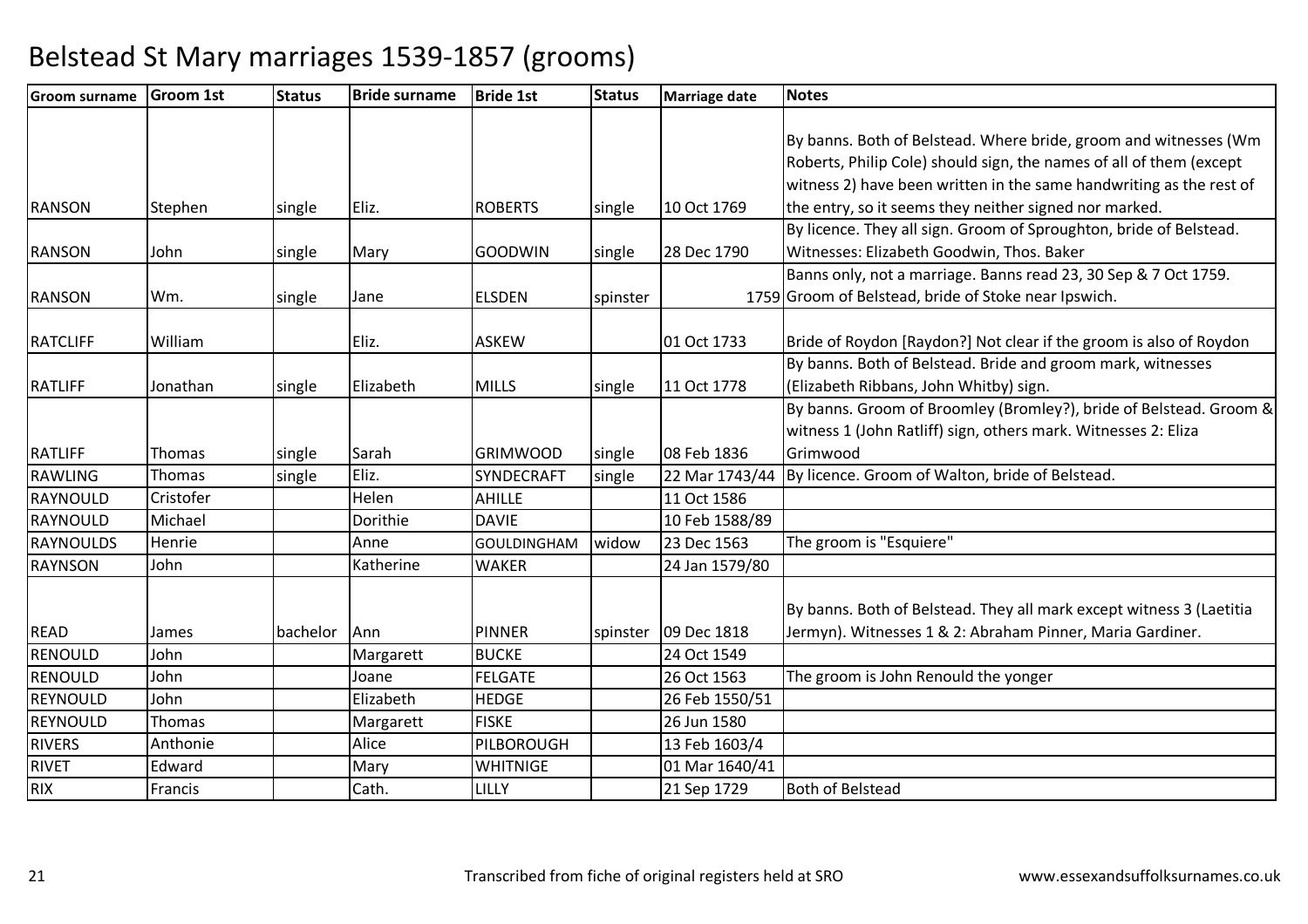| <b>Groom surname</b> | <b>Groom 1st</b> | <b>Status</b> | <b>Bride surname</b> | <b>Bride 1st</b> | <b>Status</b> | <b>Marriage date</b>   | <b>Notes</b>                                                           |
|----------------------|------------------|---------------|----------------------|------------------|---------------|------------------------|------------------------------------------------------------------------|
|                      |                  |               |                      |                  |               |                        | By banns. They all sign. Groom of Bentley, bride of Belstead.          |
| <b>RIX</b>           | John             | single        | Alice                | <b>PAYNE</b>     |               | spinster 12 Oct 1773   | Witnesses: John Whitby, James Fosdick                                  |
|                      |                  |               |                      |                  |               |                        | By licence. Groom of Wherstead, bride of Belstead. Bride's marital     |
|                      |                  |               |                      |                  |               |                        | status not in register. Where bride and groom should sign, their       |
|                      |                  |               |                      |                  |               |                        | names have been written in the same handwriting as the rest of the     |
|                      |                  |               |                      |                  |               |                        | entry, so it seems they neither signed nor marked. Witnesses: Philip   |
| <b>ROBERTS</b>       | John             | widower       | Ann                  | <b>CLARKE</b>    |               | 12 Oct 1764            | Cole, James Clarke.                                                    |
| <b>ROBINSON</b>      | Thos.            | single        | Eliz.                | <b>CLARKE</b>    | single        | 03 Oct 1750            | By banns. Both of Tattingstone.                                        |
|                      |                  |               |                      |                  |               |                        |                                                                        |
|                      |                  |               |                      |                  |               |                        | By licence. Groom of Aldham, Suffolk, bride of Belstead. Bride and     |
| <b>ROLFE</b>         | Isaac            | bachelor      | Susan                | <b>SCOTT</b>     | spinster      | 31 Oct 1793            | groom mark, witnesses (Ro[g_]. Farnham, Wm. Clarke) sign.              |
| <b>ROSE</b>          | Edward           | widower       | Martha               | <b>WOODS</b>     | single        | 05 Nov 1680            |                                                                        |
|                      |                  |               |                      |                  |               |                        | Banns only, not a marriage. Banns read 27 Sep, 4, 11 Oct 1789. Groom   |
| <b>ROW</b>           | William          | single        | Mary                 | <b>RAND</b>      | single        |                        | 1789 of Belstead, bride of Chelmondiston                               |
| <b>RUSHE</b>         | Anthonie         |               | Anne                 | <b>BARKER</b>    | widow         | 27 Jul 1573            | The groom is "gent".                                                   |
|                      |                  |               |                      |                  |               |                        |                                                                        |
|                      |                  |               |                      |                  |               |                        | By banns. Groom of St Nicholas', Ipswich, bride of Belstead.           |
|                      |                  |               |                      |                  |               |                        | Witnesses: Ann? Bond, William Rushmer. They all sign except the        |
| <b>RUSHMERE</b>      | James            | single        | Sarah                | <b>FAIRS</b>     |               | spinster   05 Jun 1781 | bride. Witness 1's name hard to read. Ann or possibly Alice at a push. |
| <b>RUSK</b>          | Francis          | single        | Susannah             | <b>JENNINGS</b>  | single        | 08 Sep 1745            | <b>By licence</b>                                                      |
| <b>SADDLER</b>       | Robert           |               | Anne                 | <b>SALE</b>      |               | 15 Oct 1618            |                                                                        |
|                      |                  |               |                      |                  |               |                        | By banns. They all sign. Groom is of St Nicholas' Ipswich, bride is of |
| <b>SAGE</b>          | John             | single        | Mary                 | <b>FAIRS</b>     | single        | 29 May 1766            | Belstead. Witnesses: Wm Harris, Philip Cole.                           |
|                      |                  |               |                      |                  |               |                        | By licence. Groom of Freston, bride of Belstead. They all sign.        |
| <b>SAGE</b>          | Nathaniel        | bachelor      | Lydia                | <b>HARRIS</b>    |               | spinster   06 Oct 1814 | Witnesses: William Gorble, Elizabeth and Mary Harris.                  |
| <b>SALMON</b>        | Wm.              | single        | Sarah                | <b>WRIGHT</b>    | single        | 14 Jul 1736            | By licence. Groom of Stow, bride of Stow Upland                        |
| <b>SALTER</b>        | <b>Nicolas</b>   |               | Ann                  | <b>BROOKE</b>    |               | 12 Aug 1594            |                                                                        |
| <b>SAMMES</b>        | John             |               | Grace                | <b>COCKE</b>     |               | 02 Jun 1612            |                                                                        |
| <b>SAYER</b>         | Henry            |               | <b>Bittres</b>       | <b>WOOD</b>      |               | 28 Oct 1633            |                                                                        |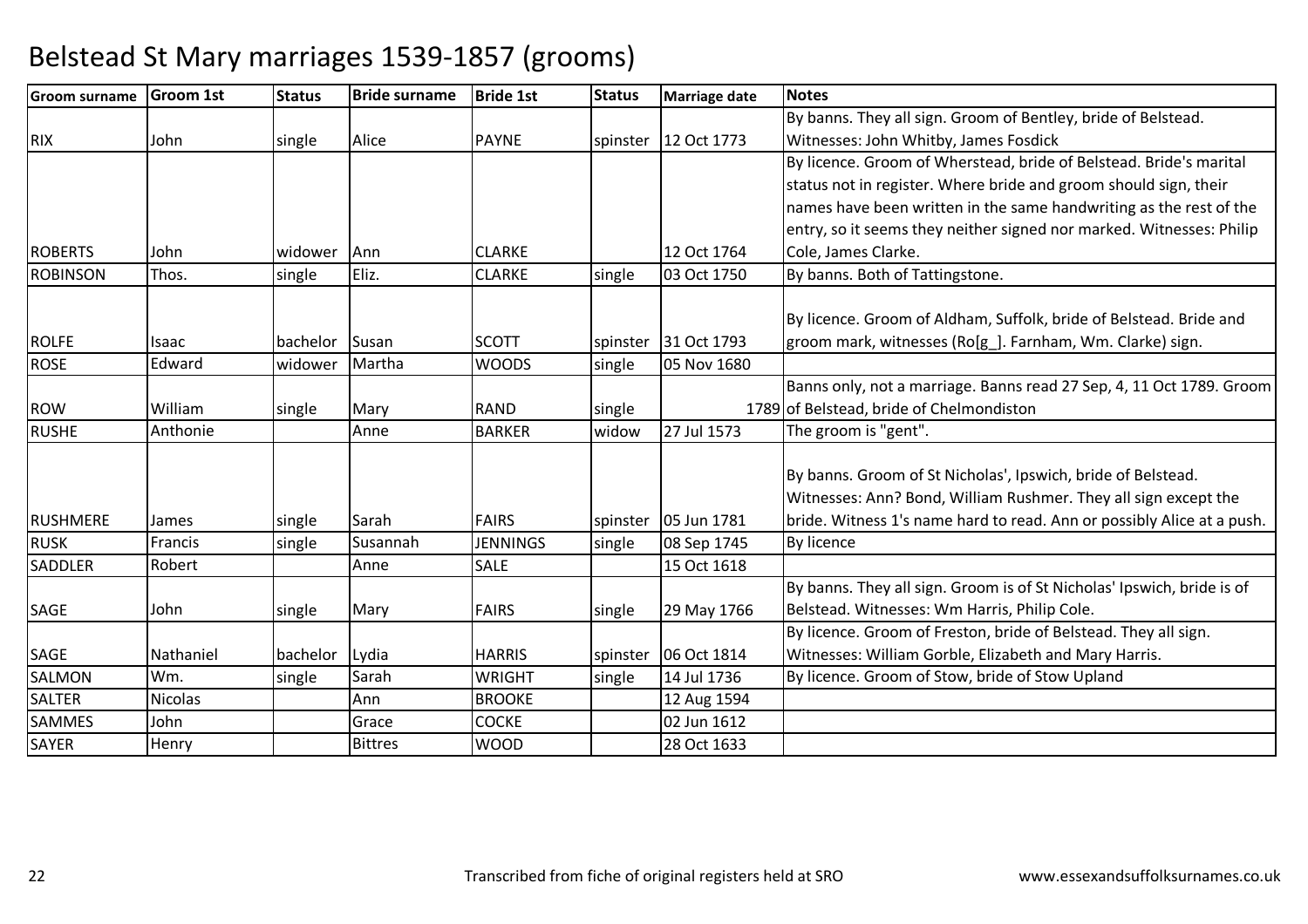| Groom surname    | <b>Groom 1st</b>      | <b>Status</b> | <b>Bride surname</b> | <b>Bride 1st</b> | <b>Status</b> | <b>Marriage date</b>   | <b>Notes</b>                                                            |
|------------------|-----------------------|---------------|----------------------|------------------|---------------|------------------------|-------------------------------------------------------------------------|
|                  |                       |               |                      |                  |               |                        | By licence. Groom of Walton, Norfolk, bride of Belstead. Witnesses:     |
|                  |                       |               |                      |                  |               |                        | Elizabeth Scott, Ann Frances Josselyn. They all sign. After this        |
|                  |                       |               |                      |                  |               |                        | marriage, the groom, as curate, officiates at several weddings in       |
| <b>SCOTT</b>     | <b>Charles Lionel</b> | single        | Sarah                | <b>JOSSELYN</b>  | single        | 10 Dec 1799            | Belstead.                                                               |
|                  |                       |               |                      |                  |               |                        | Banns only, not a marriage. Banns read 3, 10, 17 May 1801. Groom of     |
| <b>SCOTT</b>     | Francis               | single        | Alice                | <b>COOK</b>      | single        |                        | 1801 Wherstead, bride of Belstead                                       |
| <b>SCRIVENER</b> | Raphe                 |               | Thomazin             | <b>FOLSTOSE</b>  |               | 26 Apr 1601            |                                                                         |
|                  |                       |               |                      |                  |               |                        | By banns. Both of Belstead. They all mark except witness 2 (Joseph      |
| <b>SCRIVENER</b> | John                  | single        | <b>Mary Anne</b>     | <b>BUMSTEAD</b>  | single        | 29 Oct 1806            | Bumstead). Witness 1: John Scrivener                                    |
|                  |                       |               |                      |                  |               |                        |                                                                         |
|                  |                       |               |                      |                  |               |                        | By banns. Groom of Belstead, bride of Dedham. They all sign except      |
|                  |                       |               |                      |                  |               |                        | witness 2 (Robert Dale). Witness 1: Harriet Scrivener. The month        |
|                  |                       |               |                      |                  |               |                        | doesn't appear in the register. Appears after a marriage in April 1817. |
| <b>SCRIVENER</b> | Jonathan              | single        | Martha               | LAMB             | single        | 11 * 1817              | No more marriages appear for that year.                                 |
|                  |                       |               |                      |                  |               |                        |                                                                         |
|                  |                       |               |                      |                  |               |                        | By banns. Both of full age, of Belstead. Groom is a labourer. Groom's   |
|                  |                       |               |                      |                  |               |                        | father: Thomas Scrivener, labourer. Bride's father: William Kettel,     |
| <b>SCRIVENER</b> | John                  | bachelor      | Mary Ann             | <b>KETTEL</b>    |               | spinster   01 Jan 1847 | labourer. Witnesses: James Kettel, Sarah Scrivener. They all mark.      |
| <b>SCRIVENOR</b> | Gregorie              |               | Elizabeth            | <b>FREND</b>     |               | 10 Aug 1609            |                                                                         |
|                  |                       |               |                      |                  |               |                        |                                                                         |
|                  |                       |               |                      |                  |               |                        | By banns. Groom of Sproughton, bride of Belstead. Witnesses: Sarah      |
|                  |                       |               |                      |                  |               |                        | Polling, Philip Cole. They all mark except witness 2. In the banns      |
|                  |                       |               |                      |                  |               |                        | register, the bride's surname is spelt Powling, but Polling in the      |
|                  |                       |               |                      |                  |               |                        | marriage register. Note that the year of marriage is 1760 in the        |
| <b>SEAGER</b>    | John                  | single        | Ann                  | <b>POLLING</b>   | single        | 17 Oct 1760            | marriage register, but it says 1762 in the banns register.              |
| <b>SEMAN</b>     | John                  |               | Abigaell             | <b>NAILE</b>     |               | 27 Mar 1600            |                                                                         |
| <b>SEMAN</b>     | Paul                  |               | Anne                 | <b>NORTLEY</b>   |               | 07 Jul 1601            |                                                                         |
|                  |                       |               |                      |                  |               |                        | By banns. Both of Belstead. Witnesses: Philip Cole, Ann Cook. They all  |
|                  |                       |               |                      |                  |               |                        | sign except witness 2. The groom's name is given as Semson, but he      |
|                  |                       |               |                      |                  |               |                        | signs Semmons, so I have duplicated the record to allow for both        |
| <b>SEMMONS</b>   | Robert                | single        | Deborah              | <b>MAYES</b>     | single        | 31 Aug 1760            | versions.                                                               |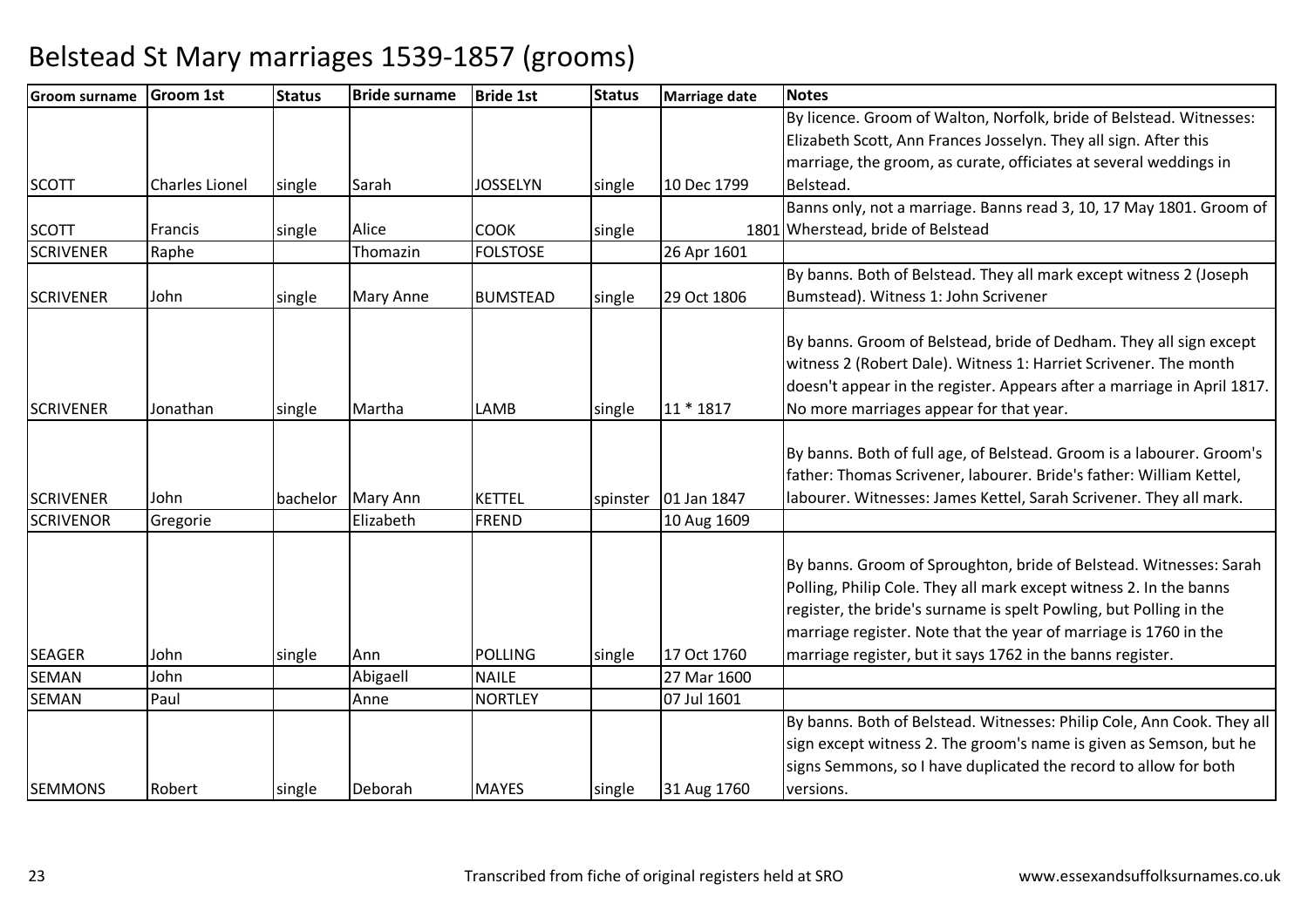| <b>Groom surname</b> | <b>Groom 1st</b> | <b>Status</b>  | <b>Bride surname</b> | <b>Bride 1st</b> | <b>Status</b> | <b>Marriage date</b>   | <b>Notes</b>                                                           |
|----------------------|------------------|----------------|----------------------|------------------|---------------|------------------------|------------------------------------------------------------------------|
|                      |                  |                |                      |                  |               |                        | By banns. Both of Belstead. Witnesses: Philip Cole, Ann Cook. They all |
|                      |                  |                |                      |                  |               |                        | sign except witness 2. The groom's name is given as Semson, but he     |
|                      |                  |                |                      |                  |               |                        | signs Semmons, so I have duplicated the record to allow for both       |
| <b>SEMSON</b>        | Robert           | single         | Deborah              | <b>MAYES</b>     | single        | 31 Aug 1760            | versions.                                                              |
| <b>SEVELL</b>        | Robt.            |                | Elizabeth            | <b>TAPER</b>     |               | 26 Jun 1575            |                                                                        |
| SEWE[LT]             | Thomas           |                | Susan                | <b>SEARSON</b>   |               | 17 Feb 1611/12         | The last letter of the groom's surname is unclear - Sewel or Sewet?    |
| <b>SHARPLEN</b>      | Michael          |                | Dorithie             | <b>BROWNE</b>    |               | 31 Jan 1584/85         |                                                                        |
| <b>SHEERECROFT</b>   | Robert           |                | Sarah                | <b>LIST</b>      |               | 07 Aug 1683            |                                                                        |
| <b>SHERLOCK</b>      | Wm.              | widower        | Sarah                | <b>EVATT</b>     | widow         | 08 Nov 1753            | By licence. Groom is of Brightlingsea, Essex. Bride is of Belstead.    |
| <b>SKINNER</b>       | Nicholas         |                | Elizabeth            | <b>WALLIS</b>    |               | 22 Jun 1546            | Groom's abode is Barfolds: might be East Bergholt.                     |
|                      |                  |                |                      |                  |               |                        |                                                                        |
|                      |                  |                |                      |                  |               |                        | By banns. Both of Belstead. Groom is 30, bride is 24. Bride and groom  |
|                      |                  |                |                      |                  |               |                        | are both servants. Groom's father: Edward Skippens, labourer. Bride's  |
|                      |                  |                |                      |                  |               |                        | father: John Green, labourer. Witnesses: Hannah Whittaker, James       |
| <b>SKIPPENS</b>      | David            | bachelor       | Hannah               | <b>GREEN</b>     |               | spinster   12 Oct 1847 | Robinson. Groom & witness 1 mark, others sign.                         |
| <b>SMITH</b>         | Willm.           |                | Joan                 | <b>BLOSSE</b>    |               | 01 Nov 1608            |                                                                        |
| <b>SMITH</b>         | John             |                | Rebecca              | <b>HUBBARD</b>   |               | 01 Aug 1621            |                                                                        |
| <b>SMITH</b>         | Edward           |                | An                   | $WA[U_l[S_l]$    |               | 07 Sep 1637            |                                                                        |
| <b>SMITH</b>         | Thomas           | single         | Mary                 | <b>YORKE</b>     | single        | 10 May 1687            | Bride of Bentley.                                                      |
| <b>SMITH</b>         | Joseph           | single         | Elizabeth            | <b>BROWNS</b>    | single        | 07 Oct 1710            |                                                                        |
|                      |                  |                |                      |                  |               |                        | By licence. Bride of Harwich. Not clear if the groom is also from      |
| <b>SMITH</b>         | Robert           | widower        | Eliz.                | <b>NEWSON</b>    | widow         | 08 May 1746            | Harwich.                                                               |
|                      |                  |                |                      |                  |               |                        | By licence. Groom is of St Peter's, Ipswich, bride is of Belstead.     |
| <b>SMITH</b>         | John             | widower        | Grace                | <b>FOSDICK</b>   | single        | 11 Nov 1757            | Witnesses: John Clubb, Philip Cole. They all sign.                     |
|                      |                  |                |                      |                  |               |                        | By banns. Both of Belstead. They all mark. Witnesses: Harriet Pinner,  |
| <b>SMITH</b>         | Benjamin         | single         | Elizabeth            | <b>ROWLAND</b>   | single        | 11 Apr 1836            | <b>Stephen Smith</b>                                                   |
|                      |                  |                |                      |                  |               |                        | By banns. Both full age, of Belstead. Groom is a labourer, bride is a  |
|                      |                  |                |                      |                  |               |                        | servant. Groom's father: John Smith, labourer. Bride's father: William |
|                      |                  |                |                      |                  |               |                        | Simpson, labourer. Witness 1: Rebecca Fulcher. They all sign except    |
| <b>SMITH</b>         | Stephen          | bachelor Sarah |                      | <b>SIMPSON</b>   |               | spinster   02 Jul 1838 | witness 2, David Simpson.                                              |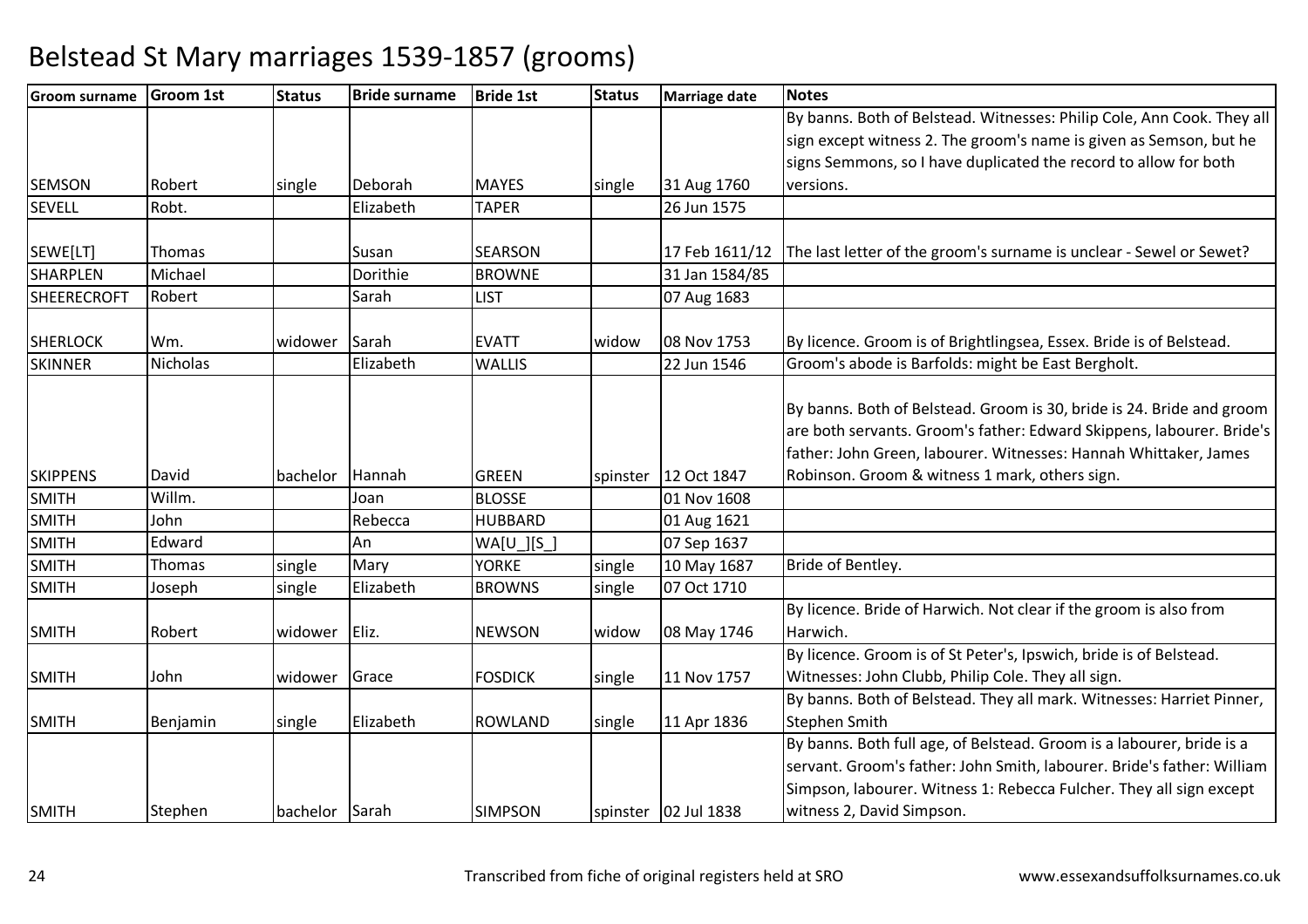| <b>Groom surname</b> | <b>Groom 1st</b> | <b>Status</b> | <b>Bride surname</b> | <b>Bride 1st</b> | <b>Status</b> | <b>Marriage date</b> | <b>Notes</b>                                                            |
|----------------------|------------------|---------------|----------------------|------------------|---------------|----------------------|-------------------------------------------------------------------------|
|                      |                  |               |                      |                  |               |                      | By banns. Both full agel, of Belstead. Groom is a labourer. Groom's     |
|                      |                  |               |                      |                  |               |                      | father: Thomas Smith, labourer. Bride's father: Thomas Bolton,          |
|                      |                  |               |                      |                  |               |                      | labourer. Witnesses: Stephen & Lucy Smith. They all mark except         |
| <b>SMITH</b>         | James            | widower       | Jane                 | <b>WILSON</b>    | widow         | 02 Aug 1841          | witness 1.                                                              |
| <b>SMYTH</b>         | Willm.           |               | Cicelie              | <b>REVETTE</b>   |               | 26 May 1586          |                                                                         |
| <b>SNODEN</b>        | John             |               | Joane                | <b>BEREYE</b>    |               | 05 May 1570          |                                                                         |
| <b>SORREL</b>        | Jno.             |               | Eliza.               | <b>JACOB</b>     |               | 10 Dec 1729          | Groom of Bently, bride of Belstead                                      |
| <b>SORRELL</b>       | <b>Nicholas</b>  |               | Marie                | <b>JAKES</b>     |               | 06 Oct 1605          |                                                                         |
|                      |                  |               |                      |                  |               |                      | Banns only, not a marriage. Banns read 2, 9, 16 May 1784. Groom of      |
| <b>SORRELL</b>       | John             | bachelor      | Hannah               | <b>MINTER</b>    | spinster      |                      | 1784 Belstead, bride of Hintlesham                                      |
|                      |                  |               |                      |                  |               |                      | By licence with consent of parents. Groom of Chelmsford, Essex, bride   |
|                      |                  |               |                      |                  |               |                      | of Belstead. They all sign. Witnesses: William Haselton, Eliza          |
| <b>SORRELL</b>       | Thomas           | widower       | Maria                | <b>BUMSTEAD</b>  | spinster      | 30 Apr 1821          | Bumstead.                                                               |
|                      |                  |               |                      |                  |               |                      | By banns. Both of Belstead. They all sign except the bride. Witnesses:  |
| <b>SOUTHGATE</b>     | George           | single        | Susan                | <b>BARNARD</b>   | single        | 14 Aug 1792          | Sarah, Ann & Harriot Josselyn                                           |
|                      |                  |               |                      |                  |               |                      |                                                                         |
|                      |                  |               |                      |                  |               |                      | By banns with consent of parents. Both of Belstead. They all mark       |
| <b>SOUTHGATE</b>     | Henry            | single        | Sarah Capon          | LAWS             | single        | 07 Apr 1817          | except witness 1 (Rachel Laws). Witness 2: Elizabeth Laws               |
|                      |                  |               |                      |                  |               |                      | Banns only, not a marriage. Banns read 26 April, 3, 10 May 1778.        |
| <b>SPARKS</b>        | Wm.              | single        | Mary                 | <b>RENGE</b>     | single        |                      | 1778 Groom of Belstead, bride of Hitcham                                |
| SPARROW              | Simon            |               | Sarah                | <b>GOODING</b>   |               | 05 Oct 1707          |                                                                         |
|                      |                  |               |                      |                  |               |                      | By banns. Both of Belstead. They all sign except witness 1 (George      |
| <b>SPARROW</b>       | John             | single        | Jane                 | <b>FOX</b>       | single        | 21 Nov 1774          | Curtis). Witness 2: John Whitby                                         |
|                      |                  |               |                      |                  |               |                      | By banns. Both of Belstead. They all mark except witnesses 1 & 3 -      |
|                      |                  |               |                      |                  |               |                      | Elizh. Clarke, and John Whitby, the parish clerk). Witness 2: Elizabeth |
| <b>STANNARD</b>      | Joseph           | single        | Elizabeth            | <b>QUINTIN</b>   | widow         | 20 Oct 1789          | Stowers. Three pence duty paid.                                         |
| <b>STANSBY</b>       | Robert           |               | <b>Dorcas</b>        | <b>KNAPPE</b>    |               | 04 Jun 1612          |                                                                         |
| <b>STEBBING</b>      | Jeames           | widower       | Anna                 | <b>SCRUTTON</b>  | single        | 10 Sep 1685          | Groom of Phileto, bride of Belstead.                                    |
| <b>STEWARD</b>       | Isaac            | single        | Anna                 | <b>BRITEWELL</b> | single        | 21 Jun 1688          | <b>Both of Belstead</b>                                                 |
| <b>STEWARD</b>       | Jno.             | widower       | Eliz.                | <b>ROAF</b>      | widow         | 09 Nov 1733          | Bride of Belstead. Not clear if the groom is also of Belstead           |
|                      |                  |               |                      |                  |               |                      | By banns. Both of Belstead. Groom and witness 2 (Eliza Hanton) mark,    |
| <b>STEWARD</b>       | William          | bachelor      | Sarah                | <b>HARRIS</b>    | spinster      | 31 May 1830          | others sign. Witness 1: William Harris                                  |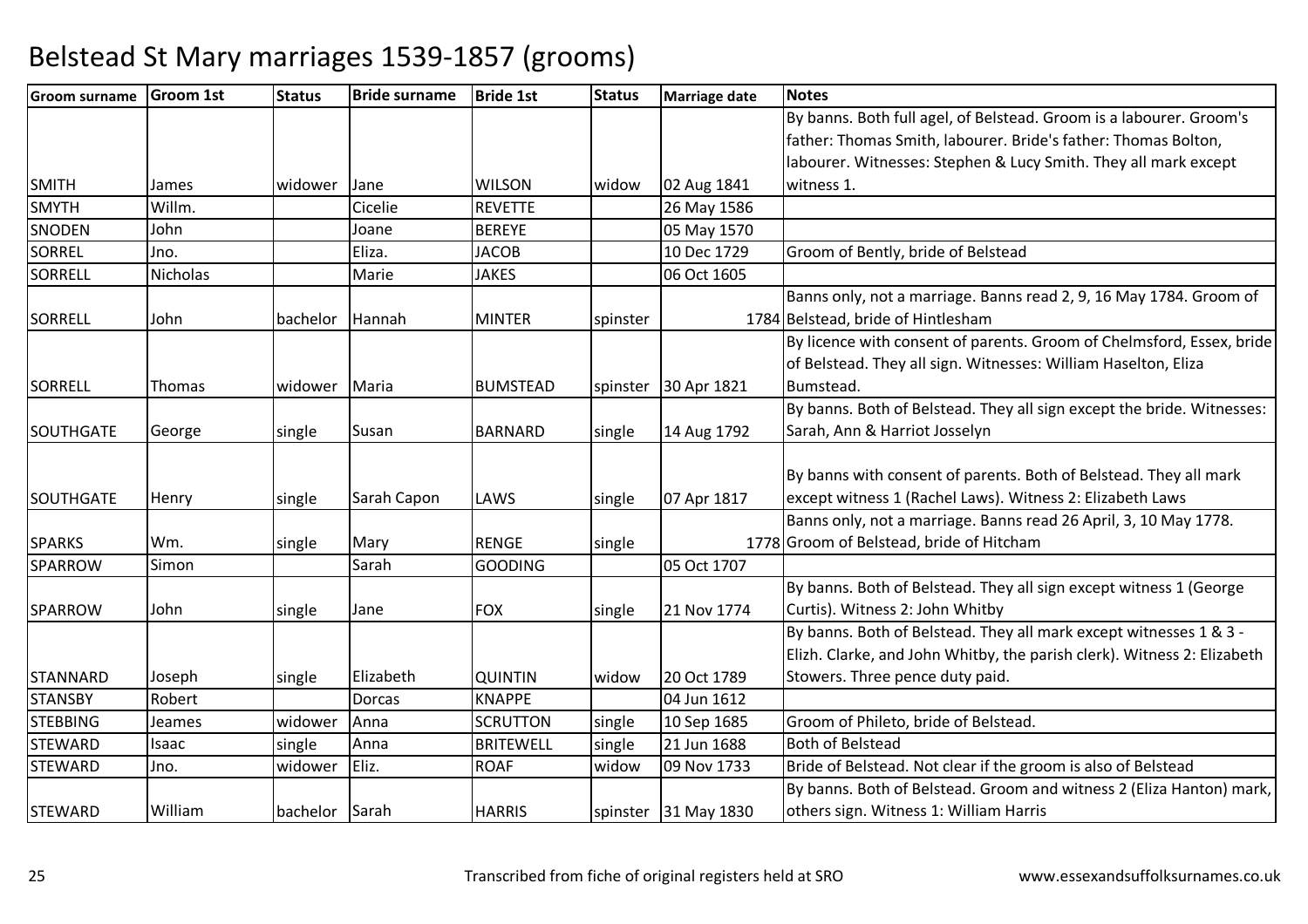#### **Groom surname Groom 1st Status Bride surname Bride 1st Status Marriage date Notes** TABOR Williamm single Mansur FOSDICK spinster 08 Oct 1765 By licence. Groom of Sproughton, bride of Belstead. Witnesses: Jno & Hannah Josselyn. They all sign. By licence. They all sign. Groom of Belstead, bride of Washbrook. TABOR Williamwidower Susan Mark DAY Spinster 101 Jul 1768 Witnesses: John Clubb, Philip ColeTABORR Thomas bachelor Mary BROWN widow 27 May 1843 By banns. Both of Belstead. Groom is a minor, a labourer. Groom's father: John Aston, labourer. Bride's father: Edward Sage, labourer. Witnesses: Charles Tabor, Susan Foulger. They all mark.TALMASHWilliam<br>Jno. single Susannah VINCENT single 15 Oct 1744 By banns. Both of Tattingstone.<br>Susan ANNIS 22 Jul 1724 By banns TAYLORR Jno. Susan ANNIS 22 Jul 1724 By banns TAYLORR Wm. Single Eliz. OLERTON single 22 Oct 1776 By banns. Both of Belstead. No one marked, but the names of the bride, groom and witness 1 (Dan Olerton) where they should have signed are in the same handwriting as the rest of the entry, implying they didn't sign. Witness 2: John Whitby By banns. Both of Belstead. They all mark except witness 2 (Wm TAYLORR Henry single Mary SMITH single 14 Nov 1797 Giles). Witness 1: Rachael Smith By banns. They all sign except the bride. Both of Belstead. Witnesses: TAYLORR Philip single Elizabeth HINES single 18 Oct 1808 [J ]. Reeve, Joseph Bumstead By licence. Groom of Freston, bride of Bently. TILLETJno. Single Mary **ABBOT** single 02 Jun 1740 TUPPERR Thos. Single Mary TILE single 28 Dec 1744 By licence. Both of Ipswich. Groom is of St Clement's, bride is of St Margaret's.TURNERThomas Single Mary BULBROOKE single 06 Jan 1684/85 Groom of Mellis, Suffolk, bride of Belstead TURNER Jno. single Abigal TOKELY single 02 Oct 1745 By banns. Groom is of St Mary Stoke, Ipswich. Bride is of Belstead. TURNERR John Widower Abigail SPORLL Single 13 Feb 1804 By licence. Both of Belstead. They all sign except the bride. Witness 2's signature very blotchy - clearer when she signs at her own marriage. Witnesses: William Hayward, Esther HindsTURNER Williamm Single Susan TWAITS Single 15 Jul 1818 By banns. Both of Belstead. Groom & witness 2 (Jemima Twaits) sign, others mark. Witness 1: William Scott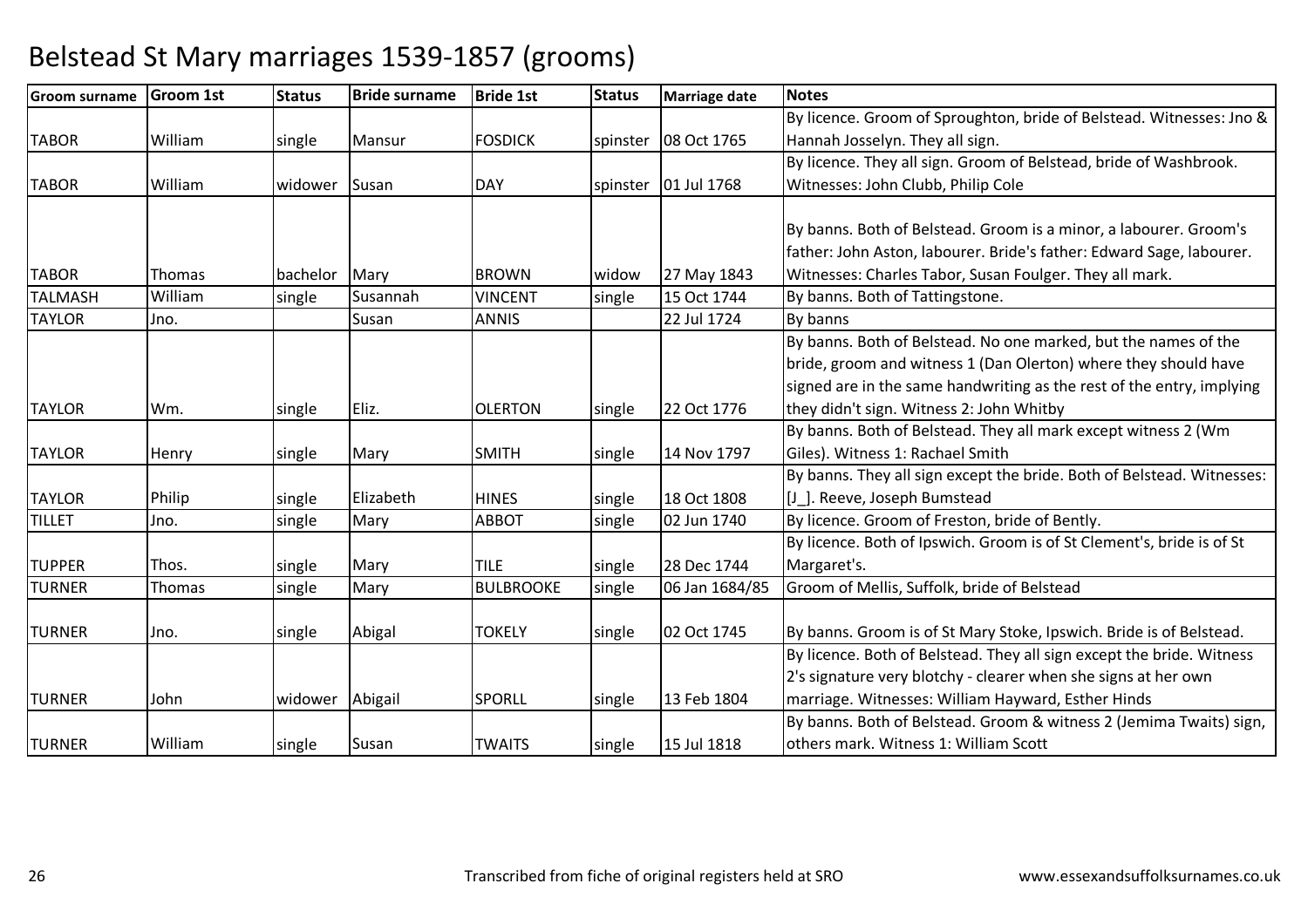| <b>Groom surname</b> | <b>Groom 1st</b> | <b>Status</b>    | <b>Bride surname</b> | <b>Bride 1st</b> | <b>Status</b> | Marriage date          | <b>Notes</b>                                                          |
|----------------------|------------------|------------------|----------------------|------------------|---------------|------------------------|-----------------------------------------------------------------------|
|                      |                  |                  |                      |                  |               |                        |                                                                       |
|                      |                  |                  |                      |                  |               |                        | By banns. Both of Belstead. Groom & witness 2 sign, others mark.      |
|                      |                  |                  |                      |                  |               |                        | Witnesses 1: John Davis. Where the witnesses sign, there's a mark for |
|                      |                  |                  |                      |                  |               |                        | "Sarah Davis wife of John" - not clear if there was a witness called  |
|                      |                  |                  |                      |                  |               |                        | Sarah Davis who marked where the bride should've done and the         |
| <b>TURNER</b>        | William          | widower          | Sarah                | <b>DAVIS</b>     |               | spinster   24 Oct 1824 | bride signed where the witness did.                                   |
|                      |                  |                  |                      |                  |               |                        |                                                                       |
| <b>TURNER?</b>       | Wm.              | single           | Sarah                | <b>HAYWARD</b>   | single        | 09 Feb 1735/36         | Groom is of Washbroke. End of the groom's surname is smudged.         |
|                      |                  |                  |                      |                  |               |                        | Banns only, not a marriage. Banns read 8, 15, 22 May 1796. Groom of   |
| <b>TWAITES</b>       | John             | single           | Elizabeth            | <b>MATTOCK</b>   | single        |                        | 1796 Belstead, bride of Washbrook                                     |
|                      |                  |                  |                      |                  |               |                        | By licence. Groom's marital status not in register. Groom of St Le    |
|                      |                  |                  |                      |                  |               |                        | Bone [St Marylebone?], Middlesex. Bride of Belstead. They all sign.   |
|                      |                  |                  | Maria Elizabeth      |                  |               |                        | Witnesses.: Mary Elizabeth, Ann & William Hardy, Elizabeth, Leticia & |
| <b>UMPHELBY</b>      | Joseph           |                  | <b>Inness</b>        | <b>SHEPPEARD</b> | spinster      | 28 Aug 1824            | Edmd. Sheppeard.                                                      |
| <b>WALLIS</b>        | John             |                  | Susan                | <b>STONNER</b>   |               | 05 Feb 1598/99         |                                                                       |
| <b>WALLIS</b>        | Jno.             |                  | Jane                 | <b>CLERKE</b>    |               | 01 Jan 1727/28         | By licence. Groom of Dedham, bride of Hadleigh.                       |
|                      |                  |                  |                      |                  |               |                        | By banns. Both of Belstead. Groom & witness 2 (Andrew Lock) mark,     |
| <b>WARDEN</b>        | Joseph           | single           | Sarah                | <b>LOCK</b>      | single        | 12 Oct 1790            | others sign. Witness 1: Daniel Warden                                 |
|                      |                  |                  |                      |                  |               |                        | By banns. Both of Belstead. They all sign except witness 2 (Joseph    |
| <b>WARDEN</b>        | William          | bachelor Harriet |                      | <b>COOK</b>      |               | spinster   18 Sep 1827 | Warden). Witness 1: Sarah Wardin.                                     |
|                      |                  |                  |                      |                  |               |                        |                                                                       |
|                      |                  |                  |                      |                  |               |                        | By banns. Both full age, of Belstead. Groom is a gardener. Groom's    |
|                      |                  |                  |                      |                  |               |                        | father: Joseph Warden, publican. Bride's father: John Steward,        |
|                      |                  |                  |                      |                  |               |                        | gardener. They all sign. Witnesses: James Warden, Fanny Smith,        |
|                      | Jonathan         |                  |                      |                  |               |                        | George Steward. Groom signs "Jonathan Warden" but the middle          |
| <b>WARDEN</b>        | Scrivener        | bachelor Emily   |                      | <b>STEWARD</b>   |               | spinster   17 Jun 1852 | name "Scrivener" appears elsewhere in the record.                     |
|                      |                  |                  |                      |                  |               |                        | By banns. Both full age. Groom is a carter, of Belstead. Groom's      |
|                      |                  |                  |                      |                  |               |                        | father: Joseph Warden, publican. Bride's father: Samuel Smith,        |
|                      |                  |                  |                      |                  |               |                        | servant. Witnesses: Edgar & Elizabeth Warden. They all sign. Bride's  |
| <b>WARDEN</b>        | James            | bachelor Fanny   |                      | <b>SMITH</b>     |               | spinster 27 May 1853   | abode not clear.                                                      |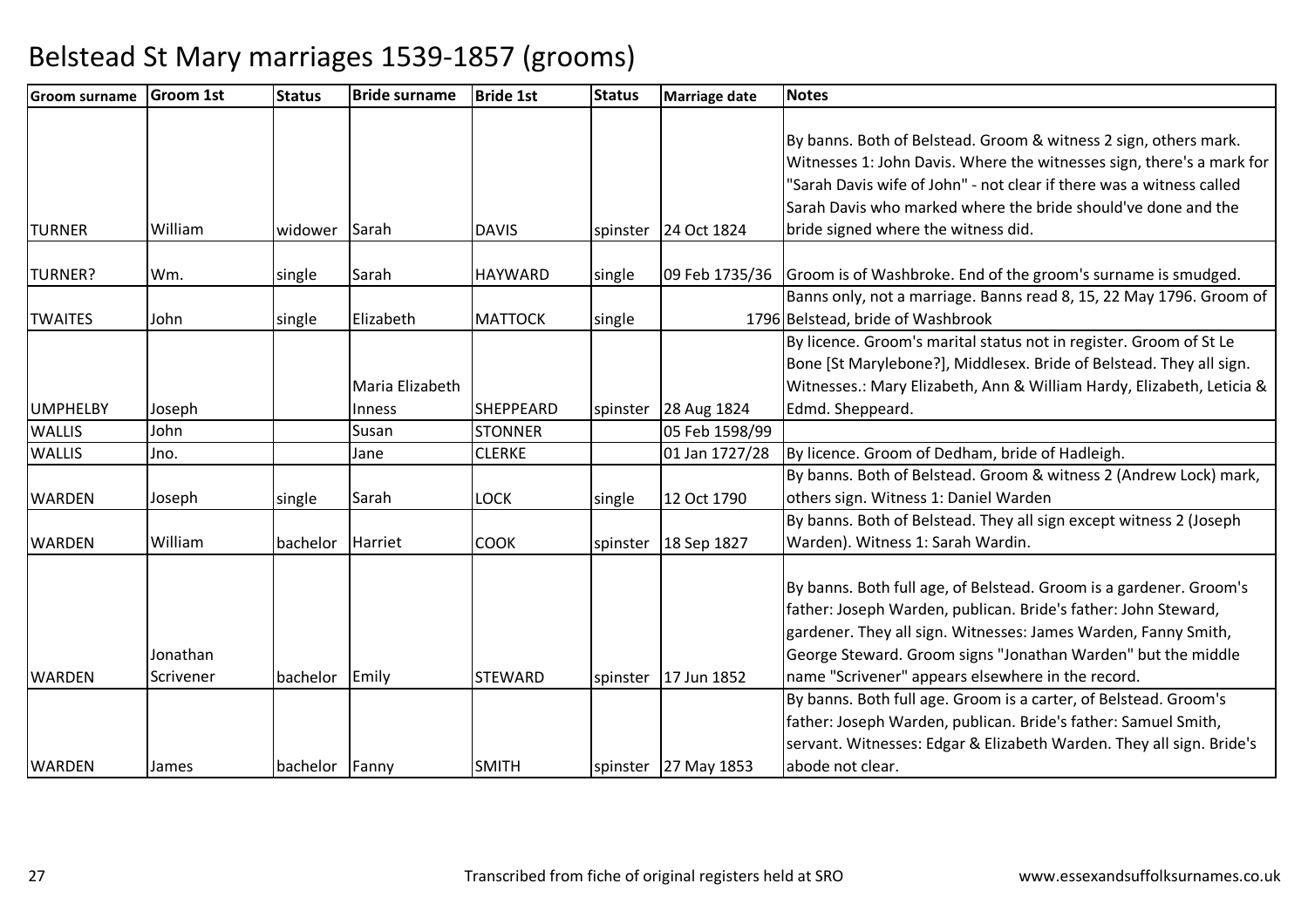| <b>Groom surname</b> | <b>Groom 1st</b> | <b>Status</b> | <b>Bride surname</b> | <b>Bride 1st</b> | <b>Status</b> | Marriage date  | <b>Notes</b>                                                          |
|----------------------|------------------|---------------|----------------------|------------------|---------------|----------------|-----------------------------------------------------------------------|
|                      |                  |               |                      |                  |               |                | By banns. Both full age. Groom of Belstead, a carpenter. Bride of     |
|                      |                  |               |                      |                  |               |                | Stutton. Groom's father: Joseph Warden, innkeeper. Bride's father:    |
|                      |                  |               |                      |                  |               |                | James Rolfe, labourer. Witnesses: Edgar Warden, Harriet Elizabeth     |
| <b>WARDEN</b>        | George           | bachelor      | Mary Ann             | <b>ROLFE</b>     | spinster      | 26 Jan 1855    | Warden. They all sign.                                                |
| <b>WARNER</b>        | <b>Nicholas</b>  |               | Francis              | <b>WALLIS</b>    | widow         | 26 Feb 1565/66 |                                                                       |
| <b>WARNER</b>        | Willm.           |               | Anne                 | <b>EDGAR</b>     | widow         | 20 Nov 1568    |                                                                       |
| <b>WARNER</b>        | John             |               | Priscilla            | PAINE            |               | 27 Dec 1619    |                                                                       |
|                      |                  |               |                      |                  |               |                |                                                                       |
|                      |                  |               |                      |                  |               |                | There's a squiggle at the end of the "e" of the groom's surname,      |
| WARRE[N              | John             |               | Annys                | <b>PULLIN</b>    |               | 11 Apr 1569    | which suggests it might be abbreviated and possibly "Warren".         |
| <b>WARREN</b>        | Jno.             | widower       | Rose                 | <b>MEADOWS</b>   | single        | 31 Jan 1739/40 | By licence. Groom is of Hadleigh.                                     |
|                      |                  |               |                      |                  |               |                | By banns. Both of Belstead. They all mark except witness 2 (Wm        |
| <b>WARREN</b>        | John             | widower       | Elizabeth            | <b>WEBB</b>      | single        | 22 Jul 1792    | Giles). Witness 1: William Webb                                       |
| <b>WATSON</b>        | Thomas           |               | Joan                 | <b>NEAL</b>      |               | 29 Dec 1603    |                                                                       |
| <b>WATTERIDGE</b>    | Jos.             |               | Mary                 | <b>DAINES</b>    |               | 13 Jun 1730    | By licence. Groom of Capel, bride of Ipswich                          |
| <b>WATTES</b>        | Richard          |               | Constance            | <b>RIVET</b>     |               | 21 Feb 1613/14 |                                                                       |
|                      |                  |               |                      |                  |               |                | By banns. Both of Belstead. Groom & witness 2 (Alice Webb) sign,      |
| <b>WEBB</b>          | William          | single        | Mary                 | <b>HAMBLING</b>  | single        | 21 Aug 1796    | others mark. Witness 1: Thomas Webb                                   |
|                      |                  |               |                      |                  |               |                | By banns. Both full age, of Belstead. Groom is a labourer, bride is a |
|                      |                  |               |                      |                  |               |                | servant. Groom's father: William Webb, farmer. Bride's father:        |
|                      |                  |               |                      |                  |               |                | George Broom, wheelwright. They all sign except witness 2 (Sarah      |
| <b>WEBB</b>          | Samuel           | bachelor      | Eliza                | <b>BROOM</b>     | spinster      | 25 Mar 1839    | Broom). Witness 1: G. Broom                                           |
|                      |                  |               |                      |                  |               |                |                                                                       |
|                      |                  |               |                      |                  |               |                | They all sign. Both full age. Groom is a blacksmith, of Chattisham.   |
|                      |                  |               |                      |                  |               |                | Groom's father: Joshua Webber, blacksmith. Bride is a servant, of     |
|                      |                  |               |                      |                  |               |                | Belstead. Bride's father unknown. Doesn't say if it was by banns or   |
| <b>WEBBER</b>        | George           | bachelor      | Caroline             | LONG             | spinster      | 09 Dec 1838    | otherwise. Witnesses: Robt Cole, Frances Ann Webber                   |
|                      |                  |               |                      |                  |               |                | By banns. Groom of Belstead, bride of "Cobdock". Bride and groom      |
| <b>WELHAM</b>        | George           | single        | Mary                 | <b>SEAGER</b>    | single        | 30 Mar 1791    | mark, witnesses (Wm Giles, Hannah Welham) sign.                       |
| <b>WELLBY</b>        | Jno.             | single        | Mary                 | <b>GREEN</b>     | single        | 30 Sep 1741    | Groom of Tattingstone, bride of Belstead                              |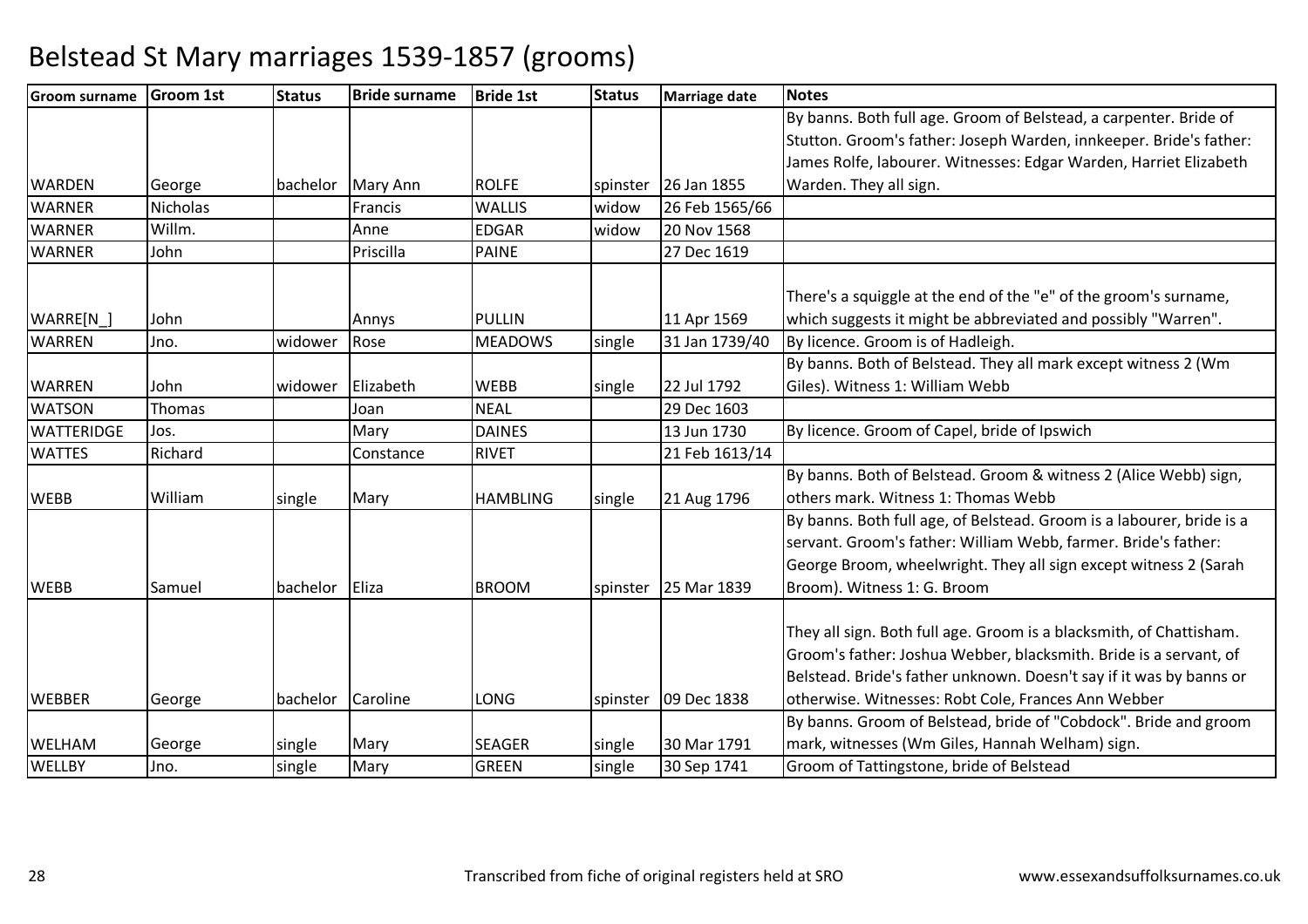| <b>Groom surname</b> | <b>Groom 1st</b> | <b>Status</b> | <b>Bride surname</b> | <b>Bride 1st</b> | <b>Status</b> | <b>Marriage date</b>   | <b>Notes</b>                                                           |
|----------------------|------------------|---------------|----------------------|------------------|---------------|------------------------|------------------------------------------------------------------------|
|                      |                  |               |                      |                  |               |                        | By banns. Both of Belstead. Witnesses (Henry Sherman, Philip Cole)     |
|                      |                  |               |                      |                  |               |                        | sign. Where bride and groom should sign, their names have been         |
|                      |                  |               |                      |                  |               |                        | written in the same handwriting as the rest of the entry, so it seems  |
| <b>WELLS</b>         | <b>Charles</b>   | single        | Mary                 | <b>WELLBY</b>    | single        | 07 Jan 1766            | they neither signed nor marked.                                        |
| <b>WEST</b>          | Richard          |               | Elizabeth            | <b>BELL</b>      |               | 27 Apr 1539            |                                                                        |
| <b>WHISTLE</b>       | James            |               | Mary                 | <b>HAYWARD</b>   |               | 27 Oct 1726            | By banns                                                               |
|                      |                  |               |                      |                  |               |                        | By banns. Bride is of Belstead. Witnesses: John Warren, Philip Cole.   |
|                      |                  |               |                      |                  |               |                        | They all sign except the bride. Not clear if the groom is also of      |
| <b>WHITBY</b>        | John             | single        | Elizabeth            | <b>OSBOURNE</b>  | single        | 11 Dec 1754            | Belstead.                                                              |
|                      |                  |               |                      |                  |               |                        | By licence. Groom of St Mary Newington, bride of Belstead. They all    |
|                      |                  |               |                      |                  |               |                        | sign. Witnesses: Marianne, T? & Eliza Mathew, Caroline Dundas,         |
| <b>WIGHTMAN</b>      | Jasper           | bachelor Mary |                      | <b>MATHEW</b>    |               | spinster   16 Mar 1830 | Elizabeth & Edmd Sheppeard                                             |
| <b>WILEY</b>         | Joseph           |               | Marthae              | BEN[N_]_[A_]T    |               | 24 Jan 1726/27         | By licence. Bride's surname hard to read.                              |
| <b>WILLSON</b>       | John             |               | Agnes                | <b>HAWES</b>     |               | 02 Dec 1591            |                                                                        |
| <b>WINTERFLUDD</b>   | Samuell          |               | Sara                 | <b>SKYNNER</b>   |               | 05 Feb 1589/90         |                                                                        |
| <b>WOODARD</b>       | Thomas           |               | Elizabeth            | <b>GUILE</b>     |               | 30 Sep 1705            | <b>Both of Hemmingstone</b>                                            |
| <b>WOODS</b>         | Jno.             | single        | Sarah                | <b>BLUMFIELD</b> | single        | 02 Oct 1749            | By banns. Groom of Washbroke, bride of Belstead.                       |
|                      |                  |               |                      |                  |               |                        | By banns. Both of Belstead. Bride and groom mark, witnesses (Mary      |
| <b>WOODS</b>         | Wm.              | single        | Elizabeth            | <b>WRIGHT</b>    | single        | 26 Dec 1780            | Wright, John Whitby) sign.                                             |
|                      |                  |               |                      |                  |               |                        | By banns. Groom of St Mary Stoke, Ipswich, bride of Belstead.          |
|                      |                  |               |                      |                  |               |                        | Witnesses: Sarrah Dunton, Wm Giles. Bride and groom mark,              |
| <b>WOODS</b>         | James            | single        | Elizabeth            | <b>QUINTIN</b>   | spinster      | 20 Aug 1799            | witnesses sign. Witness 1 spells their first name with two r's.        |
|                      |                  |               |                      |                  |               |                        | By licence. Bride of Barham. Not clear if the grooms is also from      |
| <b>WRIGHT</b>        | Wm.              | single        | Eliz.                | <b>COCKERELL</b> | single        | 17 Jul 1749            | Barham.                                                                |
|                      |                  |               |                      |                  |               |                        | By banns. Both full age. Groom a labourer, of Flowton. Groom's         |
|                      |                  |               |                      |                  |               |                        | father: John Wright, labourer. Bride's father: John Rudland, labourer. |
|                      |                  |               |                      |                  |               |                        | Witnesses: David Skippings, Lucy Rudland. They all sign except         |
| <b>WRIGHT</b>        | James            |               | bachelor Mary Ann    | <b>RUDLAND</b>   |               | spinster   23 Apr 1857 | witness 1.                                                             |